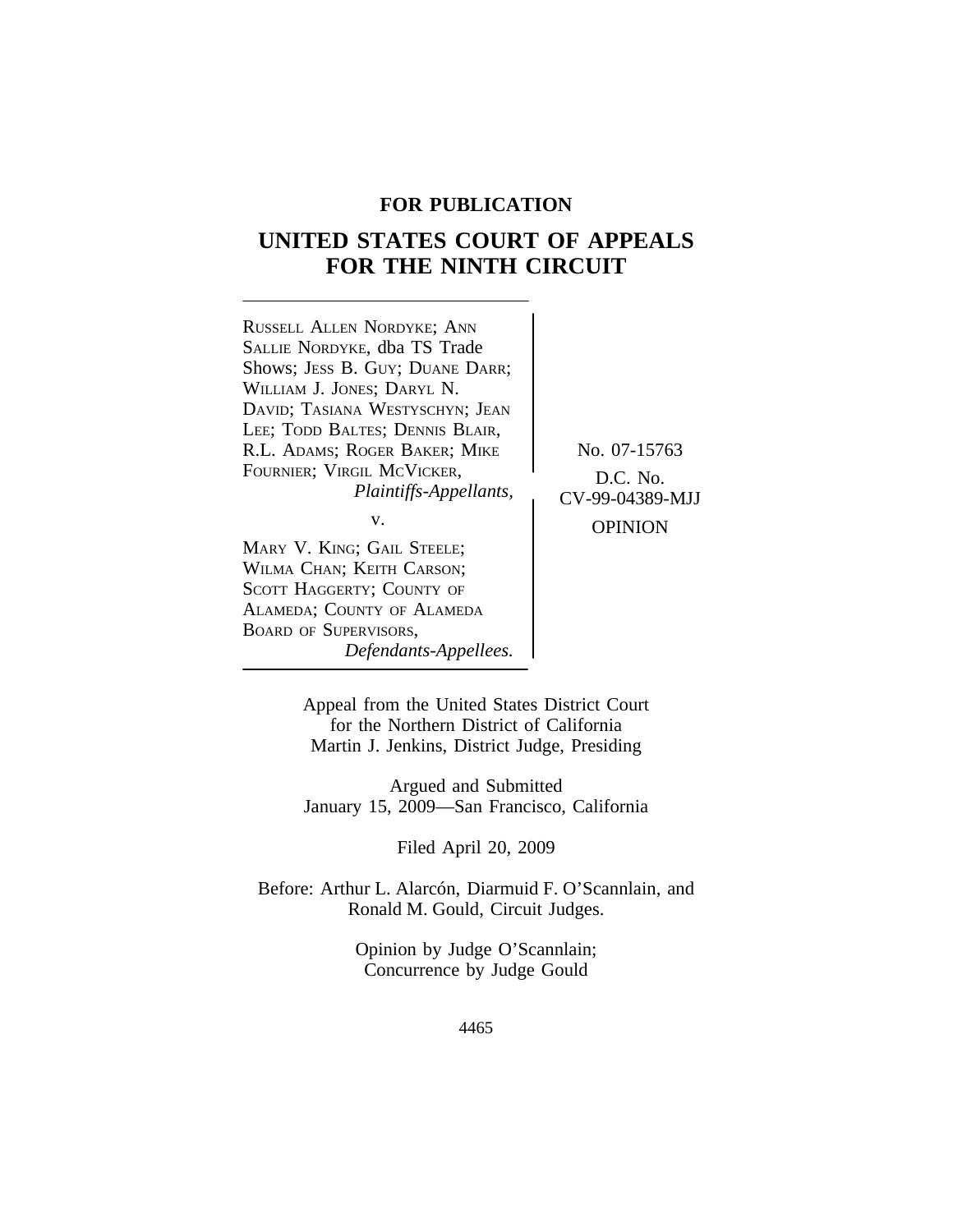## **COUNSEL**

Donald E. Kilmer, Jr., Law Offices of Donald Kilmer, San Jose, California, argued the cause for the plaintiffs-appellants and filed the briefs. Don B. Kates, Esq., Battleground, Washington, was also on the supplemental briefs.

Richard E. Winnie, County Counsel, Alameda County, California, argued the cause for the defendants-appellees and was on the briefs. T. Peter Pierce, Richards, Watson & Gershon, Los Angeles, California, filed the brief; Sayre Weaver, Richards Watson & Gershon, Los Angeles, California, was also on the brief.

C.D. Michel, Trutanich-Michel, LLP, Long Beach, California, filed a brief on behalf of amici curiae the National Rifle Association of America, Inc., and the California Rifle & Pistol Association. Stephen P. Halbrook, Law Offices of Stephen P. Halbrook, Fairfax, Virginia, was also on the brief.

Tracy Duell-Cazes, Law Offices of Tracy Duell-Cazes, San Jose, California, filed a brief on behalf of amici curiae Professors of Law.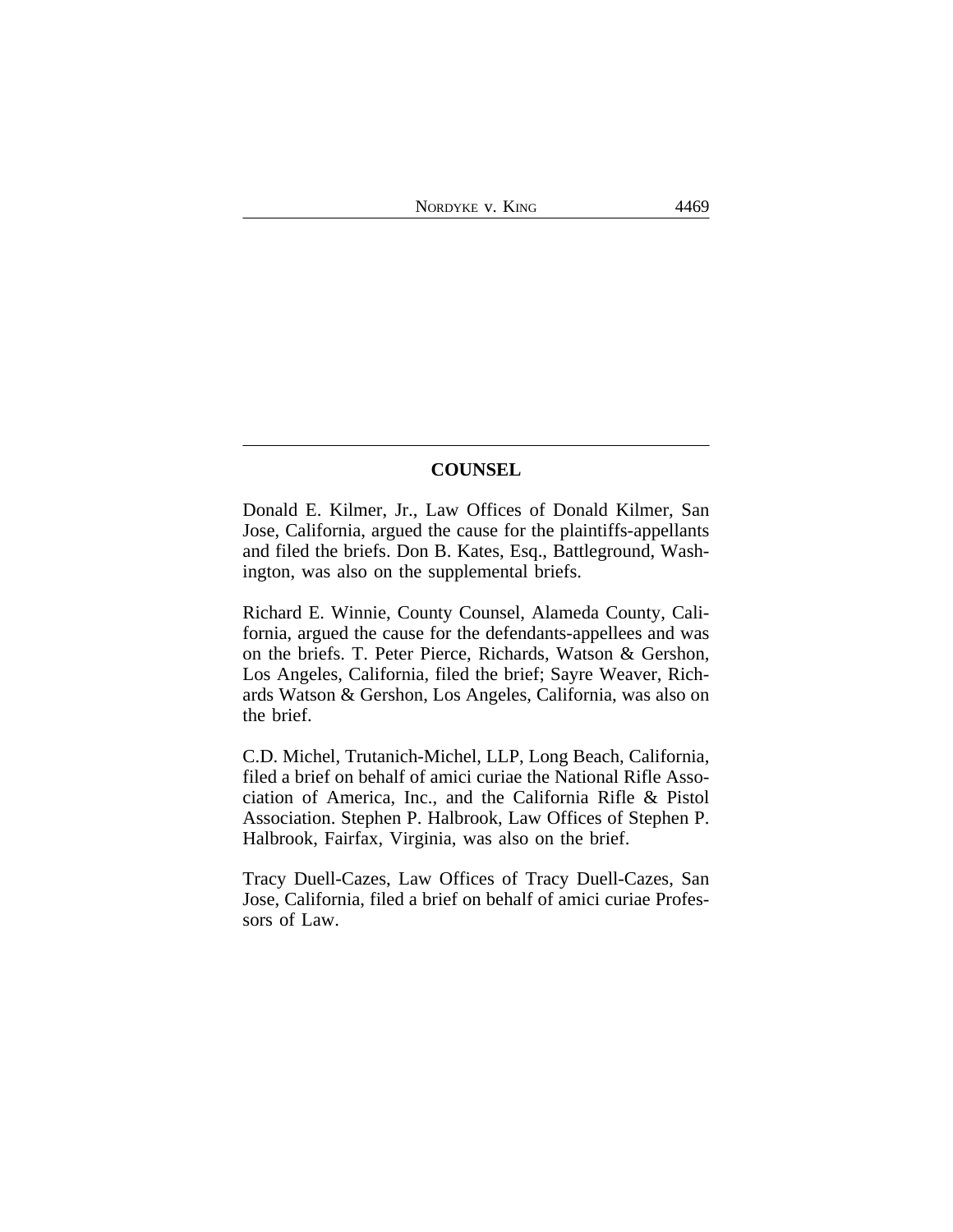|  | 4470 | NORDYKE V. KING |
|--|------|-----------------|
|--|------|-----------------|

Vanessa A. Zecher, Law Offices of Vanessa A. Zecher, San Jose, California, filed a brief on behalf of amici curiae Professors of Law, History, Political Science, or Philosophy.

Alan Gura, Gura & Possessky, PLLC, Alexandria, Virginia, filed a brief on behalf of amicus curiae Second Amendment Foundation, Inc.

Jordan Eth, Morrison & Foerster LLP, San Francisco, California, filed a brief on behalf of Amici Curiae the Legal Community Against Violence, City of Oakland, City and County of San Francisco, Brady Center to Prevent Gun Violence, California Peace Officers' Association, California Police Chiefs Association, California State Sherrifs' Association, Coalition to Stop Gun Violence, Violence Policy Center, and Youth Alive!. Jacqueline Bos and Angela E. Kleine, Morrison & Foerster LLP, San Francisco, California, were also on the brief.

## **OPINION**

O'SCANNLAIN, Circuit Judge:

We must decide whether the Second Amendment prohibits a local government from regulating gun possession on its property.

# I

### A

Russell and Sallie Nordyke operate a business that promotes gun shows throughout California. A typical gun show involves the display and sale of thousands of firearms, generally ranging from pistols to rifles. Since 1991, they have publicized numerous shows across the state, including at the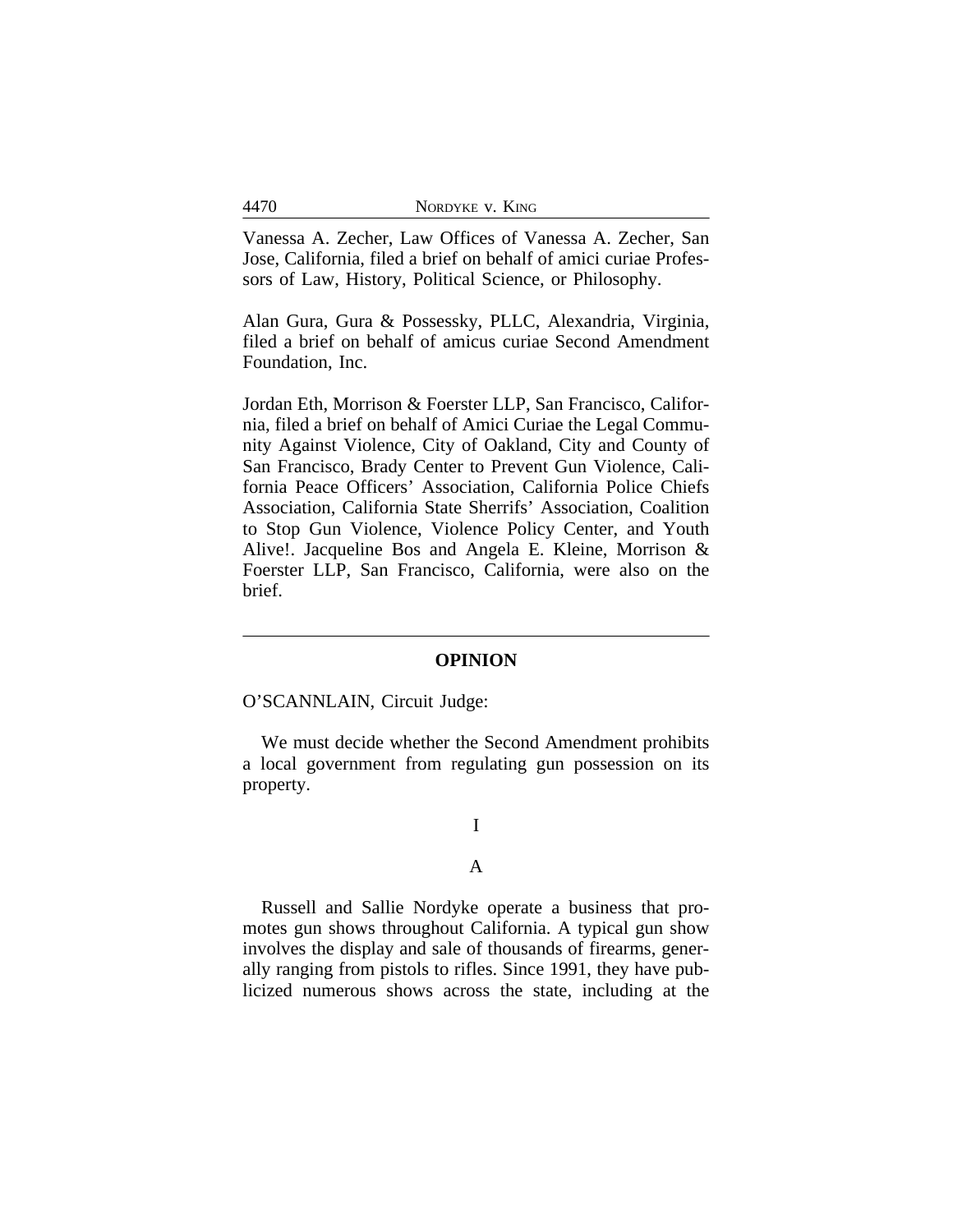| NORDYKE V. KING |  |
|-----------------|--|
|-----------------|--|

public fairgrounds in Alameda County. Before the County passed the law at issue in this appeal, the Alameda gun shows routinely drew about 4,000 people. The parties agree that nothing violent or illegal happened at those events.

In the summer of 1999, the County Board of Supervisors, a legislative body, passed Ordinance No. 0-2000-22 ("the Ordinance"), codified at Alameda County General Ordinance Code ("Alameda Code") section 9.12.120. The Ordinance makes it a misdemeanor to bring onto or to possess a firearm or ammunition on County property. Alameda Code § 9.12.120(b). It does not mention gun shows.

According to the County, the Board passed the Ordinance in response to a shooting that occurred the previous summer at the fairgrounds during the annual County Fair.**<sup>1</sup>** The Ordinance begins with findings that "gunshot fatalities are of epidemic proportions in Alameda County." *Id.* § 9.12.120(a). At a press conference, the author of the Ordinance, Supervisor Mary King, cited a "rash of gun-related violence" in the same year as the fairground shooting. She was referring to a series of school shootings that attracted national attention in the late 1990s, the most notorious of which occurred at Columbine High School in Littleton, Colorado.**<sup>2</sup>**

But the Nordykes insist that something more sinister was afoot. They point to some of King's other statements as evidence that she actually intended to drive the gun shows out of Alameda County. Shortly before proposing the Ordinance, King sent a memorandum to the County Counsel asking him to research "the most appropriate way" she might "prohibit

**<sup>1</sup>**Police ultimately apprehended the shooter, who had nothing to do with the Nordykes or their gun shows.

**<sup>2</sup>** *See, e.g.*, Pew Research Center for the People & the Press, Columbine Shooting Biggest News Draw of 1999, http://people-press.org/report/48/ columbine-shooting-biggest-news-draw-of-1999 (last visited April 4, 2009).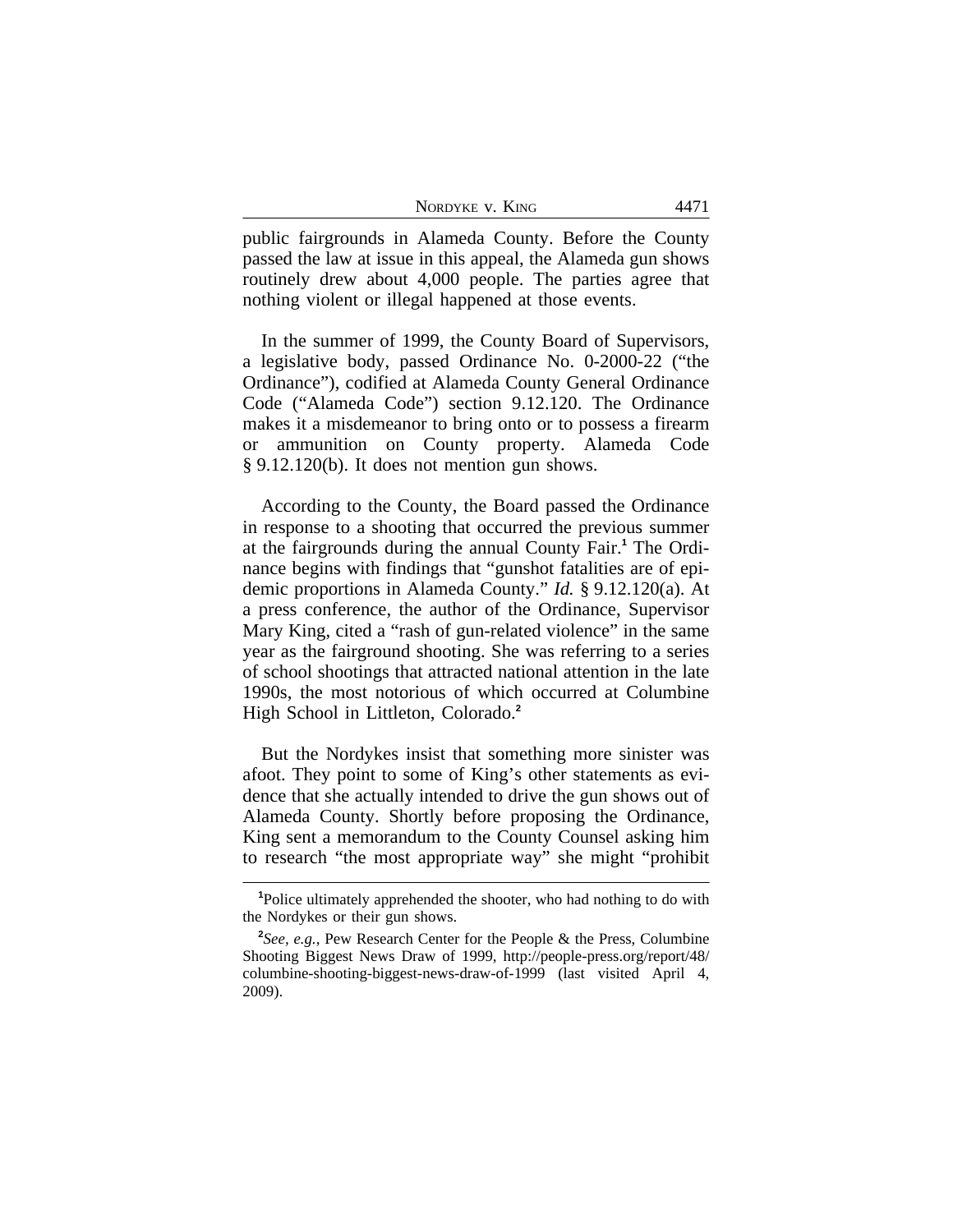| NORDYKE V. KING |  |
|-----------------|--|
|                 |  |

the gun shows" on County property. King declared she had "been trying to get rid of gun shows on Country property" for "about three years," but she had "gotten the run around from spineless people hiding behind the constitution, and been attacked by aggressive gun toting mobs on right wing talk radio." At her press conference, King also said that the County should not "provide a place for people to display guns for worship as deities for the collectors who treat them as icons of patriotism." Without expressing any opinion about King's remarks, the Board of Supervisors adopted the Ordinance.

County officials then exchanged several letters with the Nordykes. The General Manager of the fairgrounds asked the Nordykes to submit a written plan to explain how their next gun show would comply with the Ordinance. As the County Counsel had told the General Manager, the Ordinance did not expressly prohibit gun shows or the sale of firearms. The Nordykes insisted then and maintain now that they cannot hold a gun show without guns; perhaps because they thought it futile, they never submitted a plan.

During the same period, representatives of the Scottish Caledonian Games ("the Scottish Games") inquired about the effect of the new law on the activities they traditionally held on the fairgrounds. Those activities include reenactments, using period firearms loaded with blank ammunition, of historic battles. After the inquiries, the County amended the Ordinance to add several exceptions. Importantly, the Ordinance no longer applies to

[t]he possession of a firearm by an authorized participant in a motion picture, television, video, dance, or theatrical production or event, when the participant lawfully uses the firearm as part of that production or event, provided that when such firearm is not in the actual possession of the authorized participant, it is secured to prevent unauthorized use.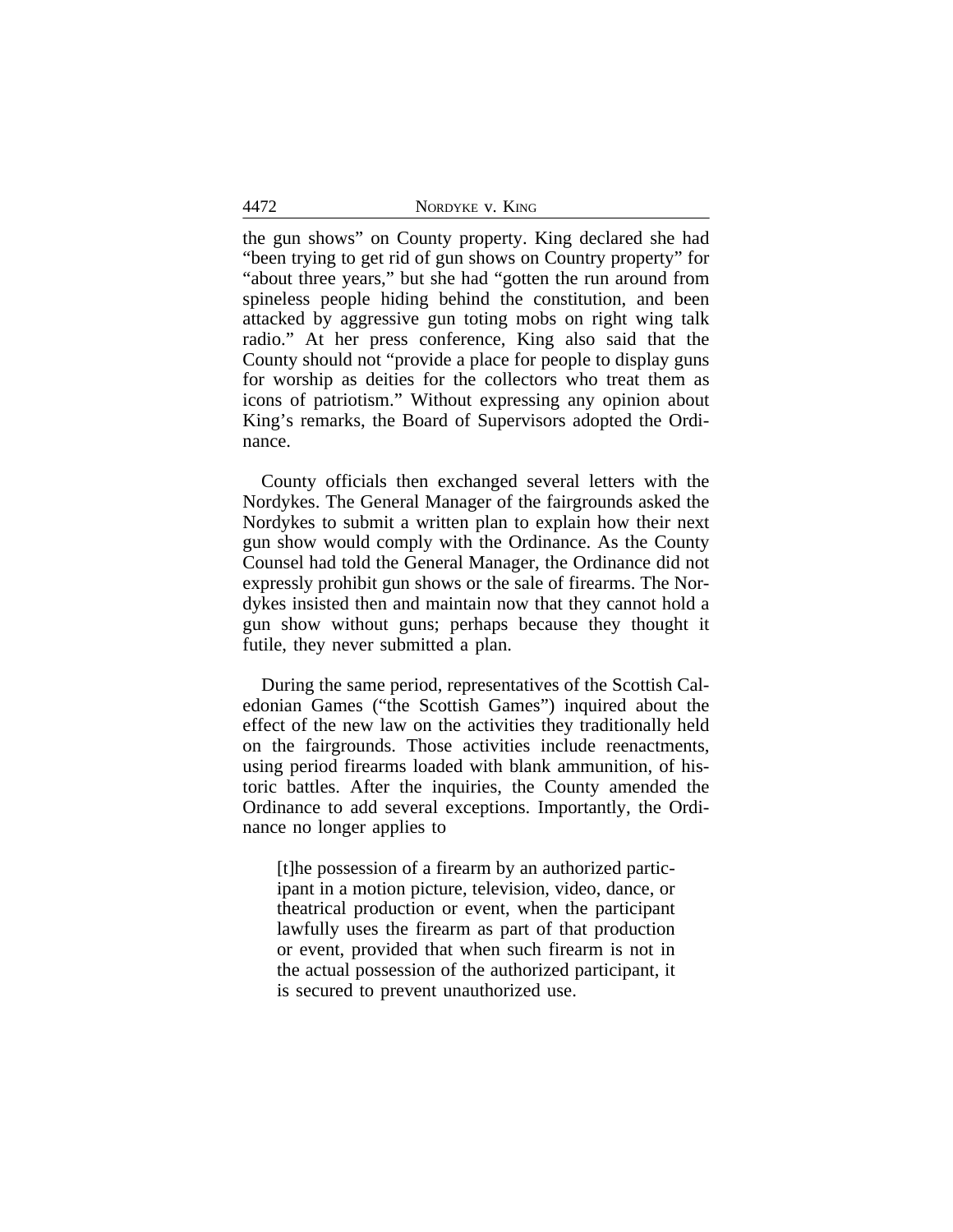| NORDYKE V. KING |  | л |
|-----------------|--|---|
|-----------------|--|---|

Alameda Code § 9.12.120(f)(4). This exception allows members of the Scottish Games to reenact historic battles if they secure their weapons, but it is unclear whether the County created the exception just for them.

By the time the County had written this exception into the Ordinance, the Nordykes and several patrons of and exhibitors at the gun shows (collectively, "the Nordykes") had already sued the County and its Supervisors under 42 U.S.C. § 1983 for various constitutional violations. The amendment did not mollify them, and their lawsuit has wended through various procedural twists and turns for nearly a decade.

B

Two rulings of the district court are now before us, the tangled history of which we summarize.

1

Initially, the Nordykes argued that the Ordinance violated their First Amendment right to free speech and was preempted by state law. They sought a temporary restraining order, which the district court treated as an application for a preliminary injunction. *Nordyke v. King*, (*Nordyke III*), 319 F.3d 1185, 1188 (9th Cir. 2003). After the district court denied the injunction, we accepted the case for an interlocutory appeal. Rather than reach the merits of the case, we certified to the California Supreme Court the question whether state laws regulating gun shows and the possession of firearms preempted the Ordinance. *See Nordyke v. King* (*Nordyke I*), 229 F.3d 1266 (9th Cir. 2000). The California Supreme Court answered that the Ordinance was not preempted. *See Nordyke v. King* (*Nordyke II*), 44 P.3d 133, 138 (Cal. 2002).

We proceeded to address the Nordykes' challenges under the First and Second Amendments.**<sup>3</sup>** Construing the First

**<sup>3</sup>**Due to developments in the law while the certified question was pending in the California Supreme Court, the Nordykes filed and we granted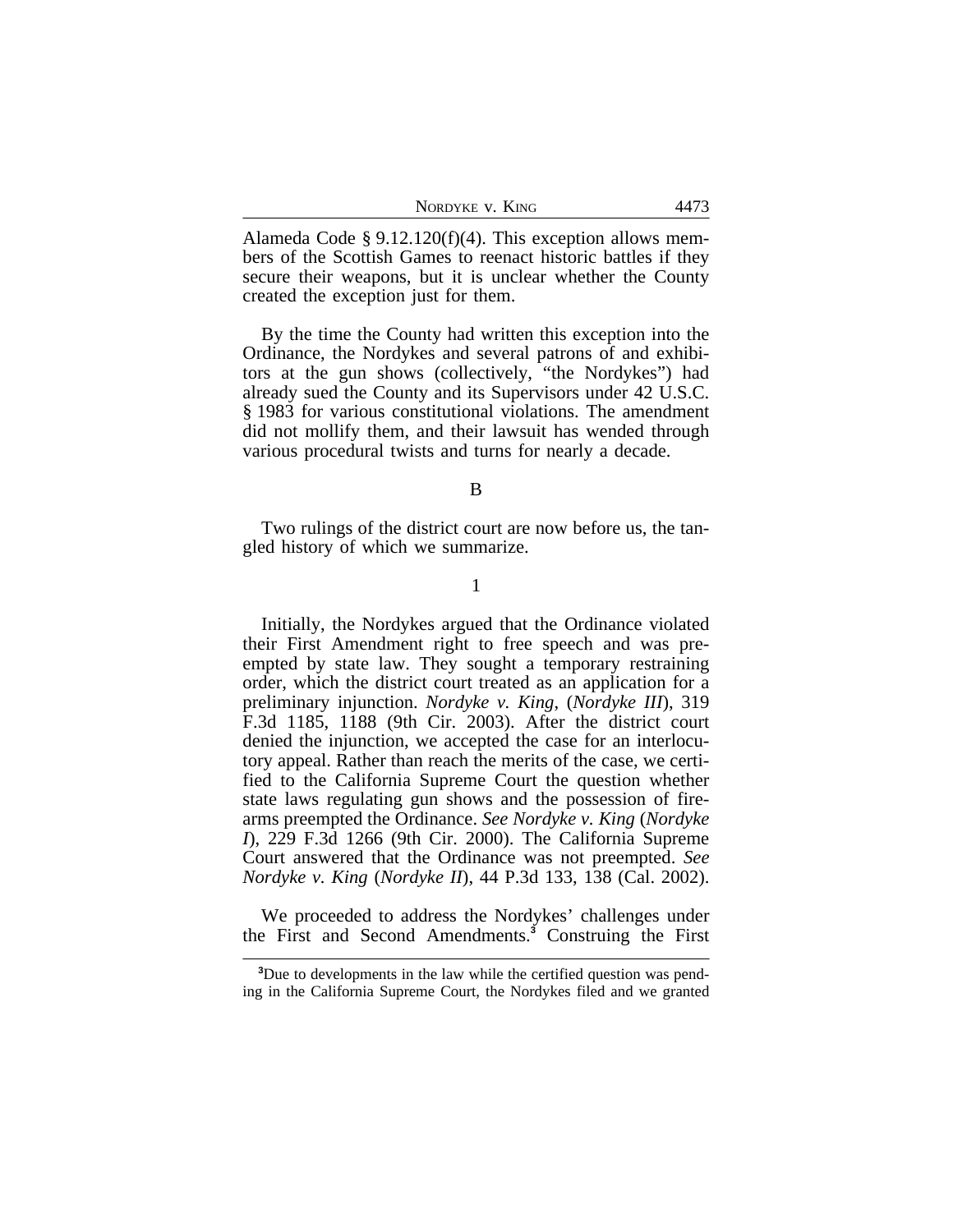| 4474 | NORDYKE V. KING |
|------|-----------------|
|      |                 |

Amendment challenge as a facial one, we rejected their argument that the statute burdened the expressive conduct of gun possession. *Nordyke III*, 319 F.3d at 1190. Our opinion noted that its rejection of the facial attack did not "foreclose a future as applied challenge to the Ordinance." *Id.* at 1190 n.3.

We also concluded that our prior opinion in *Hickman v. Block*, 81 F.3d 98 (9th Cir. 1996), precluded the Nordykes' Second Amendment claim. *Nordyke III*, 319 F.3d at 1191. *Hickman* had held "that individuals lack standing to raise a Second Amendment challenge to a law regulating firearms" because the right to keep and bear arms was a collective one. *Id.* at 1191-92. We remanded the case for further proceedings.

2

On remand, the Nordykes moved for leave to file a Second Amended Complaint. They wished to rephrase their First Amendment challenge, arguing that, as applied to their use of the fairgrounds, the Ordinance violated their freedom of expression by making gun shows impossible. In addition, the Second Amended Complaint contained as-applied versions of other constitutional challenges, including an equal protection claim. The district court allowed the Nordykes to add all of those claims, but denied the motion to add a Second Amendment cause of action. The district court explained that because *Nordyke III*'s holding on the collective nature of the right to keep and bear arms precluded the claim, there was no sense in relitigating it.

After two motions to dismiss under Federal Rule of Civil Procedure 12(b)(6), only the expressive conduct claim under the First Amendment and the equal protection claim survived. The County moved for summary judgment on those remain-

a motion to file supplemental briefing on a Second Amendment claim. *Nordyke III*, 319 F.3d at 1188.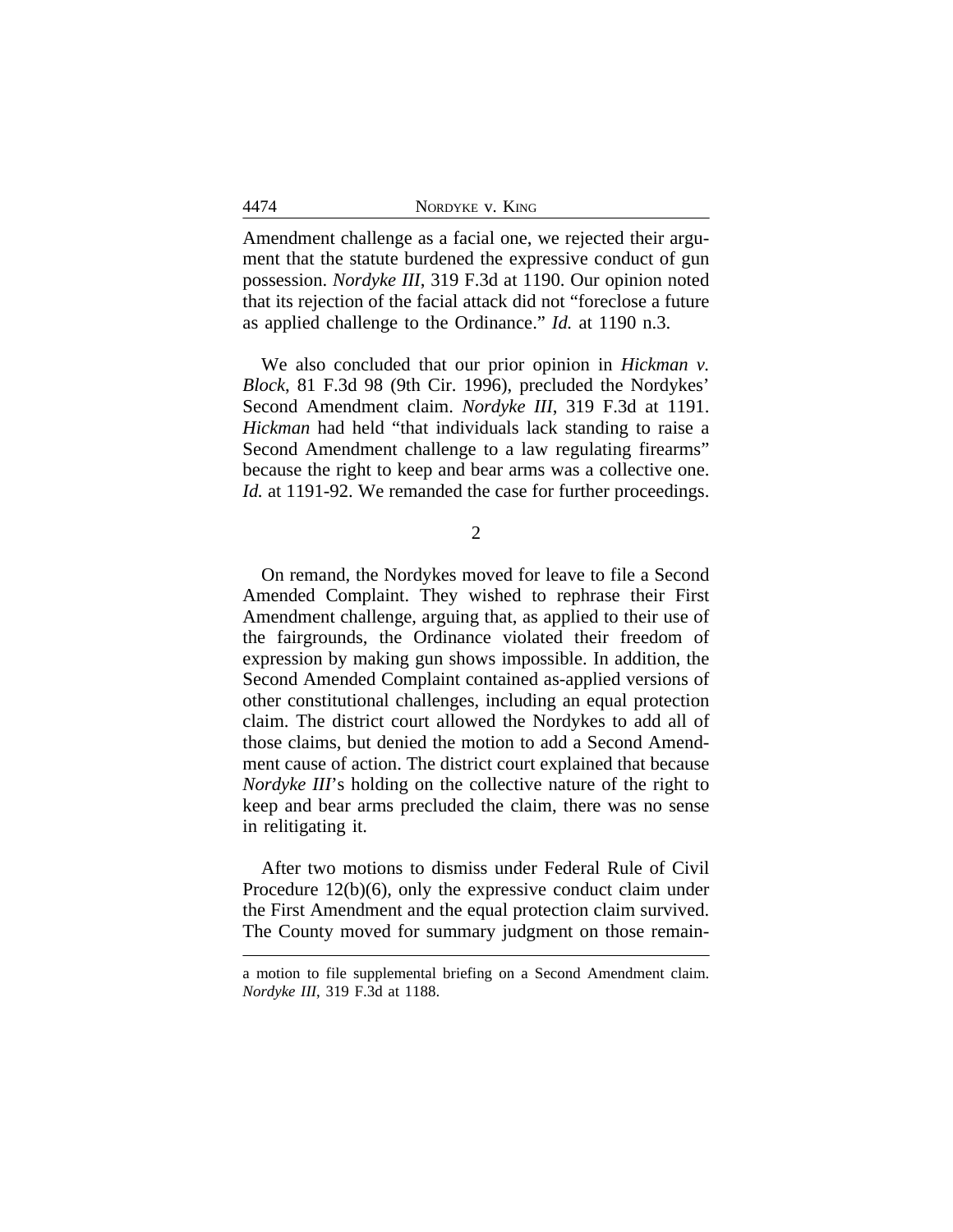NORDYKE V. KING 4475

ing claims, which the district court granted. The Nordykes timely appealed.

3

In their opening brief on appeal, the Nordykes explicitly noted a pending petition for certiorari in the Supreme Court in the case of *District of Columbia v. Heller*, 128 S. Ct. 2783 (2008), and explained that, should the Court grant the petition, they would request a stay and file supplemental briefs. The Court, of course, did grant the petition for certiorari. Though we initially denied the request for a stay, the decision in *Heller* came down shortly thereafter, which prompted us to allow the parties to file supplemental briefs. Thus, the Nordykes appeal not only the district court's grant of the County's motion for summary judgment, but also the district court's denial of their motion for leave to amend their complaint to add a cause of action pursuant to the Second Amendment.

#### II

**[1]** We begin with the Nordykes' attempt to revive their Second Amendment claim. The district court rested its denial of leave to amend the complaint on our precedent that an individual lacks standing to bring a Second Amendment challenge because the right it protects is a collective, not an individual one. *See Hickman*, 81 F.3d at 102-03; *see also Nordyke III*, 319 F.3d at 1191. The Nordykes now argue that the Supreme Court's decision in *Heller* abrogates our case law and compels the district court to grant their motion for leave to amend their complaint.

**[2]** To reach this argument on the merits, we must first decide whether *Heller* abrogated *Hickman*. It did. *Hickman* rested on our conclusion that the Second Amendment protects only a collective right; *Heller* squarely overruled such conclusion. *See Heller*, 128 S. Ct. at 2799 ("There seems to us no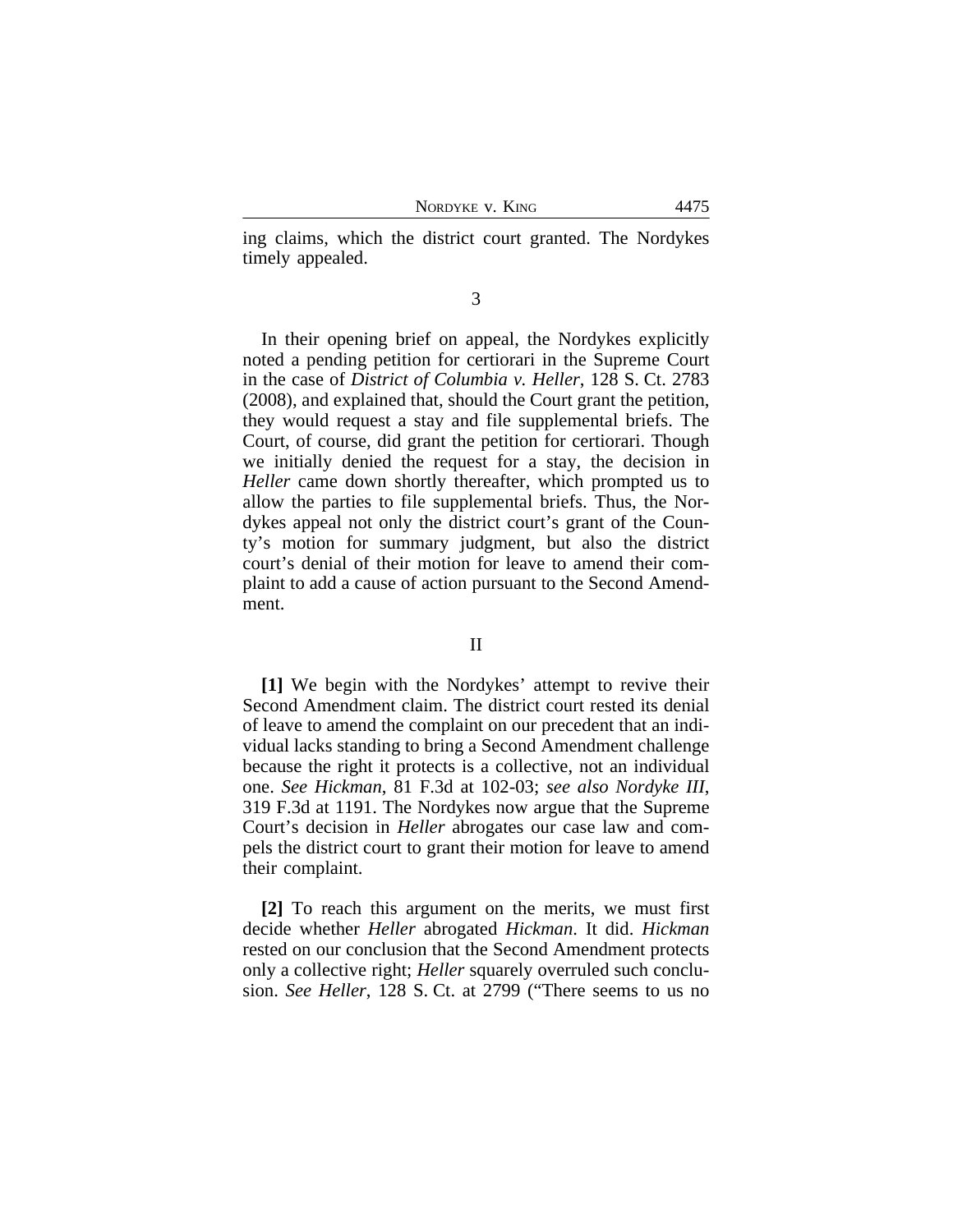| NORDYKE V. KING |
|-----------------|
|-----------------|

doubt, on the basis of both text and history, that the Second Amendment conferred an individual right to keep and bear arms."). Thus the basis for *Hickman*'s holding has evaporated, and the opinion is clearly irreconcilable with *Heller*. In such circumstances, we consider our prior decision abrogated by higher authority.**<sup>4</sup>** *See Miller v. Gammie*, 335 F.3d 889, 899- 900 (9th Cir. 2003) (en banc).

**[3]** The second obstacle facing the Nordykes is incorporation. That is, we must decide whether the Second Amendment applies to the states through the Fourteenth, a question that *Heller* explicitly left open. *See* 128 S. Ct. at 2813 n.23. Finally, even if the Fourteenth Amendment does incorporate the Second against the states, we must determine whether it actually invalidates the Ordinance.

## A

There are three doctrinal ways the Second Amendment might apply to the states: (1) direct application, (2) incorporation by the Privileges or Immunities Clause of the Fourteenth Amendment, or (3) incorporation by the Due Process Clause of the same Amendment.

## 1

**[4]** Supreme Court precedent forecloses the first option. The Bill of Rights directly applies only to the federal government. *Barron v. Mayor of Balt.*, 32 U.S. (7 Pet.) 243, 247-51 (1833). "Although the Supreme Court has incorporated many clauses of the Bill of Rights into the Due Process Clause of the Fourteenth Amendment, the Supreme Court has never explicitly overruled *Barron*." *Nordyke III*, 319 F.3d at 1193 n.3 (Gould, J., specially concurring). Therefore*,* the Second Amendment does not directly apply to the states. *See United*

4476

<sup>&</sup>lt;sup>4</sup>Indeed, the County does not dispute this point in its supplemental briefing.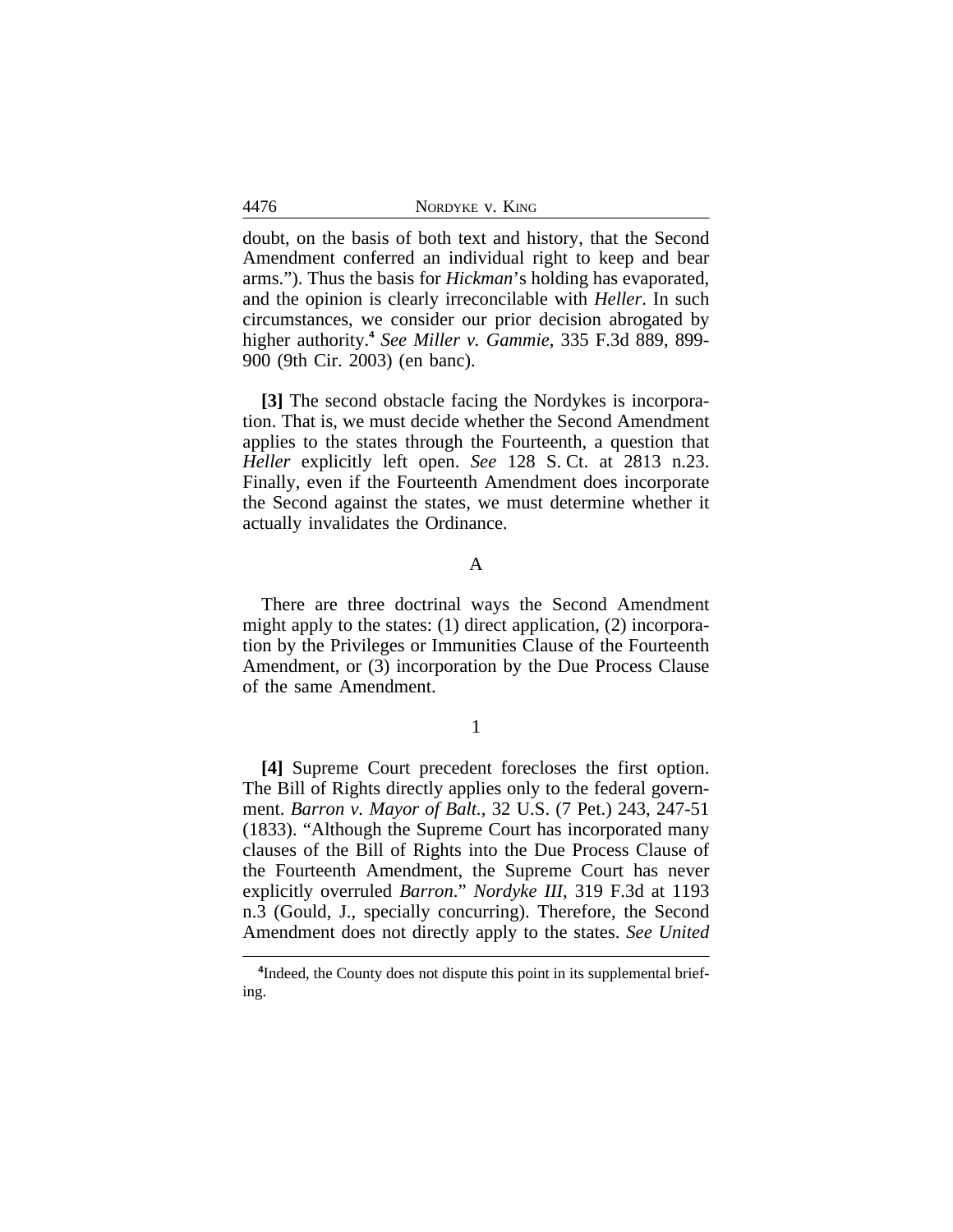*States v. Cruikshank*, 92 U.S. 542, 553 (1875) (citing *Barron* as a basis for the conclusion that "[t]he second amendment . . . means no more than that [the right to keep and bear arms] shall not be infringed by Congress"); *see also Presser v. Illinois*, 116 U.S. 252, 265 (1886) (concluding that the Second Amendment "is a limitation only upon the power of Congress and the National government, and not upon that of the State").

**[5]** We are similarly barred from considering incorporation through the Privileges or Immunities Clause. The Clause provides that "[n]o State shall make or enforce any law which shall abridge the privileges or immunities of citizens of the United States." U.S. Const. amend. XIV, § 1. Under the *Slaughter-House Cases*, 83 U.S. (16 Wall.) 36 (1873), this language protects only those rights that derive from United States citizenship, but not those general civil rights independent of the Republic's existence, *see id.* at 74-75.**<sup>5</sup>** The former

<sup>2</sup>

**<sup>5</sup>**We are aware that judges and academics have criticized *Slaughter-House*'s reading of the Privileges or Immunities Clause. *See, e.g.*, *Saenz v. Roe*, 526 U.S. 489, 527-28 (1999) (Thomas, J., dissenting) ("Because I believe that the demise of the Privileges or Immunities Clause has contributed in no small part to the current disarray of [the Supreme Court's] Fourteenth Amendment jurisprudence, I would be open to reevaluating its meaning in an appropriate case."); *id.* at 522 n.1 (collecting academic sources); Michael Anthony Lawrence, *Second Amendment Incorporation Through the Fourteenth Amendment Privileges or Immunities and Due Process Clauses*, 72 Mo. L. Rev. 1, 12-35 (2007); *see also* Akhil Reed Amar, *The Bill of Rights* 163-230 (1998) (arguing that the Privileges or Immunities Clause applies against the states all "personal privileges" of individual citizens, whether enumerated in the Bill of Rights or not, but not the rights of the states or the general public). Nevertheless, *Slaughter-House* remains good law. We note, however, that the substantive due process doctrine, which we discuss *infra* pp. 4481-83, appears to arrive at a result similar to that urged by the dissenters from the Supreme Court's opinion in *Slaughter-House*. *Compare Washington v. Glucksberg*, 521 U.S. 702, 719-721 (1997) ("[T]he Due Process Clause [of the Fourteenth Amendment] specially protects those fundamental rights and liberties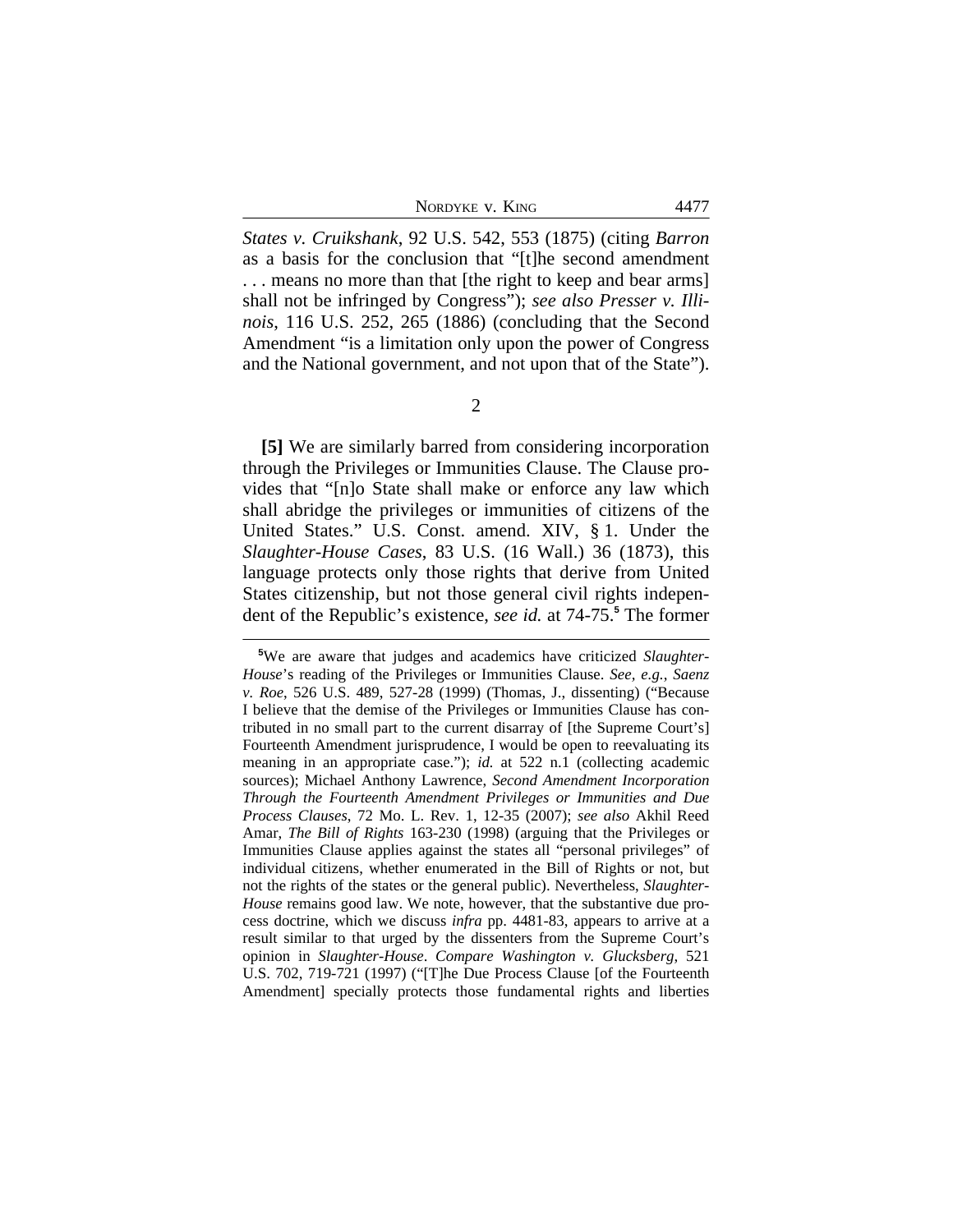4478 NORDYKE v. KING

include only rights the Federal Constitution grants or the national government enables, but not those preexisting rights the Bill of Rights merely protects from federal invasion. *Id.* at 76-80. The Second Amendment protects a right that predates the Constitution; therefore, the Constitution did not grant it. *See, e.g.*, *Heller*, 128 S. Ct. at 2797 ("[I]t has always been widely understood that the Second Amendment, like the First and Fourth Amendments, codified a *pre-existing* right."). It necessarily follows that the Privileges or Immunities Clause did not protect the right to keep and bear arms because it was not a right of citizens of the United States. *See Cruikshank*, 92 U.S. at 553; *cf. Presser*, 116 U.S. at 266-67 (holding that the "right to associate with others as a military company" is not a privilege of citizens of the United States).

3

**[6]** The final avenue for incorporation is that by which other provisions of the Bill of Rights have come to bind the states: selective incorporation through the Due Process Clause of the Fourteenth Amendment. *See, e.g.*, *Duncan v. Louisiana*, 391 U.S. 145 (1968) (right to criminal jury); *Malloy v. Hogan*, 378 U.S. 1 (1964) (privilege against compelled selfincrimination); *Gideon v. Wainwright*, 372 U.S. 335 (1963) (right to counsel); *Mapp v. Ohio*, 367 U.S. 643 (1961) (exclusion of evidence obtained by unreasonable search and seizure); *Cantwell v. Connecticut*, 310 U.S. 296 (1940) (Establishment Clause).

a

The initial hurdle to selective incorporation is our decision in *Fresno Rifle & Pistol Club, Inc. v. Van de Kamp*, 965 F.2d

which are, objectively, deeply rooted in this Nation's history and tradition . . . ." (internal quotation marks and citation omitted)), *with Slaughter-House*, 83 U.S. at 122 (Bradley, J., dissenting) ("In my judgment, it was the intention of the people of this country in adopting that amendment to provide National security against violation by the States of the fundamental rights of the citizen.").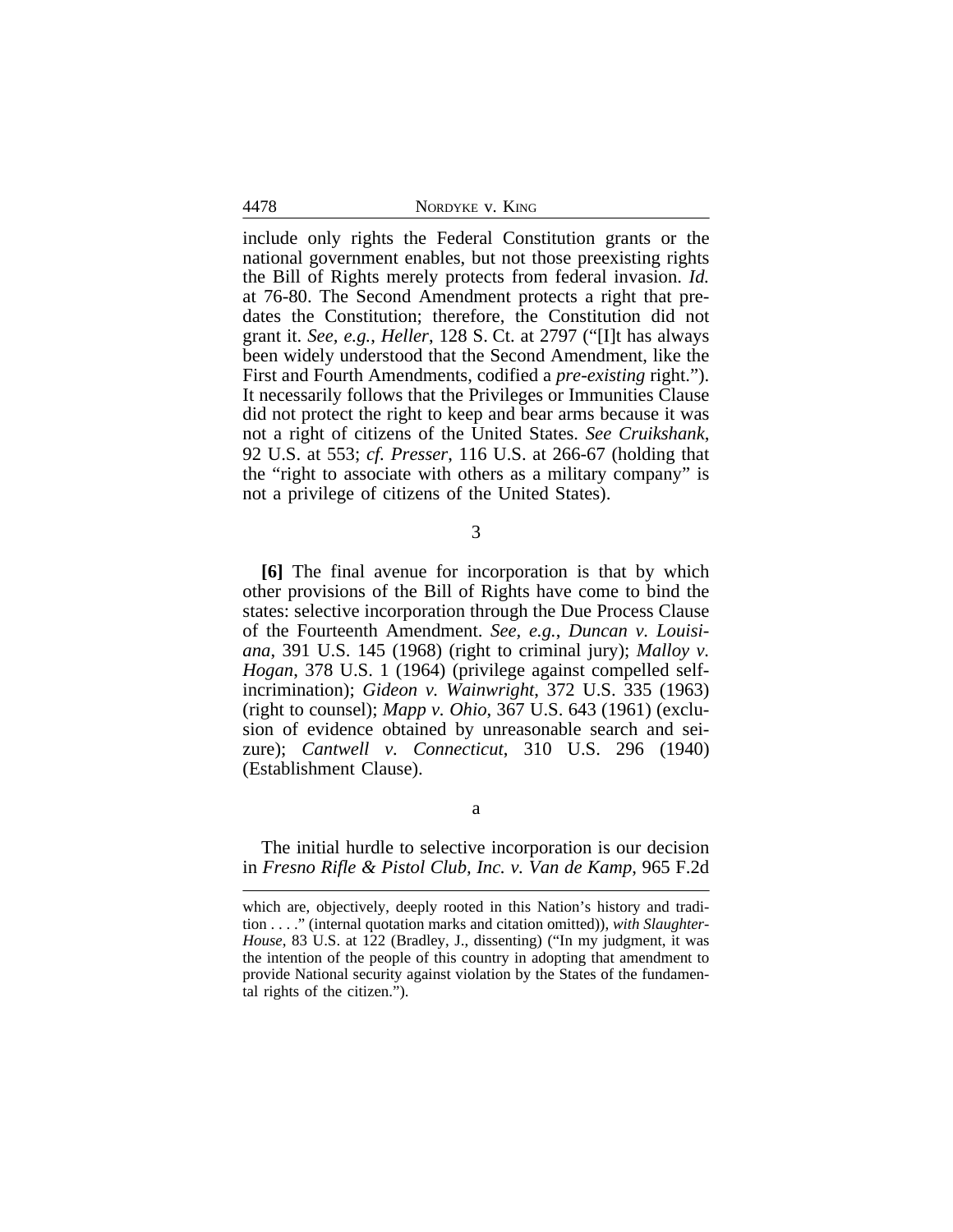| NORDYKE V. KING |  |  |
|-----------------|--|--|
|                 |  |  |

723 (9th Cir. 1992). There, we concluded that the Second Amendment applies only to the federal government. *Id.* at 729-31. The Nordykes argue that, although we precluded direct application of the Second Amendment and incorporation through the Privileges or Immunities Clause, we did not address selective incorporation through the Due Process Clause. We agree.

*Fresno Rifle* does not specify which Clause of the Fourteenth Amendment—the Privileges or Immunities Clause or the Due Process Clause—we rejected as the instrument of incorporation. Certainly, plaintiffs "argue[d] that the Fourteenth Amendment incorporates the Second such that it limits the actions of states in addition to those of Congress," and we rejected such argument. *Id.* at 729 "Until such time as *Cruikshank* and *Presser* are overturned," we stated, "the Second Amendment limits only federal action, and we affirm the district court's decision 'that the Second Amendment stays the hand of the National Government only.' " *Id.* at 731 (citation omitted). The County argues that this reliance on *Cruikshank* and *Presser* precludes any incorporation.

But close examination of our opinion in *Fresno Rifle* defeats such argument. First, we noted that *Cruikshank* and *Presser* held that "the Second Amendment constrains only the actions of Congress, not the states," a proposition that merely follows from *Barron*. *Id.* at 729. Moving from direct application of the Bill of Rights to incorporation, we then concluded that *Cruikshank* and *Presser* foreclosed the argument of the plaintiffs that the Fourteenth Amendment incorporated the Second. *Id.***<sup>6</sup>** As discussed above, *Cruikshank* and *Presser* involved direct application and incorporation through the Privileges or Immunities Clause, but not incorporation through the Due Process Clause. This suggests we referred to

**<sup>6</sup>**We also rejected the argument that *Miller v. Texas*, 153 U.S. 535 (1894), limits the holdings of *Cruikshank* and *Presser*. *See Fresno Rifle*, 965 F.2d at 730.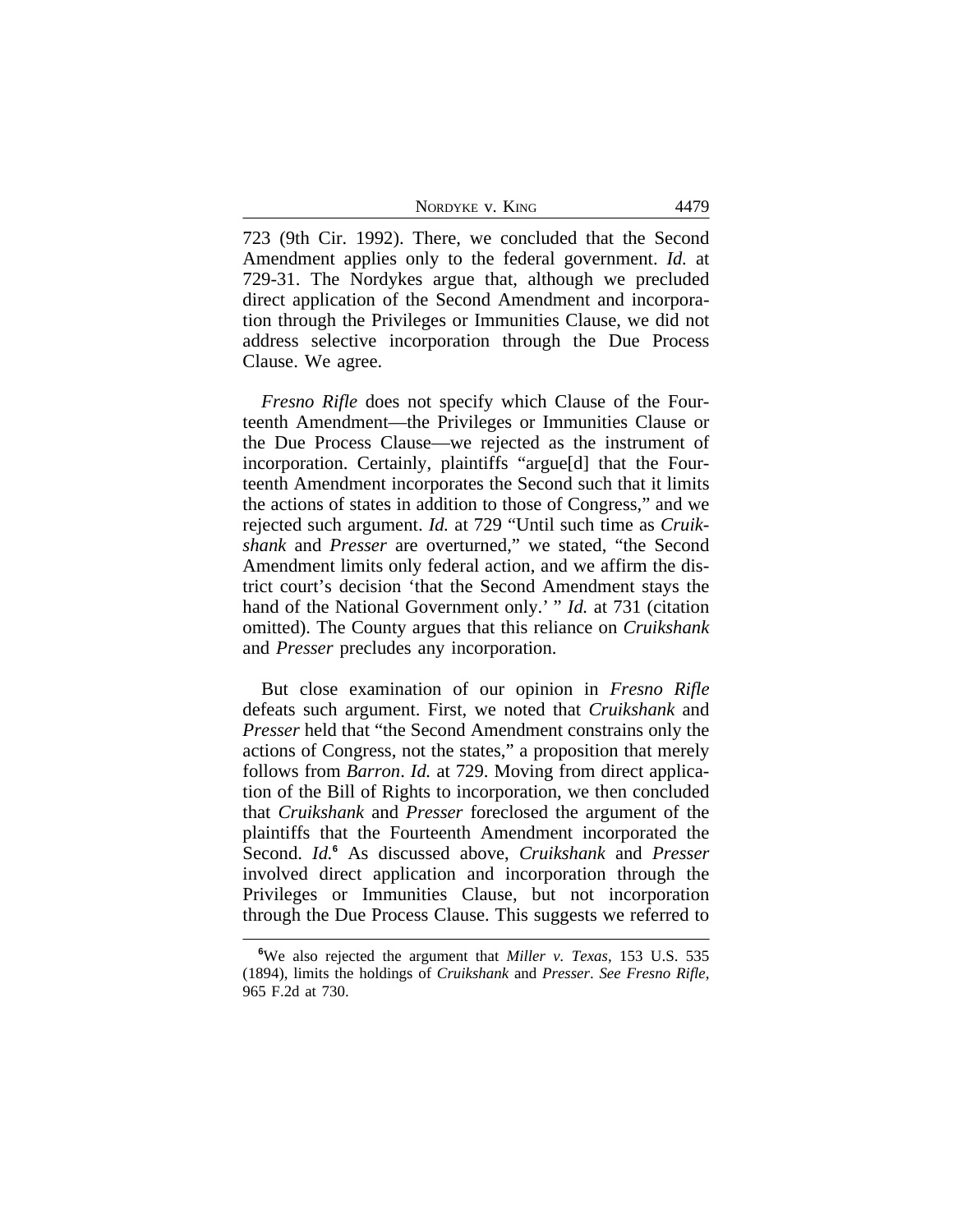| NORDYKE V. KING |  |  |
|-----------------|--|--|
|-----------------|--|--|

4480

those cases as shorthand to reject the first two theories, but not the third—selective incorporation through the Due Process Clause.

The litigation history of *Fresno Rifle* bolsters this impression. The plaintiffs rested their incorporation argument primarily on historical evidence that the Privileges or Immunities Clause incorporated the right to keep and bear arms. Brief of Appellant at 39-43, *Fresno Rifle*, 965 F.2d 723 (No. 91- 15466). Though they referred to *Duncan*, a case involving selective incorporation, they did so in support of a brief, quixotic argument that the Fourteenth Amendment "automatically incorporates every provision of the Bill of Rights." *Fresno Rifle*, 965 F.2d at 730. For this proposition they cited not the majority opinion, but Justice Black's concurrence in *Duncan*, in which he reiterated his long-held view that the Bill of Rights applied in its entirety to the states. Brief of Appellant at 35, *Fresno Rifle*, 965 F.2d 723 (No-91-15466) (citing *Duncan*, 391 U.S. at 162 (Black, J., concurring)); *Fresno Rifle*, 965 F.2d at 730 (citing *Duncan*, 391 U.S. at 162 (Black, J., concurring); *see also Duncan*, 391 U.S. at 166 (Black, J., concurring (arguing that the Privileges or Immunities Clause "express[es] the idea that henceforth the Bill of Rights shall apply to the States").**<sup>7</sup>** In rejecting this attempt to revive Justice Black's view, which never commanded a majority of the

<sup>&</sup>lt;sup>7</sup>Justice Black's complete view was that "the Fourteenth Amendment, as a whole, makes the Bill of Rights applicable to the States. This would certainly include the language of the Privileges [or] Immunities Clause, as well as the Due Process Clause." *Duncan*, 391 U.S. at 166 n.1; *see also Adamson v. California*, 332 U.S. 46, 74-75 (1947) (Black, J., dissenting). But the discussion in *Duncan* that the plaintiffs in *Fresno Rifle* cited concerned only the Privileges or Immunities Clause, the same Clause their briefs focused on. *Fresno Rifle* probably rejected Justice Black's more holistic theory too, but it still left untouched the theory of selective incorporation through the Due Process Clause. *Cf. Twining v. New Jersey*, 211 U.S. 78, 99 (1908) (noting that, even if a right is not incorporated by Privileges or Immunities Clause, what we would now call selective incorporation by the Due Process Clause "requires separate consideration"), *overruled on other grounds by Malloy*, 378 U.S. at 6.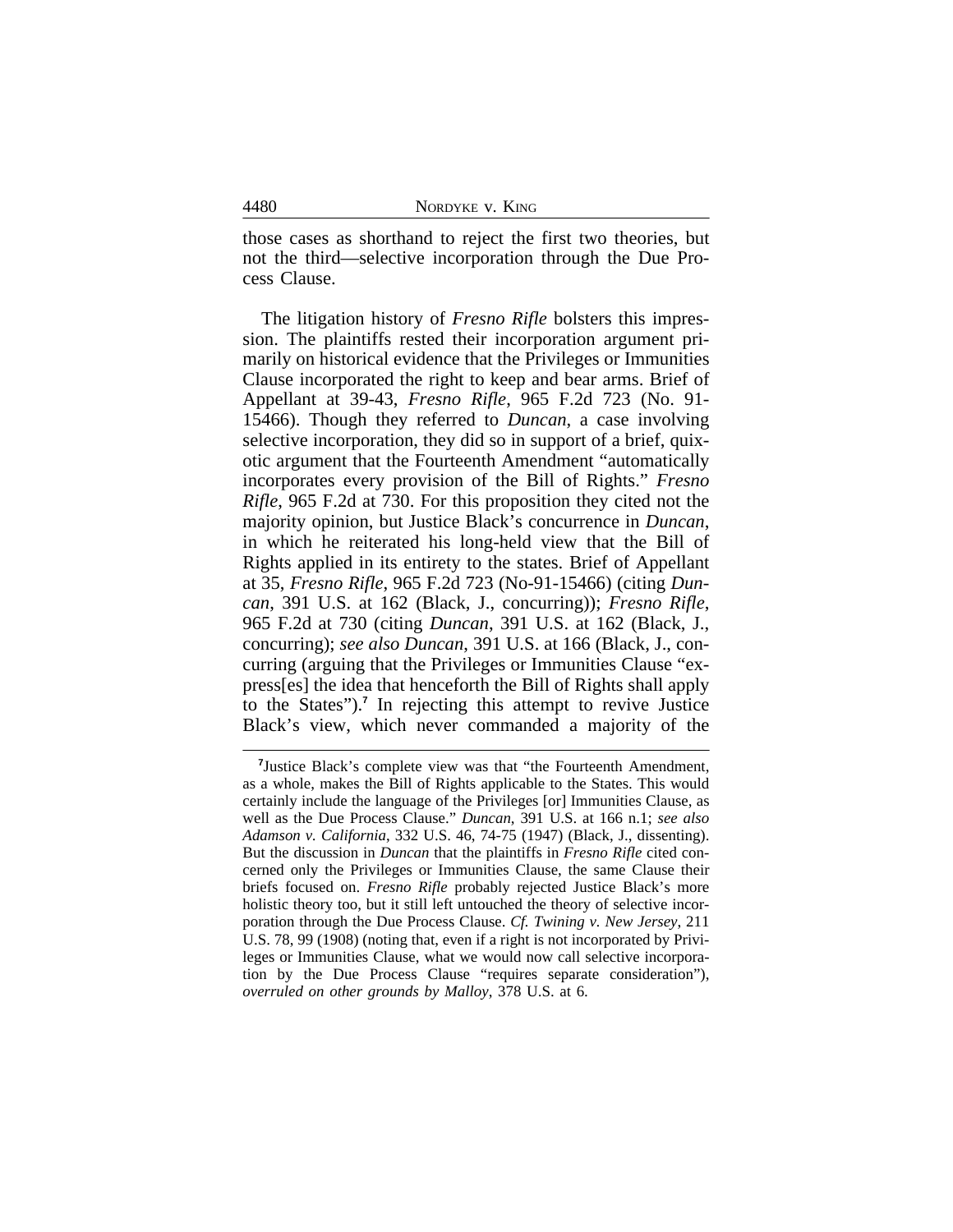| NORDYKE V. KING |  | 4481 |
|-----------------|--|------|
|-----------------|--|------|

Supreme Court, we simply noted that "[t]his theory of total incorporation . . . has been continually rejected." *Fresno Rifle*, 965 F.2d at 730 (internal quotation marks omitted).

**[7]** Thus, we did not, in *Fresno Rifle*, reach the question of whether the Second Amendment is selectively incorporated through the Due Process Clause. Perhaps because neither party raised the predicate arguments, we certainly "did not engage in the sort of Fourteenth Amendment inquiry required by [the Supreme Court's] later cases." *Heller*, 128 S. Ct. at 2813 n.23.**<sup>8</sup>** It is upon that Fourteenth Amendment inquiry which we now embark.

b

**[8]** The Fourteenth Amendment bars "any State [from] depriv[ing] any person of life, liberty, or property, without due process of law." U.S. Const. amend. XIV, § 1. Under the doctrine known as substantive due process, this Clause "guarantees more than fair process, and the 'liberty' it protects includes more than the absence of physical restraint." *Washington v. Glucksberg*, 521 U.S. 702, 719 (1997). In this conception, due process encompasses certain "fundamental" rights. *Reno v. Flores*, 507 U.S. 292, 301-302 (1993). Selective incorporation is a species of substantive due process, in which the rights the Due Process Clause protects include some of the substantive rights enumerated in the first eight amendments to the Constitution. *See Twining*, 211 U.S. at 99 ("[I]t is possible that some of the personal rights safeguarded by the first eight Amendments against National action may also be safeguarded against state action, because a denial of

**<sup>8</sup>**Other circuits have similarly relied on *Presser* to reject arguments for direct application or total incorporation, without addressing selective incorporation. *See, e.g.*, *Maloney v. Cuomo*, 554 F.3d 56, 58-59 (2d Cir. 2009) (per curiam) (rejecting direct application); *Quilici v. Vill. of Morton Grove*, 695 F.2d 261, 269-70 (7th Cir. 1982) (rejecting direct application and total incorporation).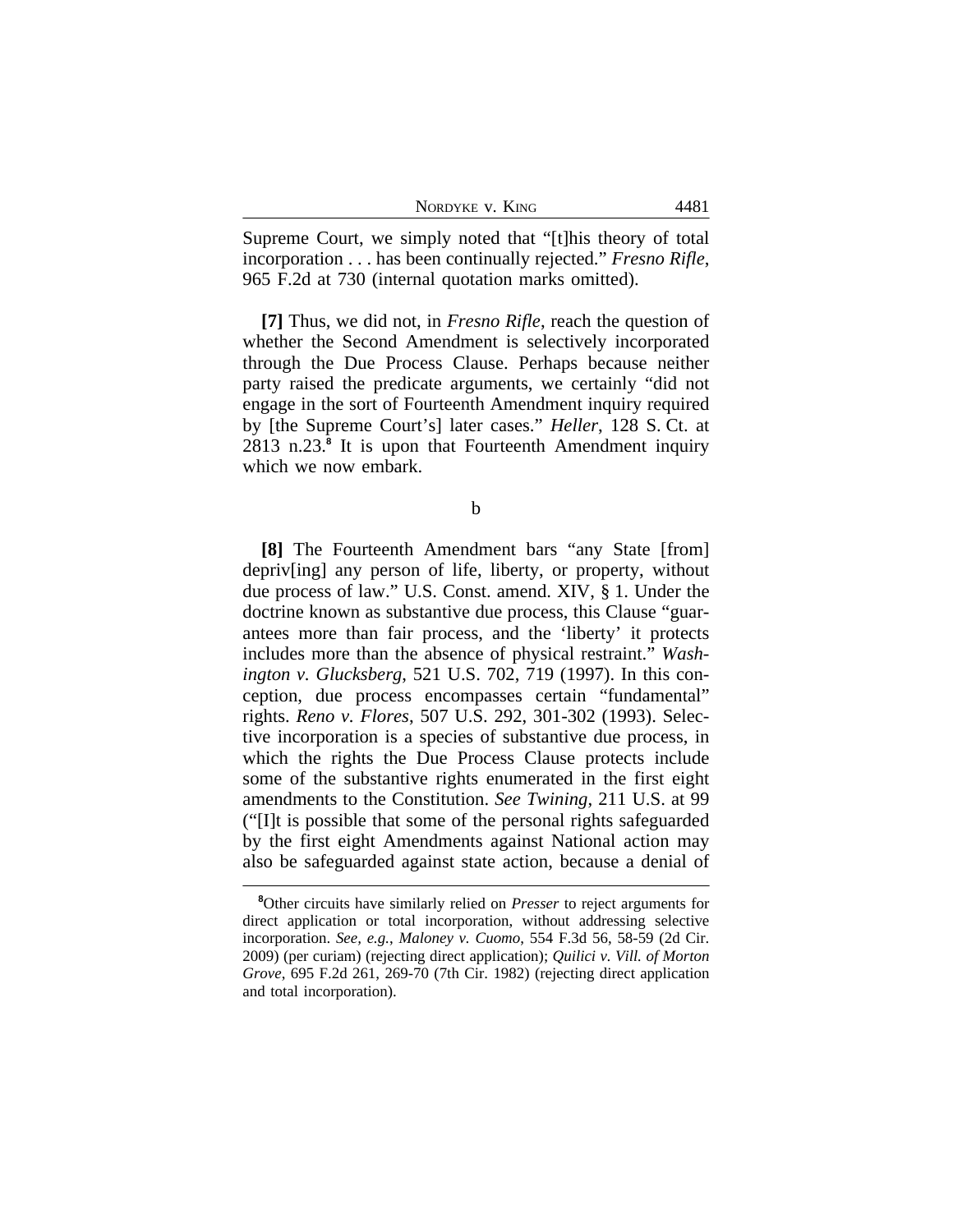4482 NORDYKE v. KING

them would be a denial of due process of law."); *see also Glucksberg*, 521 U.S. at 720 (speaking of enumerated rights together with implied fundamental rights in the context of substantive due process). Both selective incorporation and substantive due process require us to pose the same question: is a right so fundamental that the Due Process Clause guarantees it? Substantive due process addresses unenumerated rights; selective incorporation, by contrast, addresses enumerated rights.

Under the familiar early formulation of *Palko v. Connecticut*, only those rights "implicit in the concept of ordered liberty" were incorporated. 302 U.S. 319, 325 (1937), *overruled by Benton v. Maryland*, 395 U.S. 784 (1969). The analysis thus excluded those rights "not of the very essence of a scheme of ordered liberty," including only those without which "a fair and enlightened system of justice would be impossible." *Id. Palko*, in other words, invited an exercise in speculative political philosophy, guided by "a study and appreciation of the meaning, the essential implications, of liberty itself." *Id.* at 326.

The Supreme Court ultimately abandoned this abstract enterprise in favor of a more concretely historical one. In *Duncan*, the Court recognized that it had jettisoned the metaphysical musings of *Palko* for an analysis grounded in the "actual systems bearing virtually every characteristic of the common-law system that has been developing contemporaneously in England and in this country." 391 U.S. at 149 n.14. Therefore, incorporation turns on "whether given this kind of system a particular procedure is fundamental—whether, that is, a procedure is necessary to an Anglo-American regime of ordered liberty." *Id.* In determining whether the Due Process Clause incorporated the right to jury trials in criminal cases, *Duncan* noted that every American state "uses the jury extensively, and imposes very serious punishments only after a trial at which the defendant has a right to a jury's verdict." *Id.* The Court also reviewed the place of the right in pre-Founding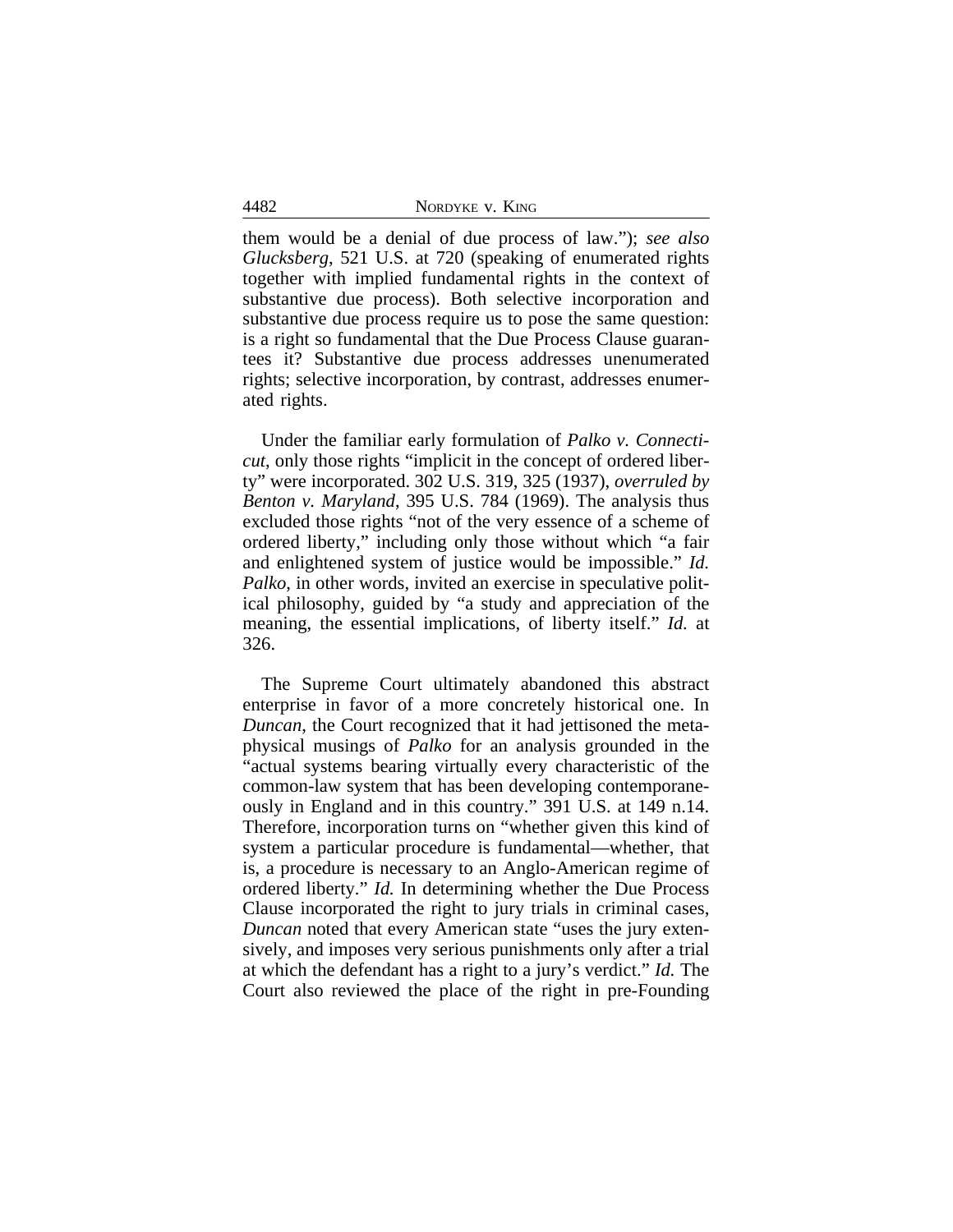| NORDYKE V. KING |  |  |  |
|-----------------|--|--|--|
|-----------------|--|--|--|

English law and in the Founding era itself. *See id.* at 151-54 (citing the English Declaration and Bill of Rights, Blackstone's Commentaries, early state constitutions, and other evidence from the Founding era).

We are persuaded that the same inquiry, though slightly rephrased, also applies to individual rights unconnected to criminal or trial procedures. Just as *Duncan* defined "fundamental rights" as those "necessary to an Anglo-American regime of ordered liberty," so the Supreme Court has determined, outside the context of incorporation, that only those institutions and rights "deeply rooted in this Nation's history and tradition" can be fundamental rights protected by substantive due process. *Moore v. City of E. Cleveland*, 431 U.S. 494, 503 (1977) (plurality opinion); *id.* at 503 n.10 (noting the similarity between this general substantive due process inquiry and the incorporation test stated in *Duncan*); *see also Glucksberg*, 521 U.S. at 721 ("Our Nation's history, legal traditions, and practices . . . provide the crucial guideposts for responsible decisionmaking [in the area of substantive due process]" (internal quotation marks and citation omitted)). The latter line of cases informs our analysis here, because incorporation is logically a part of substantive due process. Indeed, the nonincorporation cases amount to a model for straightforward application of *Duncan* outside the context of criminal procedure.**<sup>9</sup>**

**<sup>9</sup>**To be sure, individual rights unconnected to criminal procedure have been incorporated before. *See, e.g.*, *Schneider v. New Jersey*, 308 U.S. 147, 160 (1939) (noting that the "freedom of speech and of the press" is incorporated). However, in general, the Court either employed the *Palko*style test, *see, e.g.*, *Wolf v. Colorado*, 338 U.S. 25, 26-27 (1949) (incorporating the right against unreasonable searches and seizures), *overruled on other grounds by Mapp*, 367 U.S. at 654-55, which it abandoned in *Duncan*, or it simply stated that the right in question was incorporated without substantive analysis, *see, e.g.*, *Schneider*, 308 U.S. at 160 n.8 (citing as its lead case *Gitlow v. New York*, 268 U.S. 652, 666 (1925), which assumed without deciding that the Due Process Clause incorporated the freedom of speech and of the press); *see also Louisiana ex rel. Francis v. Resweber*,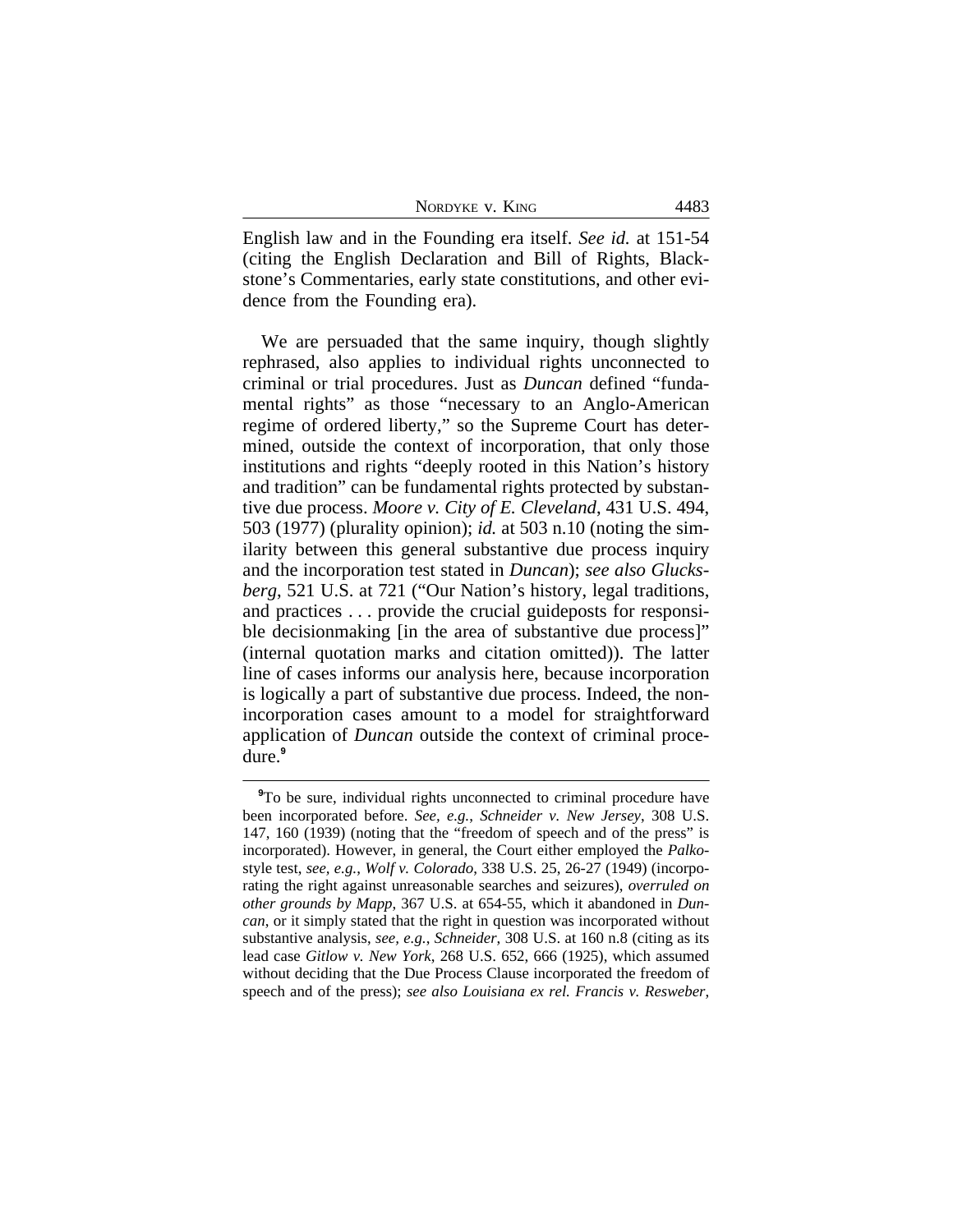| NORDYKE V. KING |  |  |
|-----------------|--|--|
|-----------------|--|--|

4484

**[9]** To summarize, our task is to determine whether the right to keep and bear arms ranks as fundamental, meaning "necessary to an *Anglo-American* regime of ordered liberty." *Duncan*, 391 U.S. at 149 n.14 (emphasis added). If it does, then the Fourteenth Amendment incorporates it. This culturally specific inquiry compels us to determine whether the right is "deeply rooted in this Nation's history and tradition." *Glucksberg*, 521 U.S. at 721 (internal quotation marks and citation omitted). Guided by both *Duncan* and *Glucksberg*, we must canvass the attitudes and historical practices of the Founding era and the post-Civil War period, for those times produced the constitutional provisions before us.

c

**[10]** The Second Amendment reads: "A well regulated Militia, being necessary to the security of a free State, the right of the people to keep and bear Arms, shall not be infringed." U.S. Const. amend. II. The prefatory clause of this Amendment describes the right it protects. The Supreme Court has explained that the phrase necessary to the "security of a free State," means necessary to the "security of a free polity."**<sup>10</sup>** *See Heller*, 128 S. Ct. at 2800 (internal quotation marks

**<sup>10</sup>**Some have argued that the text of the prefatory clause suggests precisely the opposite: that the right to keep and bear arms was only important for protecting the states from federal encroachment. *See Parker v. Dist. of Columbia*, 478 F.3d 370, 406 (D.C. Cir. 2007) (Henderson, J., dissenting) ("The Amendment was drafted in response to the perceived threat

<sup>329</sup> U.S. 459, 463 (1947) (plurality opinion) (incorporating the right against cruel and unusual punishments). The only other mode of analysis in the case law is the historical approach the Court explicitly sanctioned in *Duncan*. *See, e.g.*, *Chi., Burlington & Quincy R.R. Co. v. Chicago*, 166 U.S. 226, 235-41 (1897) (incorporating the right to just compensation for property taken for public use on the basis of principles of the common law as revealed in cases on the right to property, in Thomas Cooley's seminal treatise on constitutional limitations, and in Justice Joseph Story's *Commentaries on the Constitution of the United States*).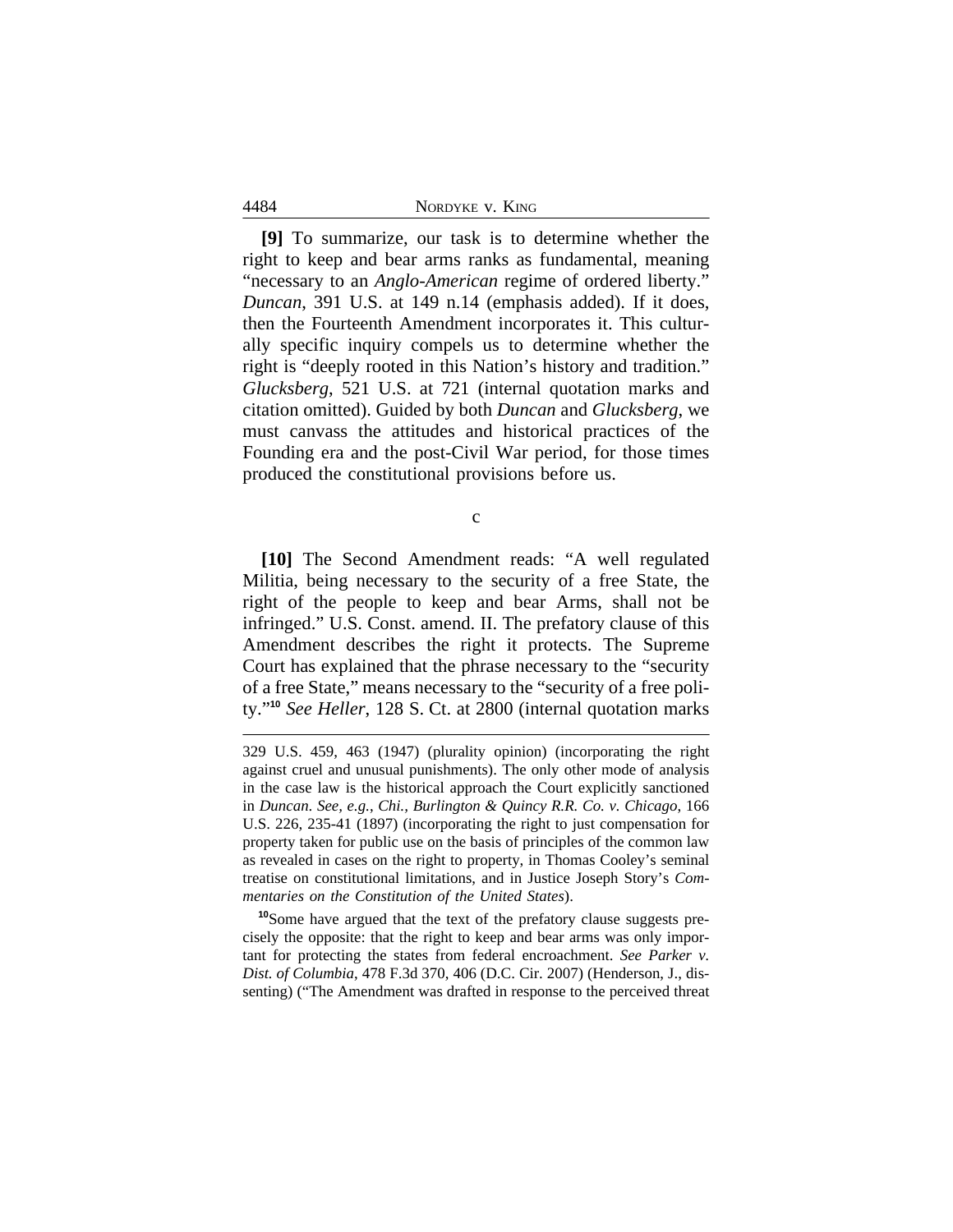NORDYKE V. KING 4485

omitted). Thus the text of the Second Amendment already suggests that the right it protects relates to an institution, the militia, which is "necessary to an Anglo-American regime of ordered liberty." *Duncan*, 391 U.S. at 149 n.14. The parallel is striking, particularly because the militia historically comprised all able-bodied male citizens. *Heller*, 128 S. Ct. at 2799.

This necessary "right of the people" existed before the Second Amendment as "one of the fundamental rights of Englishmen." *Id.* at 2797-98. *Heller* identified several reasons why the militia was considered "necessary to the security of a free state." First, "it is useful in repelling invasions and suppressing insurrections. Second, it renders large standing armies unnecessary . . . . Third, when the able-bodied men of a nation are trained in arms and organized, they are better able to resist tyranny." *Id.* at 2800-01. In addition to these civic purposes, *Heller* characterized the right to keep and bear arms as a corollary to the individual right of self-defense. *Id.* at 2817 ("[T]he inherent right of self-defense has been central to the Second Amendment right."). Thus the right contains both a political component—it is a means to protect the public from tyranny—and a personal component—it is a means to protect the individual from threats to life or limb. *Cf.* Amar, *supra*, at 46-59, 257-66.

to the 'free[dom]' of the 'State[s]' posed by a national standing army controlled by the federal government." (alteration in original)); H. Richard Uviller & William G. Merkel, *The Second Amendment in Context: The Case of the Vanishing Predicate*, 76 Chi.-Kent L. Rev. 403, 499 (2000) ("Most significantly, the Select Committee substituted 'State' for 'country' as the referent of the 'best security' clause, so that the proposed amendment now addressed more directly antifederal solicitude for state security."). This argument cannot survive the Supreme Court's admonition in *Heller* that "the phrase 'security of a free state' and close variations seem to have been terms of art in 18th-century political discourse, meaning a 'free country' or free polity." *Heller*, 128 S. Ct. at 2800 (citing Eugene Volokh, *"Necessary to the Security of a Free State*,*"* 83 Notre Dame L. Rev. 1, 5 (2007)).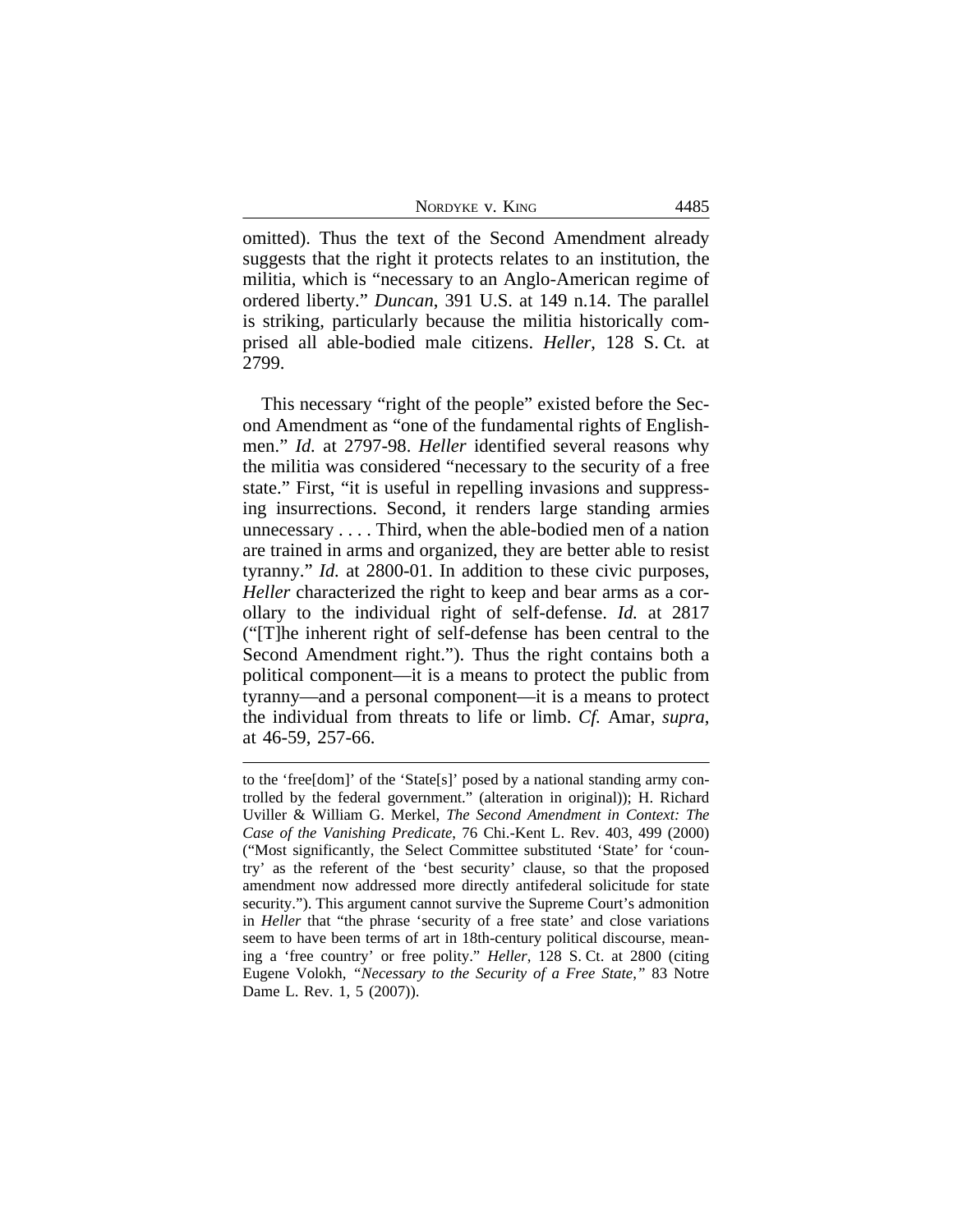We must trace this right, as thus described, through our history from the Founding until the enactment of the Fourteenth Amendment.

i

We begin with the Founding era. *Heller* reveals evidence similar to that on which *Duncan* relied to conclude that the Due Process Clause incorporated the right to a jury in criminal cases. *Heller* began with the 1689 English Declaration of Right (which became the English Bill of Rights), just as *Duncan* did. *Compare Heller*, 128 S. Ct. at 2798 (noting that the Declaration of Right included the right to bear arms), *with Duncan*, 391 U.S. at 151 (noting that the Declaration of Right included the right to a jury trial).**<sup>11</sup>** Thus the right to keep and bear arms shares ancestry with a right already deemed fundamental. *Cf. Resweber*, 329 U.S. at 463 (plurality opinion) (relying solely on the presence of a prohibition against cruel and unusual punishments in the English Bill of Rights for the conclusion that it is incorporated into the Due Process Clause).

The parallel continues. *Heller* noted the emphasis Blackstone placed on the right, just as *Duncan* had looked to Blackstone. *Compare Heller*, 128 S. Ct. at 2798 ("Blackstone . . . cited the arms provision of the [English] Bill of Rights as one of the fundamental rights of Englishmen." (citation omitted)), *with Duncan*, 391 U.S. at 151-52 (citing Blackstone). This is significant because Blackstone "constituted the preeminent authority on English law for the founding generation." *Alden v. Maine*, 527 U.S. 706, 715 (1999). His theoretical

<sup>&</sup>lt;sup>11</sup>The County contends that, because the English Bill of Rights only secured the right to bear arms against the Crown, it is not a fundamental right worthy of incorporation. But the precise contours of the English Bill of Rights are beside the point. As a clear statement of the "undoubted rights and liberties" of Englishmen, Bill of Rights, 1689, 1 W. & M., c. 2, § 7 (Eng.), it is a precursor to our own Bill of Rights. Therein lies its significance.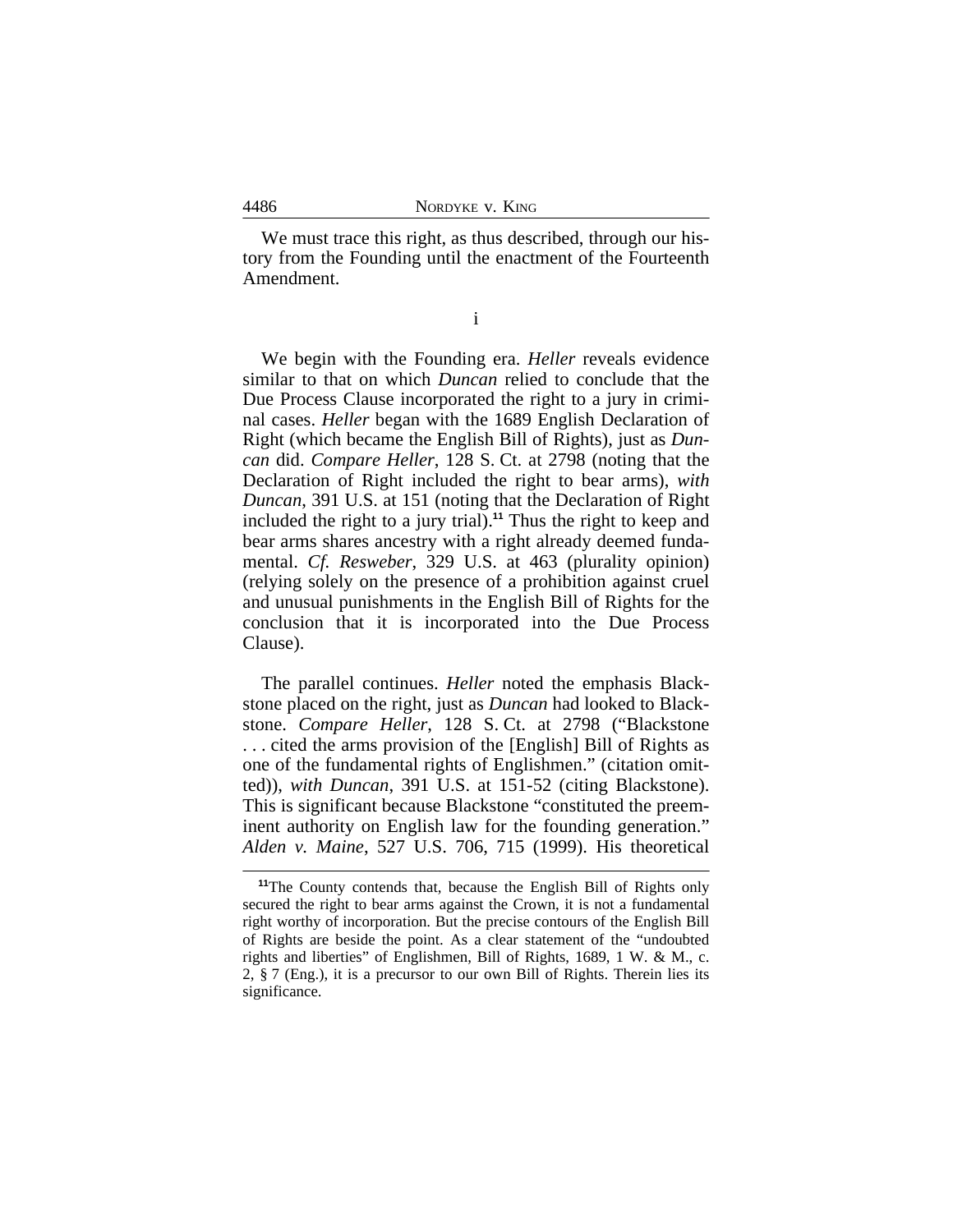| NORDYKE V. KING |  |
|-----------------|--|
|-----------------|--|

treatment of the right to bear arms provides insight into how American colonists would have understood it.

Blackstone gave the right to bear arms pride of place in his scheme. He divided rights of persons into absolute and relative rights. *See* William Blackstone, 1 Commentaries \*123- 24. It is "the principal aim of society," according to Blackstone, "to protect individuals in the enjoyment of those absolute rights," *id.* at \*124-25; England alone among nations had achieved that aim. Blackstone defined these absolute rights as "personal security, personal liberty, and private property." *Id.* at \*141. The English Constitution could only secure the actual enjoyment of these rights, however, by means of certain "barriers" designed "to protect and maintain [them] inviolate." *Id.* The right to bear arms ranked among these "bulwarks of personal rights." *Id.* Blackstone considered the right "a public allowance, under due restrictions, of the natural right of resistance and self-preservation, when the sanctions of society and laws are found insufficient to restrain the violence of oppression." *Id.* at \*144; *see also Heller*, 128 S. Ct. 2798-99 ("[T]he right secured in 1689 as a result of the [abuses of the Stuart monarchy] was by the time of the founding understood to be an individual right protecting against both public and private violence."). For readers of Blackstone, therefore, the right to bear arms closely followed from the absolute rights to personal security, personal liberty, and personal property.**<sup>12</sup>** It was a right crucial to safeguarding all other rights.

The behavior and words of the colonists themselves also demonstrate the right's importance. As *Heller* pointed out, the American colonists of the 1760s and 1770s strongly objected

**<sup>12</sup>**Blackstone's view of the right to bear arms pervades the writings of the Revolutionary generation. *See, e.g.*, Samuel Adams, Letter to the Editors, Boston Gazette, Feb. 27, 1769, *reprinted in* 1 *The Founders' Constitution* 90 (Philip B. Kurland & Ralph Lerner eds., 1987). It also suffused public discourse at the time of the Fourteenth Amendment's enactment. *See* Amar, *supra*, at 261-64 (providing examples); *infra* pp. 4492-94.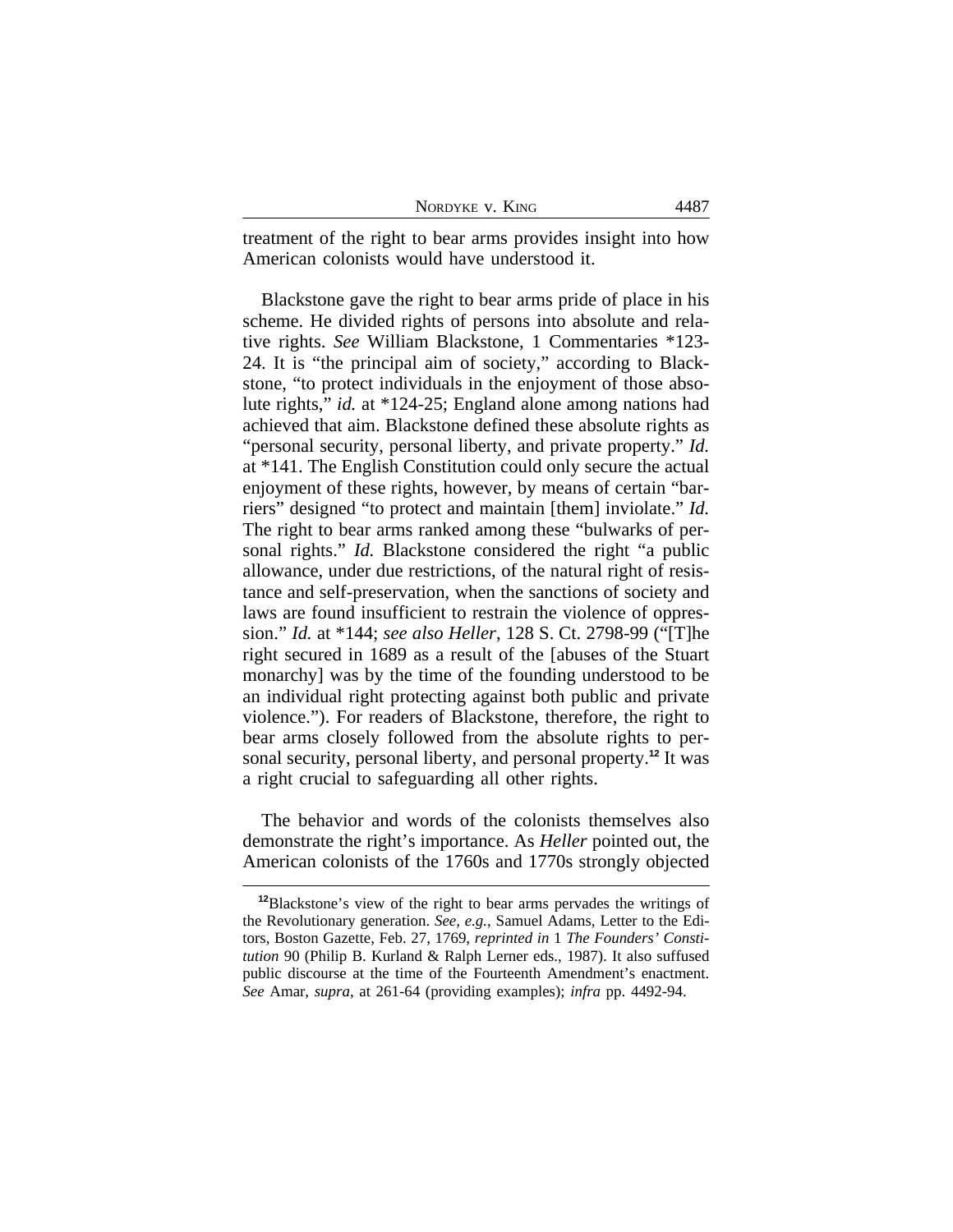|  | NORDYKE V. KING |  |  |
|--|-----------------|--|--|
|--|-----------------|--|--|

to royal infringements on the right to keep and bear arms, just as they objected to the Crown's interference with jury trials, a fact which *Duncan* highlighted. *Compare Heller*, 128 S. Ct. at 2799 ("[T]he Crown began to disarm the inhabitants of the most rebellious areas[, which] provoked polemical reactions by Americans invoking their rights as Englishmen to keep arms."), *with Duncan*, 391 U.S. at 152 ("Royal interference with the jury trial was deeply resented."). A year before the infamous Boston Massacre in 1770, one pamphleteer commented on the tensions between suspicious colonists and the British troops quartered in the city:

Instances of the licentious and outrageous behavior of the *military conservators* of the peace still multiply upon us, some of which are of such a nature . . . as must serve fully to evince that a late vote of this town, calling upon the inhabitants to provide themselves with arms for their defense, was a measure as *prudent* as it was *legal*: such violences are always to be apprehended from military troops, when quartered in the body of a populous city . . . . It is a natural right which the people have reserved to themselves, confirmed by the [English] Bill of Rights, to keep arms for their own defence; and as Mr. Blackstone observes, it is to be made use of when the sanctions of society and law are found insufficient to restrain the violence of oppression.

*A Journal of the Times*, Mar. 17, 1769, New York Journal, Supp. 1, April 13, 1769, *quoted in* Stephen Halbrook, *A Right to Bear Arms* 7 (1989). Thus, the events of the age confirmed Blackstone's assessment of the nature of the right.

Revolutionary agitators and theoreticians further advocated this Blackstonian view of the right to keep and bear arms. Two years after the Boston Massacre, Samuel Adams wrote, in a report of one of the Committees of Correspondence, that

4488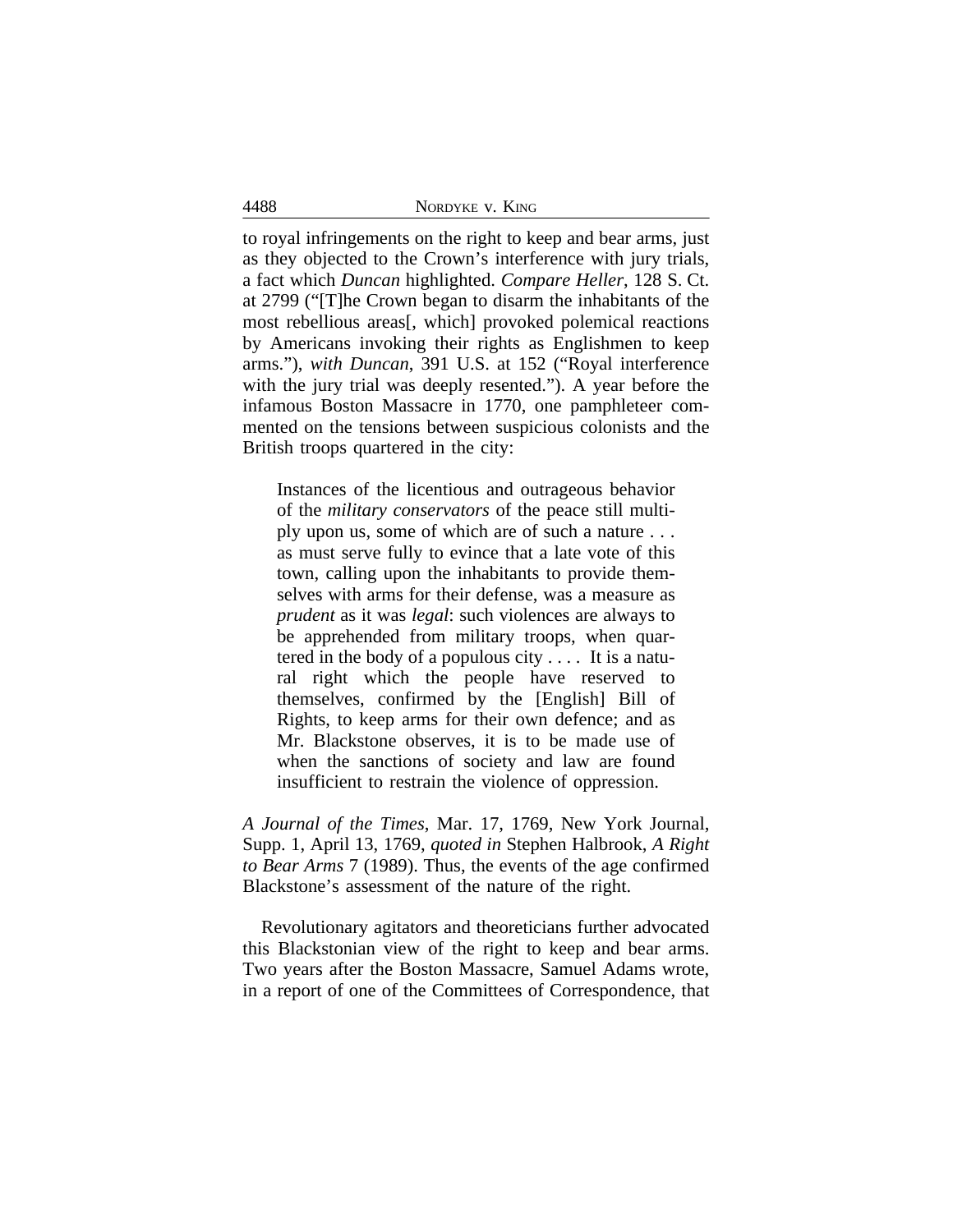| NORDYKE V. KING | 4489 |
|-----------------|------|
|-----------------|------|

"[a]mong the Natural Rights of the Colonists are these[:] First, a right to Life; Secondly, to Liberty; thirdly, to Property; *together with the Right to support and defend them in the best manner they can*— Those are evident Branches of, rather than deductions from, the Duty of Self-Preservation, commonly called the first Law of Nature."

Samuel Adams, *The Rights of the Colonists* (1772), *reprinted in* 5 *The Founders' Constitution*, *supra*, at 394, 395 (emphasis added). Writing to an American unionist in 1775, Alexander Hamilton threatened armed resistance to British invasions of American rights. *See* Alexander Hamilton, *The Farmer Refuted* (1775) *reprinted in* 1 The Works of Alexander Hamilton 55, 163 (Henry Cabot Lodge ed., 1904) ("If [Great Britain] is determined to enslave us, it must be by force of arms; and to attempt this, I again assert, would be nothing less than *the grossest infatuation, madness itself*."); *see also id.* at 62- 64 (referring to Blackstone's conception of "absolute rights").**<sup>13</sup>**

Thus, if the suspension of trial by jury, taxation without representation, and other offenses constituted the most offensive instances of British tyranny, the ability to call up armsbearing citizens was considered the essential means of colonial resistance. Indeed, the attempt by British soldiers to destroy a cache of American ammunition at Concord, Massachusetts, sparked the battles at Lexington and Concord, which began the Revolutionary War. For the colonists, the importance of the right to bear arms "was not merely speculative theory. It was the lived experience of the[ ] age." Amar,

**<sup>13</sup>**Such rhetoric went beyond what Blackstone himself, a believer in Parliamentary supremacy, was prepared to support. *See* 1 Blackstone, *supra*, \*157. Colonial advocacy of the right to revolution by arms therefore bore a closer similarity to the theories of political philosophers like John Locke than it did to those of Blackstone. It nonetheless is significant for our purposes that the colonists considered the Blackstonian right to be intrinsic to their defense of all their rights by revolution, regardless of whether Blackstone himself might have supported the American position.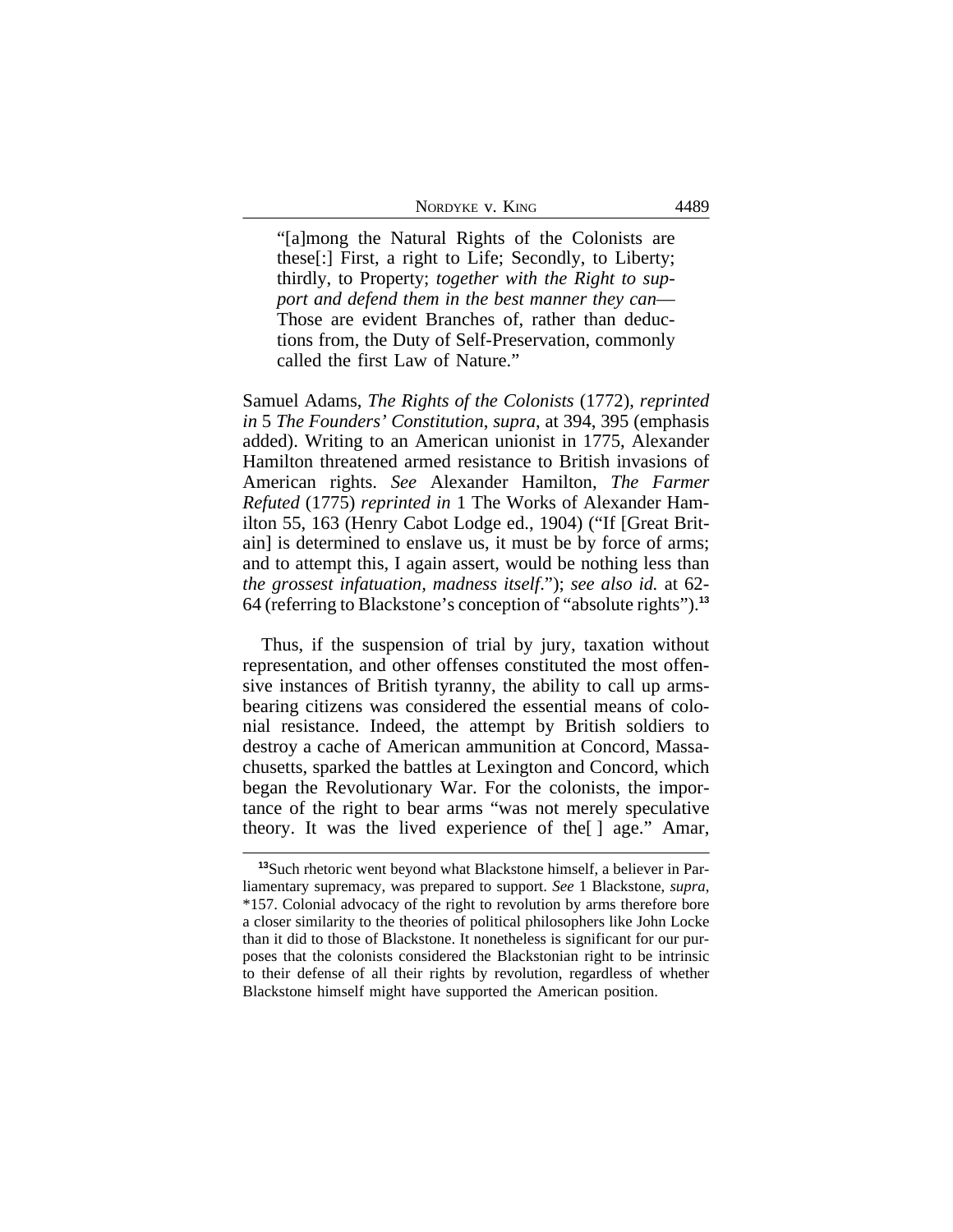| NORDYKE V. KING |  |  |
|-----------------|--|--|
|-----------------|--|--|

*supra*, at 47 (referring to Locke's conception of the right of revolution).

This lived experience informed the colonists when they set out to form a government. They considered, by the light of experience as well as of education, that preserving the right to bear arms was the appropriate way both to resist the evil of standing armies and to render the evil unnecessary. *See Heller*, 128 S. Ct. at 2800-01. Advocating for the new Constitution, Hamilton argued that "if circumstances should at any time oblige the government to form an army of any magnitude[,] that army can never be formidable to the liberties of the people while there is a large body of citizens . . . who stand ready to defend their own rights and those of their fellow-citizens." The Federalist No. 29, at 153 (Alexander Hamilton) (Clinton Rossiter ed., 1961). As it was to many of his fellow citizens, a citizenry possessed of arms and trained in their use "appear[ed] to [Hamilton] the only substitute that c[ould] be devised for a standing army, and the best possible security against it, if it should exist." *Id.*

**[11]** This brief survey of our history reveals a right indeed "deeply rooted in this Nation's history and tradition." Moreover, whereas the Supreme Court has previously incorporated rights the colonists fought for, we have here both a right they fought for and the right that allowed them to fight.

ii

Evidence from the post-Revolutionary years strengthens this impression. Supreme Court Justice James Wilson, one of the framers of the Pennsylvania Constitution and the Federal Constitution, referred, in one of his lectures on the common law (delivered serially from 1790 to 1791), to the right of selfdefense as "the great natural law of selfpreservation, which . . . cannot be repealed, or superseded, or suspended by any human institution.... [It is] expressly recognized in the constitution of Pennsylvania." James Wilson, Lecture on the

4490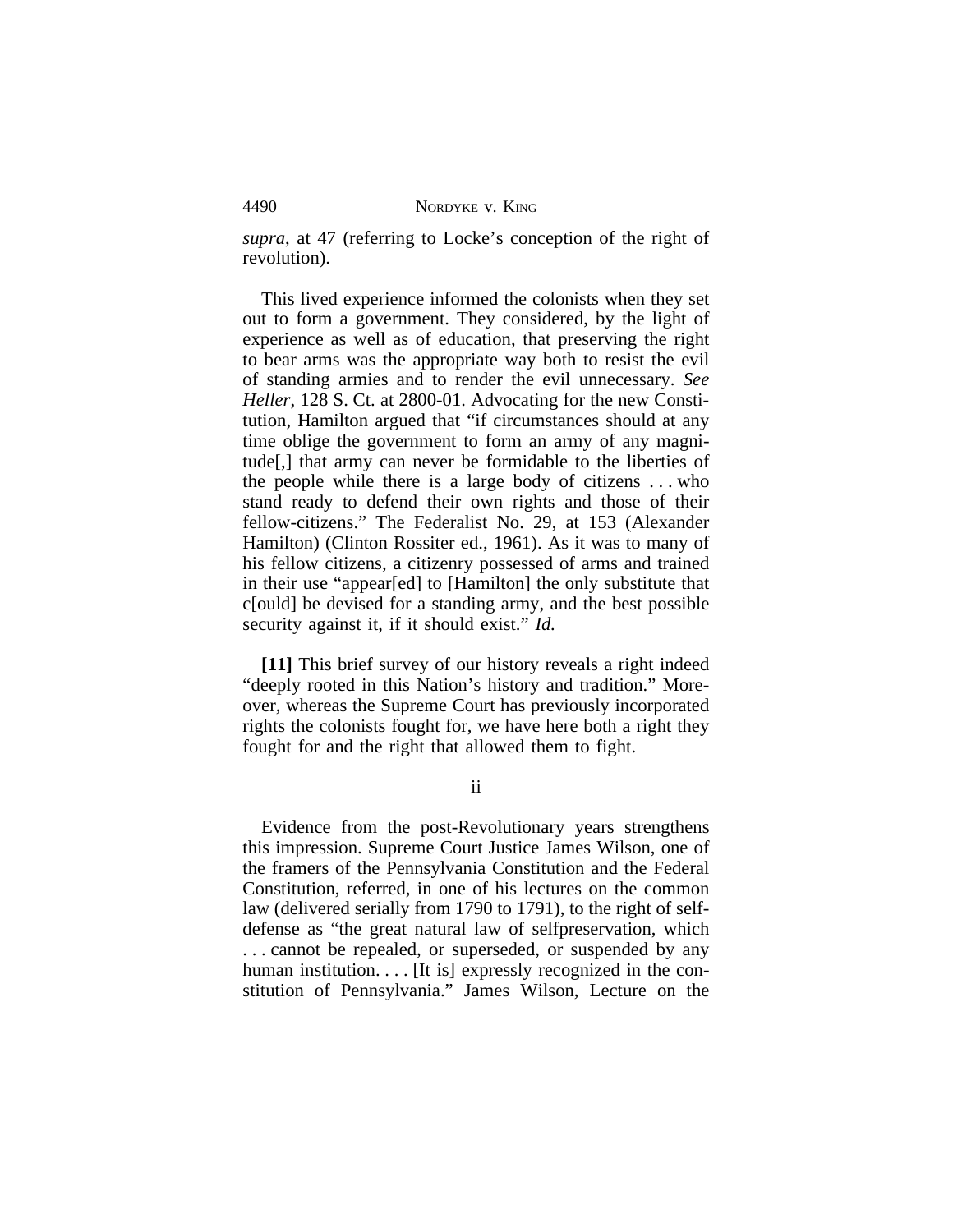NORDYKE V. KING 4491

Right of Individuals to Personal Safety, *in* 3 The Works of the Honorable James Wilson 77, 84 (Bird Wilson ed., Phila., Lorenzo Press 1804). St. George Tucker, editor of "the most important early American edition of Blackstone's Commentaries," *Heller*, 128 S. Ct. at 2799, extolled the right to bear arms as the "true palladium of liberty." St. George Tucker, *View of the Constitution of the United States*, *in* 1 *Blackstone's Commentaries* app. at 300 (St. George Tucker ed., Phila., William Birch Young & Abraham Small 1803). Emphasizing the right's importance, Tucker cautioned that "[w]herever standing armies are kept up, and the right of the people to keep and bear arms is, under any colour or pretext whatsoever, prohibited, liberty, if not already annihilated, is on the brink of destruction." *Id.* Justice Joseph Story, in his influential Commentaries on the Constitution, echoed that sentiment. 3 Joseph Story, *Commentaries on the Constitution of the United States* § 1890, at 746 (Boston, Hilliard, Gray & Col. 1833) ("The right of the citizens to keep and bear arms has justly been considered, as the palladium of the liberties of a republic; since it offers a strong moral check against the usurpation and arbitrary power of rulers . . . .").

Furthermore, state constitutions confirm the importance of the right to keep and bear arms throughout our history. "Four States adopted analogues to the Federal Second Amendment in the period between independence and the ratification of the Bill of Rights[, and b]etween 1789 and 1820, nine states adopted [such] analogues." *Heller*, 128 S. Ct. at 2802-03. Thus, as of 1820, thirteen of the twenty-three states admitted to the Union had Second Amendment analogues. We must take account of this prevalence of state constitutional analogues to the Second Amendment, just as the Supreme Court noted the ubiquity of state constitutional provisions guaranteeing juries in criminal cases when it incorporated that right. *See Duncan*, 391 U.S. at 153-54. The statistics are not as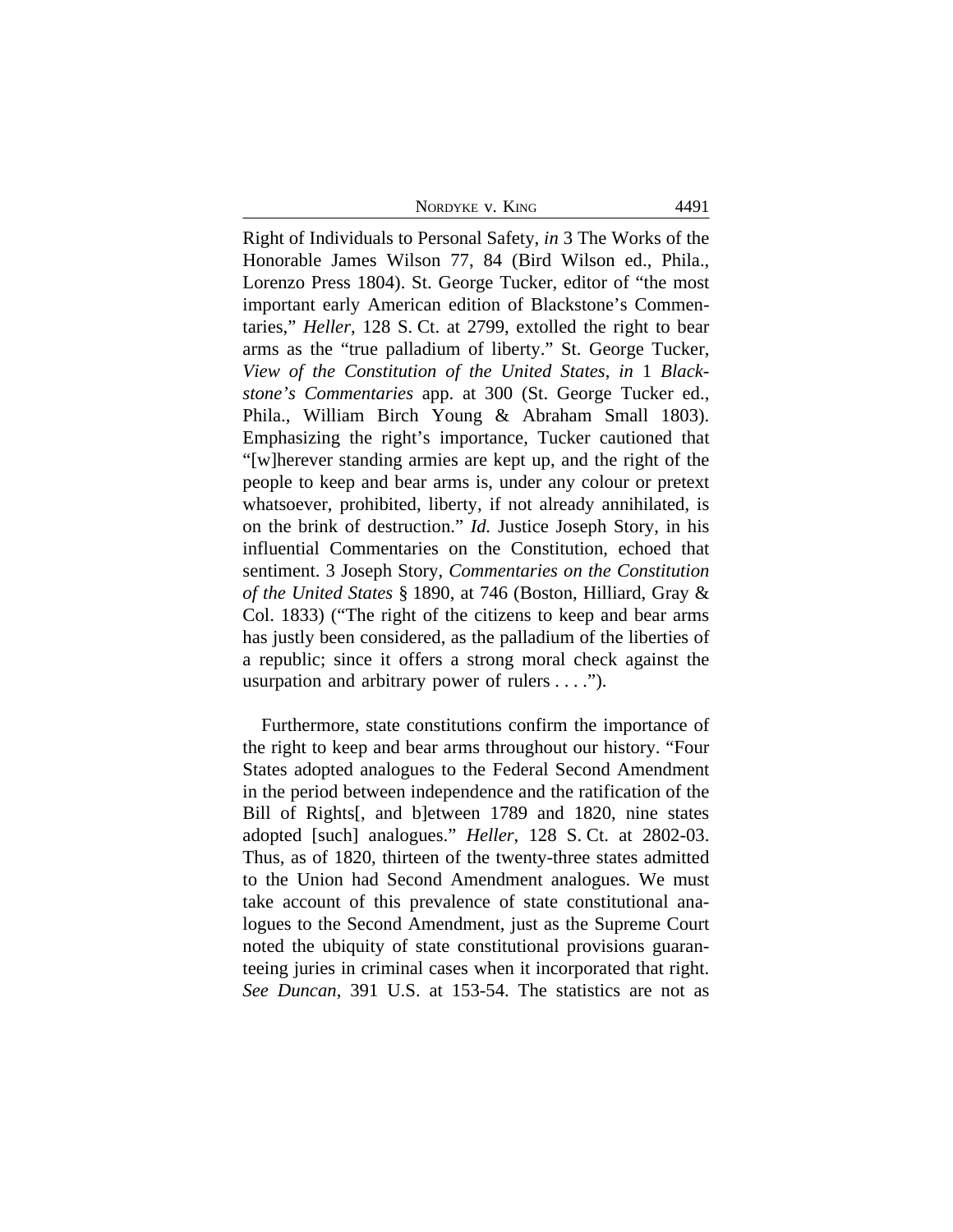overwhelming as those before the Court in *Duncan*, but they are nonetheless compelling.**<sup>14</sup>**

These materials reflect a general consensus, in case law as well as commentary, on the importance of the right to keep and bear arms to American republicanism. *See, e.g.*, *Heller*, 128 S. Ct. 2805-09, 2805-09 (discussing materials). They show the continued vitality of the right that the Englishmen of the Glorious Revolution declared, Blackstone lauded, and the American colonists depended upon.

iii

Finally, we survey the period immediately following the Civil War. Although it has not been considered dispositive in Fourteenth Amendment cases, the understanding of the Framers of that Amendment logically influences whether a right is fundamental, in the sense of deeply rooted in our history and traditions and necessary to an Anglo-American conception of ordered liberty.

As *Heller* recognized, "[i]n the aftermath of the Civil War, there was an outpouring of discussion of the Second Amendment in Congress and in public discourse, as people debated whether and how to secure constitutional rights for newly freed slaves." 128 S. Ct. at 2809-10; *see also* Amar, *supra*, at 192 (noting that "slavery led to state repudiation of virtually every one of the . . . freedoms [in the Bill of Rights]"). One major concern in these debates was the disarming of newly freed blacks in Southern states by statute as well as by vigilantism. *See Heller*, 128 S. Ct. at 2810. Many former slave states passed laws to that effect. *See, e.g.*, Act of Nov. 29, 1865, 1865 Miss. Laws 165 ("[N]o freedman, free Negro or mulatto . . . shall keep or carry fire-arms of any kind, or any

**<sup>14</sup>**As of today, forty-four states protect the right to bear arms. *See* Eugene Volokh, *State Constitutional Rights to Keep and Bear Arms*, 11 Tex. Rev. L. & Pol. 191, 205 (2006).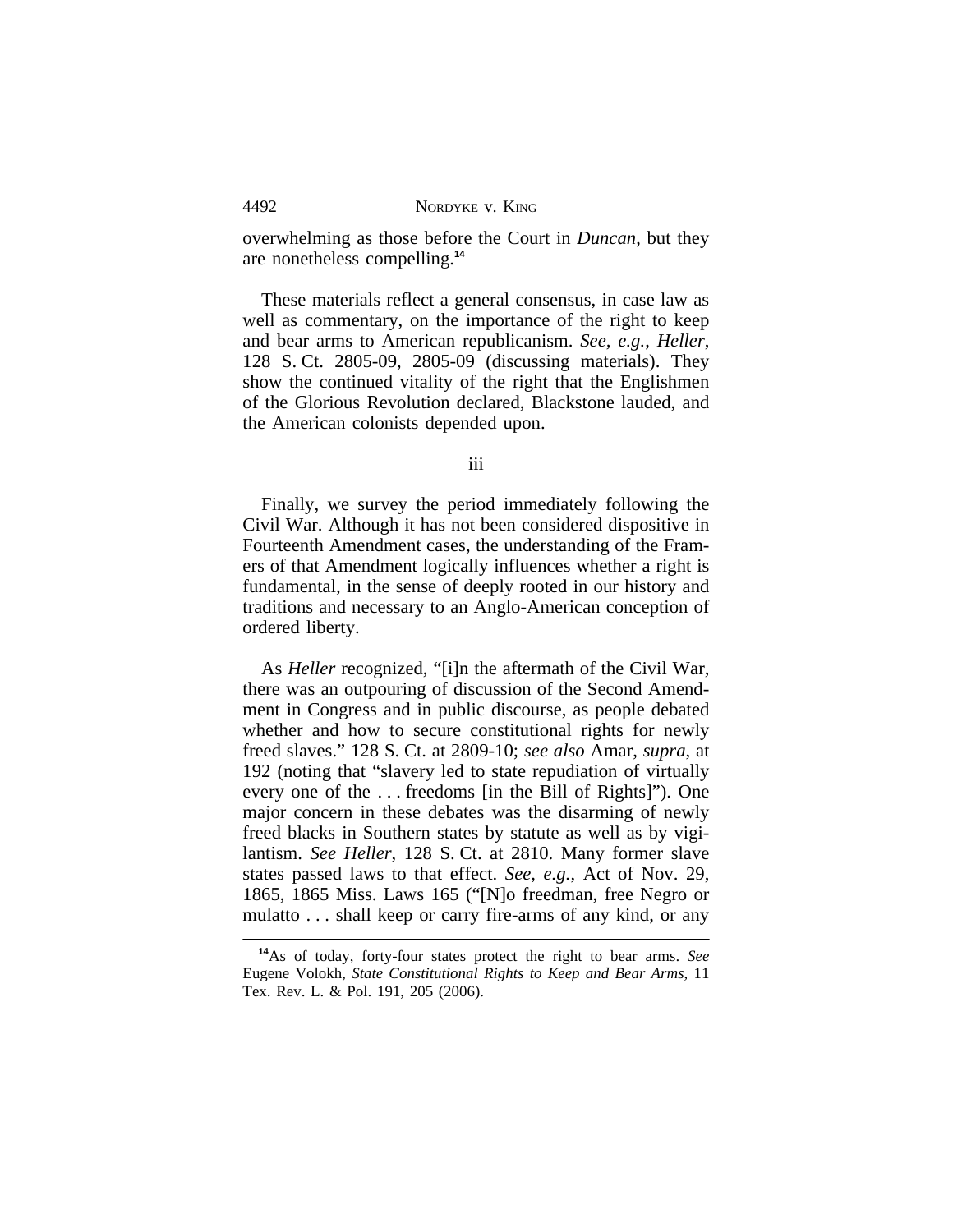NORDYKE V. KING 4493

ammunition, dirk or bowie knife . . . ."). Brigadier General Charles H. Howard, in a letter provided to Congress, reported to the head of the Freedmen's Bureau that the "militia organizations in the opposite county of South Carolina (Edgefield) were engaged in disarming the negroes. . . . Now, at Augusta, . . . I have authentic information that these abuses continue. In southwestern Georgia, I learned that the militia had done the same, sometimes pretending to act under orders from United States authorities." Report of the Joint Committee on Reconstruction, H.R. Rep. No. 39-30, pt. 3, at 46 (1st Sess. 1866).

The Framers of the Fourteenth Amendment sought to end such oppressions. During the debates surrounding the Freedmen's Bureau Act, the Civil Rights Act, and the Fourteenth Amendment, Senator Pomeroy listed among the "indispensable" "safeguards of liberty" someone's "right to bear arms for the defense of himself and family and his homestead." Cong. Globe, 39th Cong., 1st Sess. 1182 (1866), *quoted in Heller*, 128 S. Ct. at 2811. Representative Bingham, a principal author of the Fourteenth Amendment, argued that it was necessary to overrule *Barron* and apply the Bill of Rights to the states. In his view, *Barron* was wrongly decided because the Bill of Rights "secur[ed] to all the citizens in every State all the privileges and immunities of citizens, and to all the people all the sacred rights of persons—those rights dear to freemen and formidable only to tyrants." *Id.* at 1090. Representative James Wilson, a supporter of the Fourteenth Amendment, described Blackstone's scheme of absolute rights as synonymous with civil rights, in a speech in favor of the Civil Rights Act of 1866 (a precursor to the Fourteenth Amendment). *Id.* at 1115-19. Similarly, Representative Roswell Hart listed "the right of the people to keep and bear arms," among other rights, as inherent in a "republican government." *Id.* at 1629. The reports and testimony contain similar evidence, confirming that the Framers of the Fourteenth Amendment considered the right to keep and bear arms a crucial safeguard against white oppression of the freedmen. Stephen P. Hallbrook, *Freedmen, the Fourteenth Amendment,*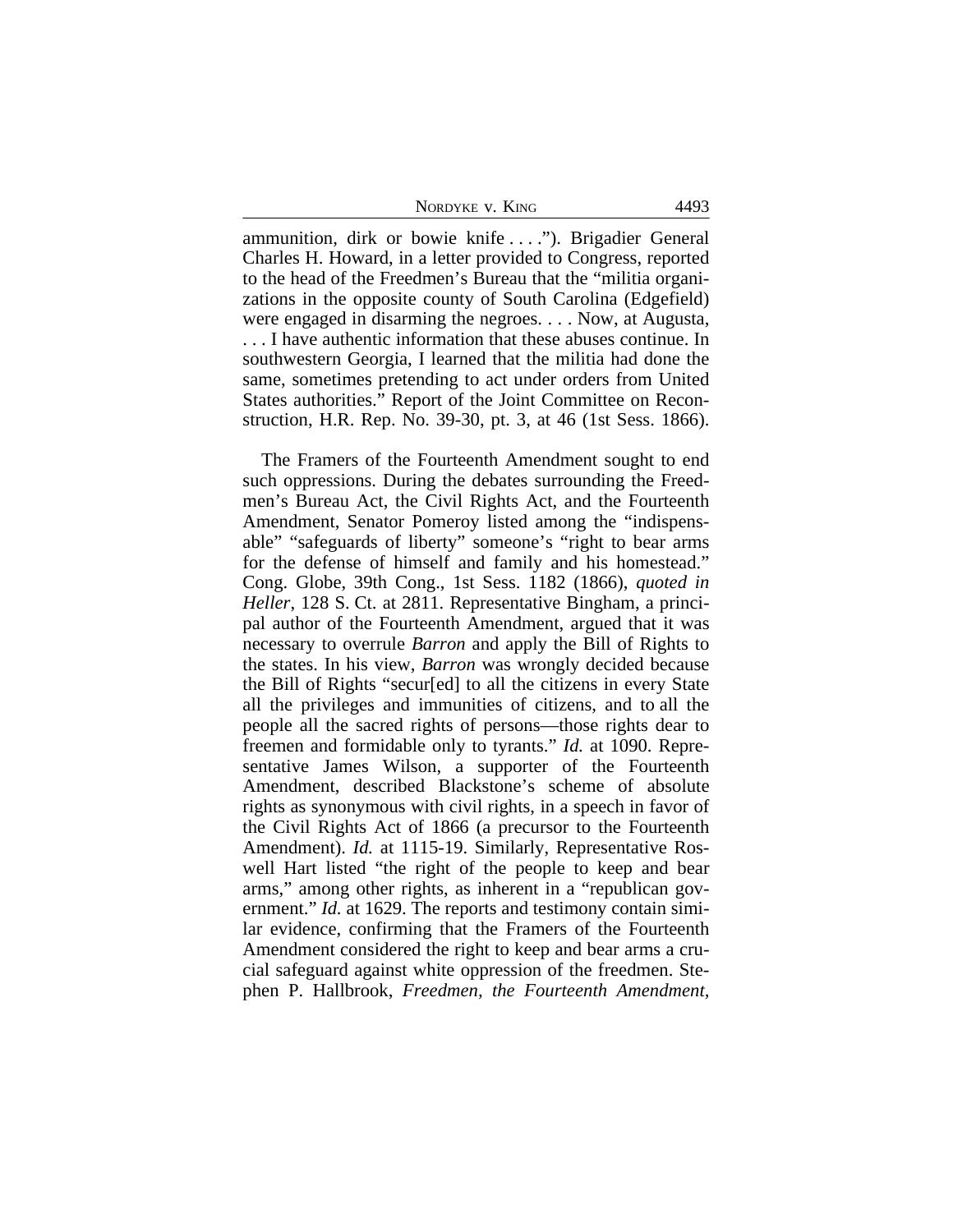| NORDYKE V. KING |  |  |
|-----------------|--|--|
|-----------------|--|--|

*and the Right to Bear Arms, 1866-1876*, at 9-38 (1998); *see also* Amar, *supra*, at 261-66.

We also note that the target of the right to keep and bear arms shifted in the period leading up to the Civil War. While the generation of 1789 envisioned the right as a component of local resistance to centralized tyranny, whether British or federal, the generation of 1868 envisioned the right as safeguard to protect individuals from oppressive or indifferent local governments. *See* Amar, *supra*, at 257-66. But though the source of the threat may have migrated, the antidote remained the same: the individual right to keep and bear arms, a recourse for "when the sanctions of society and laws are found insufficient to restrain the violence of oppression." 1 Blackstone, *supra*, at \*144.

iv

The County does little to refute this powerful evidence that the right to bear arms is deeply rooted in the history and tradition of the Republic, a right Americans considered fundamental at the Founding and thereafter. The County instead argues that the states, in the exercise of their police power, are the instrumentalities of the right of self-defense at the heart of the Second Amendment. This argument merely rephrases the collective rights argument the Supreme Court rejected in *Heller*. Indeed, one need only consider other constitutional rights to see the poverty of this contention. State police power also covers, for instance, some of the conduct the First Amendment protects, but that does not deny individuals the right to assert First Amendment rights against the states.**<sup>15</sup>**

4494

**<sup>15</sup>**Another argument to which the County devotes considerable time is a rather idiosyncratic peroration on political philosophy. The County argues that the ideas of eighteenth-century social contractarianism—the general political philosophy of men like Blackstone and Locke—presumed that individuals sacrificed their perfect liberty in nature to fight to preserve themselves in order to secure the benefits of the social contract. Though perhaps true as a summary statement, this argument says nothing about the extent to which society limits the absolute or natural right of self-defense.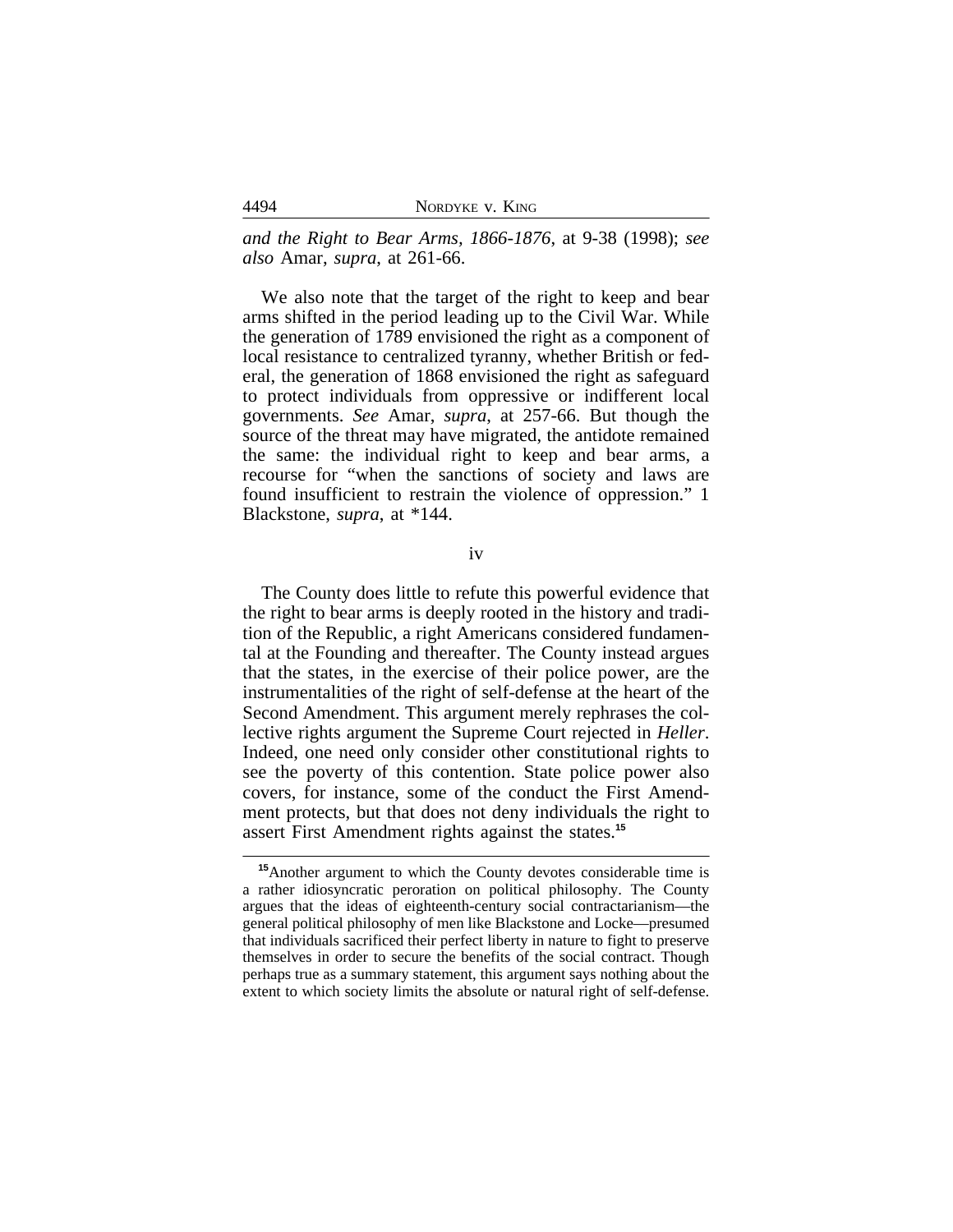| NORDYKE V. KING | 4495 |
|-----------------|------|
|-----------------|------|

Once the County actually addresses modern incorporation doctrine, it relies on general assertions that run afoul of *Heller*. For example, the County declares that "the English common law tradition does not recognize an individual's right to possess a firearm as a fundamental right." *Heller* plainly contradicts that statement because it says that "[b]y the time of the founding, the right to have arms had become fundamental for English subjects." 128 S. Ct. at 2798. The County also claims that *Heller* "nowhere concludes that an individual right to possess firearms for personal self-defense is a fundamental right." But that misses the point. If *Heller* had indeed held that the right to keep and bear arms was a fundamental right as we use the term in substantive due process doctrine, then the issue would be foreclosed. The point is that language throughout *Heller* suggests that the right is fundamental by characterizing it the same way other opinions described enumerated rights found to be incorporated.

Surely, we tread carefully, for "guideposts for responsible decisionmaking in this uncharted area are scarce and openended." *Glucksberg*, 521 U.S. at 720 (internal quotation marks and citation omitted). But we have before us a right both "careful[ly] descri[bed]," because listed in the Bill of Rights and associated with an understanding dating to the Founders, and, as the foregoing history reveals, "deeply rooted in this Nation's history and tradition." *Id.* at 721 (internal quotation marks and citation omitted). Thus, because the right to keep and bear arms can meet the criteria set by *Duncan* and *Glucksberg*, we have undertaken the further historical analysis necessary to confirm what in *Heller* was only a suggestion.**<sup>16</sup>**

**<sup>16</sup>**Because, as *Heller* itself points out, 128 S. Ct. at 2813 n.23, *Cruikshank* and *Presser* did not discuss selective incorporation through the Due Process Clause, there is no Supreme Court precedent directly on point that bars us from heeding *Heller*'s suggestions. *Cf. Rodriguez de Quijas v. Shearson/Am. Express, Inc.*, 490 U.S. 477, 484 (1989) ("If a precedent of this Court has direct application in a case, yet appears to rest on reasons rejected in some other line of decisions, the Court of Appeals should follow the case which directly controls . . . ."). *But see Maloney*, 554 F.3d at 58-59 (concluding that *Presser* forecloses application of the Second Amendment to the states).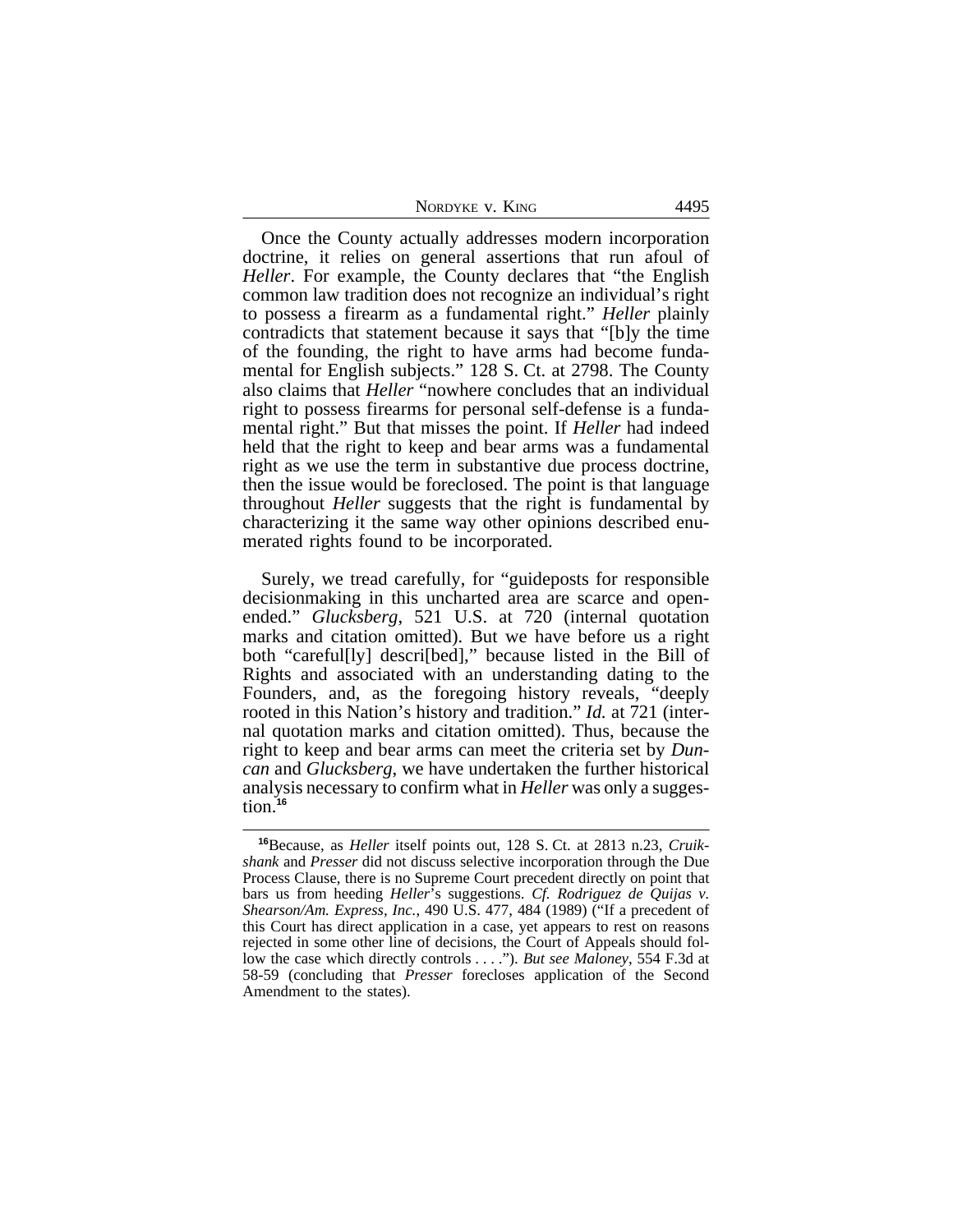**[12]** We therefore conclude that the right to keep and bear arms is "deeply rooted in this Nation's history and tradition." Colonial revolutionaries, the Founders, and a host of commentators and lawmakers living during the first one hundred years of the Republic all insisted on the fundamental nature of the right. It has long been regarded as the "true palladium of liberty." Colonists relied on it to assert and to win their independence, and the victorious Union sought to prevent a recalcitrant South from abridging it less than a century later. The crucial role this deeply rooted right has played in our birth and history compels us to recognize that it is indeed fundamental, that it is necessary to the Anglo-American conception of ordered liberty that we have inherited.**<sup>17</sup>** We are therefore persuaded that the Due Process Clause of the Fourteenth Amendment incorporates the Second Amendment and applies it against the states and local governments.**<sup>18</sup>**

B

Though we conclude that the Due Process Clause of the Fourteenth Amendment applies the protections of the Second Amendment to state and local governments, the question

**<sup>17</sup>**By speaking of the two parts of the incorporation inquiry separately— "deeply rooted in this Nation's history and tradition" and "necessary to an Anglo-American regime of ordered liberty"—we do not mean to imply a distinct two-pronged test. The incorporation cases and the substantive due process cases both treat these two phrases as aspects of a holistic inquiry.

**<sup>18</sup>**The County and its amici point out that, however universal its earlier support, the right to keep and bear arms has now become controversial. *See generally* Sanford Levinson, *The Embarrassing Second Amendment*, 99 Yale L.J. 637 (1989). But we do not measure the protection the Constitution affords a right by the values of our own times. If contemporary desuetude sufficed to read rights out of the Constitution, then there would be little benefit to a written statement of them. Some may disagree with the decision of the Founders to enshrine a given right in the Constitution. If so, then the people can amend the document. But such amendments are not for the courts to ordain.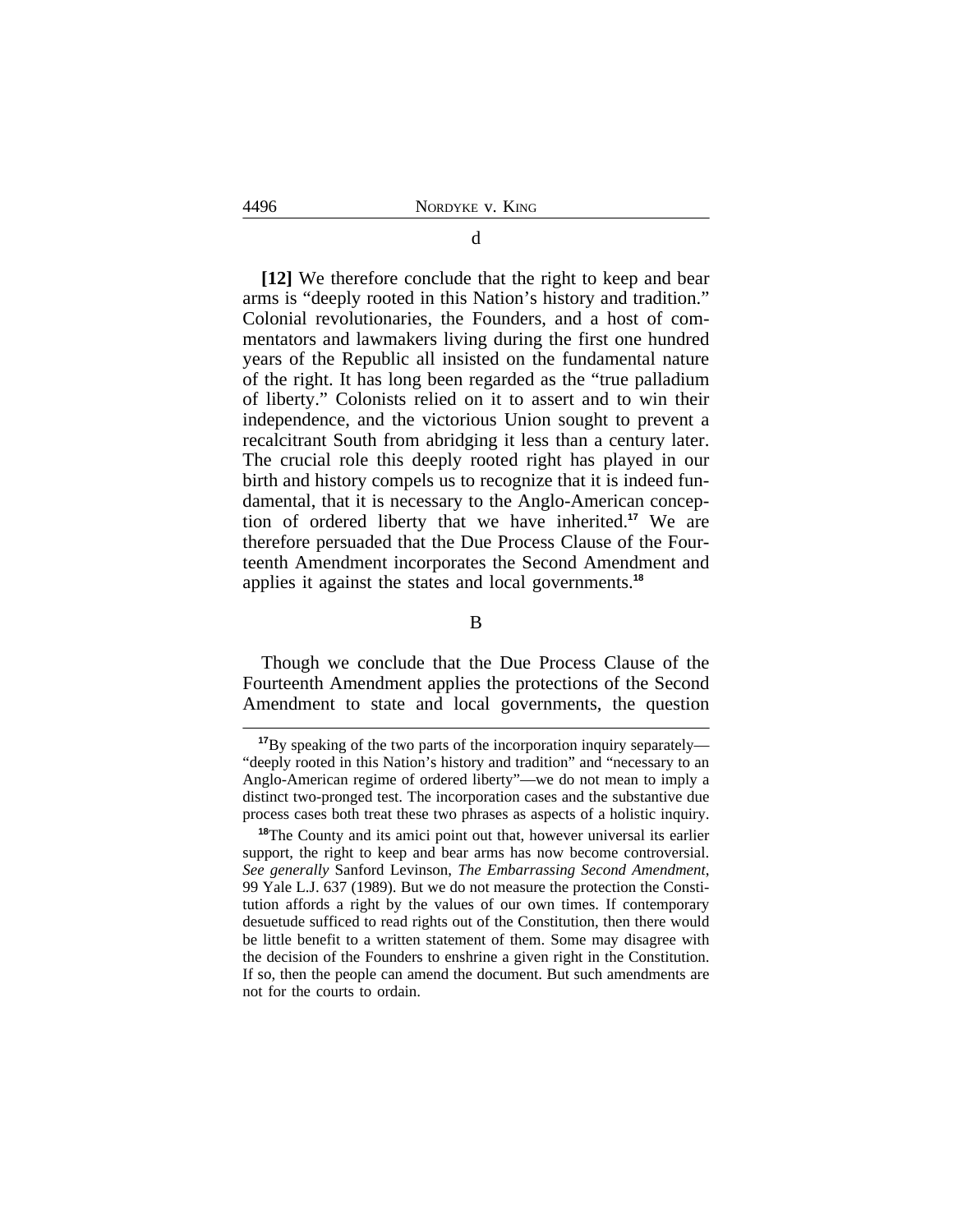NORDYKE V. KING 4497

remains whether such application invalidates the specific Ordinance the Nordykes challenge.

1

Again, we begin with *Heller*, which did not announce any standard of review, though it precluded rational basis review as an insufficient protection for a specifically enumerated right.**<sup>19</sup>** *See Heller*, 128 S. Ct. at 2817 n.27. Rather than insist on a standard of review at the outset, the *Heller* Court evaluated the regulation at issue against the kind of conduct the Second Amendment protected from infringement.

The Court began its analysis of the District of Columbia's law by noting what activity the law covered: "the law totally bans handgun possession *in the home*. It also requires that any lawful firearm in the home be disassembled or bound by a trigger lock at all times, *rendering it inoperable*." *Id.* at 2817 (emphases added). Next, the Court connected the statute's operation to the conduct the Second Amendment protects: "the inherent right of self-defense has been central to the Second Amendment right. The handgun ban amounts to a prohibition of an entire class of 'arms' that is overwhelmingly chosen by American society for that lawful purpose." *Id.* It was thus the statute's burdens on effective self-defense that implicated the Second Amendment. More particularly, *Heller* noted that the "prohibition extends . . . to the home, where the need for defense of self, family, and property is most acute." *Id.* For the Court, this meant that, no matter the intensity of constitutional scrutiny, the District's law could not survive.

**<sup>19</sup>**Fundamental rights usually receive strict scrutiny as a matter of substantive due process doctrine. *See, e.g.*, *Glucksberg*, 521 U.S. at 721. But where the Due Process Clause incorporates one of the rights enumerated in the Bill of Rights, the standard of review becomes that appropriate to the specific right. For example, First Amendment rights, whether against the states or the federal government, trigger the same standards of review. We find no reason to treat the Second Amendment differently.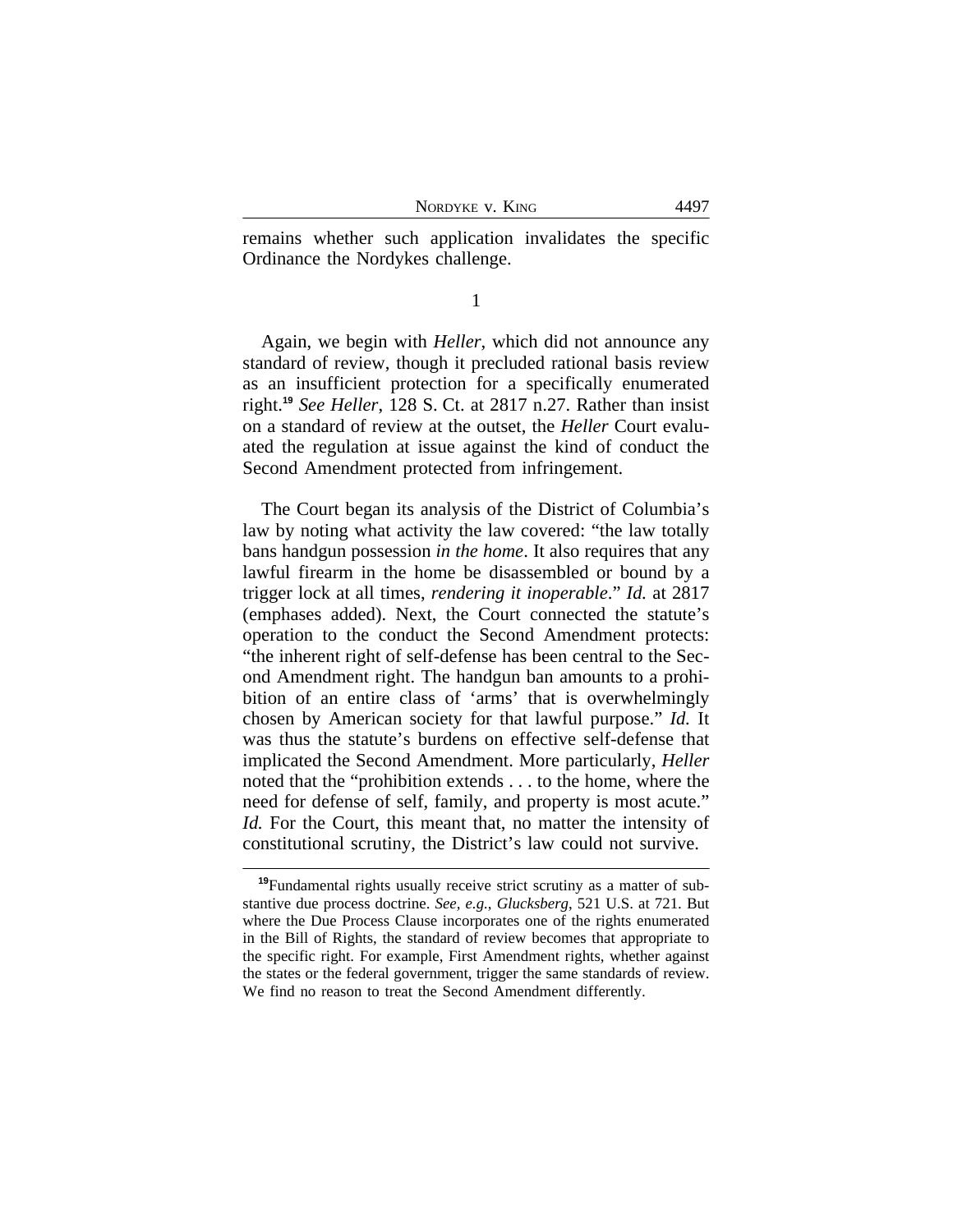**[13]** *Heller* tells us that the Second Amendment's guarantee revolves around armed self-defense. If laws make such self-defense impossible in the most crucial place—the home —by rendering firearms useless, then they violate the Constitution.

2

**[14]** But the Ordinance before us is not of that ilk. It does not directly impede the efficacy of self-defense or limit selfdefense in the home. Rather, it regulates gun possession in public places that are County property.

The Nordykes counter that the Ordinance indirectly burdens effective, armed self-defense because it makes it more difficult to purchase guns. They point to case law on the right to sexual privacy as an analog. In *Carey v. Population Services International*, 431 U.S. 678 (1977), for instance, the Supreme Court measured state regulations limiting access to contraceptives by the same yardstick as they would a total ban on contraceptives. *See id.* at 688. Just as the Court held that "[l]imiting the distribution of nonprescription contraceptives to licensed pharmacists clearly imposes a significant burden on the right of the individuals to use contraceptives," *id.* at 689, so the Nordykes argue that limiting the availability of firearms burdens their right to keep and bear arms for the purpose of self-defense.**<sup>20</sup>**

But "not every law which makes a right more difficult to exercise is, *ipso facto*, an infringement of that right." *Planned Parenthood of Se. Pa. v. Casey*, 505 U.S. 833, 873 (1992)

<sup>&</sup>lt;sup>20</sup>The County responds that the Nordykes' objection to the Ordinance has nothing to do with self-defense and everything to do with profit. According to the County, the Second Amendment does not protect the right to sell guns profitably and efficiently on County property. This is beside the point. The emphasis *Heller* placed on effective armed selfdefense requires an inquiry into whether the Ordinance renders such selfdefense impossible as a practical matter.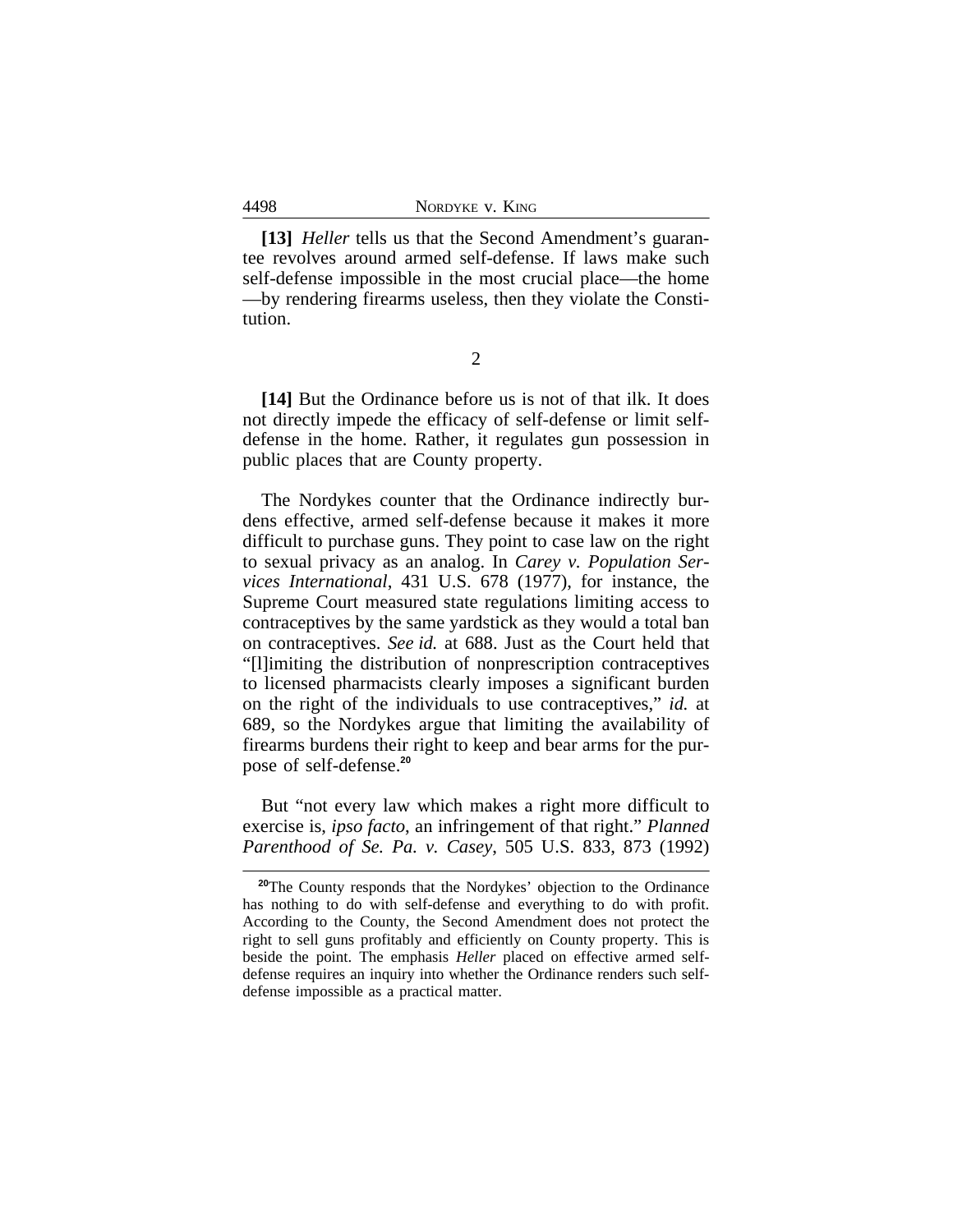| NORDYKE V. KING | 4499 |
|-----------------|------|
|-----------------|------|

(joint opinion of O'Connor, Kennedy & Souter, JJ.). Indeed, "[n]umerous forms of state regulation might have the incidental effect of increasing the cost or decreasing the availability of medical care . . . for abortion," for instance. *Id.* at 874. Even though the Supreme Court has recognized a right to an abortion, it has approved some of those regulations.

The Court has also held that the government need not fund abortions, even though women have a substantive due process right to obtain them. *See Harris v. McRae*, 448 U.S. 297, 315- 16 (1980). In *Harris*, the Court drew a crucial distinction between government interference with activity the Constitution protects and the government's decision not to encourage, to facilitate, or to partake in such activity. "Although the liberty protected by the Due Process Clause affords protection against unwarranted government interference with freedom of choice in the context of certain personal decisions," *Harris* declared, "it does not confer an entitlement to such funds as may be necessary to realize all the advantages of that freedom." *Id.* at 317-18.**<sup>21</sup>** If we apply these principles here, we conclude that although the Second Amendment, applied through the Due Process Clause, protects a right to keep and bear arms for individual self-defense, it does not contain an entitlement to bring guns onto government property.

The County also points to the famous passage in *Heller* in which the Court assured that

nothing in our opinion should be taken to cast doubt on longstanding prohibitions on the possession of firearms by felons and the mentally ill, or *laws forbidding the carrying of firearms in sensitive places*

**<sup>21</sup>**Similarly, the Supreme Court recently confirmed that governments have a great deal of leeway in managing their own property. For example, they can adopt certain messages as their own and decline to adopt others without infringing the Free Speech Clause of the First Amendment. *See Pleasant Grove City v. Summum*, 129 S. Ct. 1125, 1131 (2009).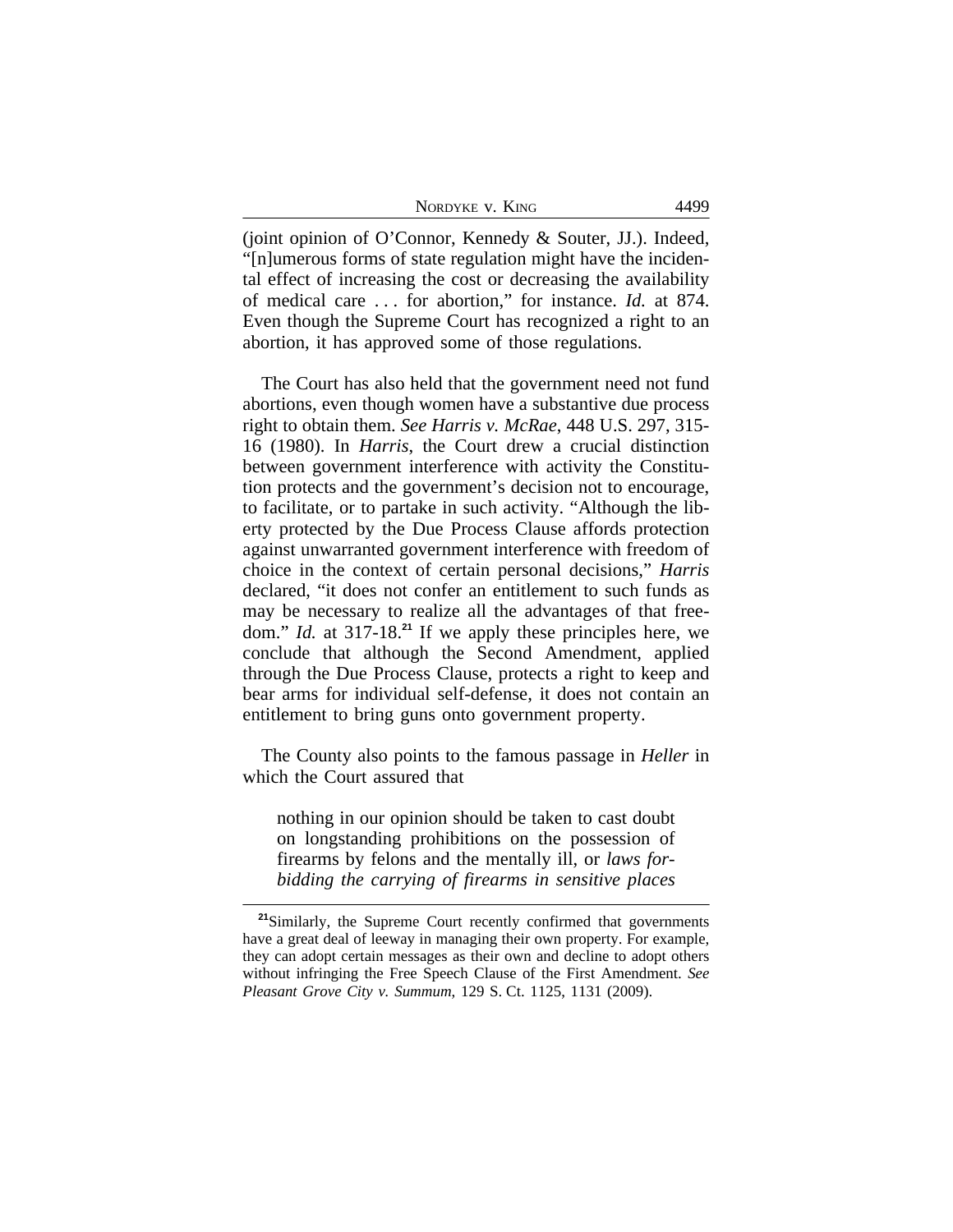such as schools and government buildings, or laws imposing conditions and qualifications on the commercial sale of arms.

*Heller*, 128 S. Ct. at 2816-17 (emphasis added). The County argues that its Ordinance merely forbids the carrying of firearms in sensitive places, which includes the Alameda County fairgrounds and other County property.

The Nordykes object that the County has provided no way to determine what constitutes a "sensitive place." But neither did *Heller*; Second Amendment law remains in its infancy. The Court listed schools and government buildings as examples, presumably because possessing firearms in such places risks harm to great numbers of defenseless people (e.g., children). Along the same lines, we notice that government buildings and schools are important to government functioning.

The Nordykes argue that the Ordinance is overbroad because it covers more than such sensitive places. They list the areas covered: "open space venues, such as County-owned parks, recreational areas, historic sites, parking lots of public buildings . . . and the County fairgrounds." The only one of these that seems odd as a "sensitive place" is parking lots. The rest are gathering places where high numbers of people might congregate. That is presumably why they are called "open space venues." Indeed, the fairgrounds itself hosts numerous public and private events throughout the year, which a large number of people presumably attend; again, the Nordykes' gun shows routinely attracted about 4,000 people. Although *Heller* does not provide much guidance, the open, public spaces the County's Ordinance covers fit comfortably within the same category as schools and government buildings.

**[15]** To summarize: the Ordinance does not meaningfully impede the ability of individuals to defend themselves in their homes with usable firearms, the core of the right as *Heller* analyzed it. The Ordinance falls on the lawful side of the divi-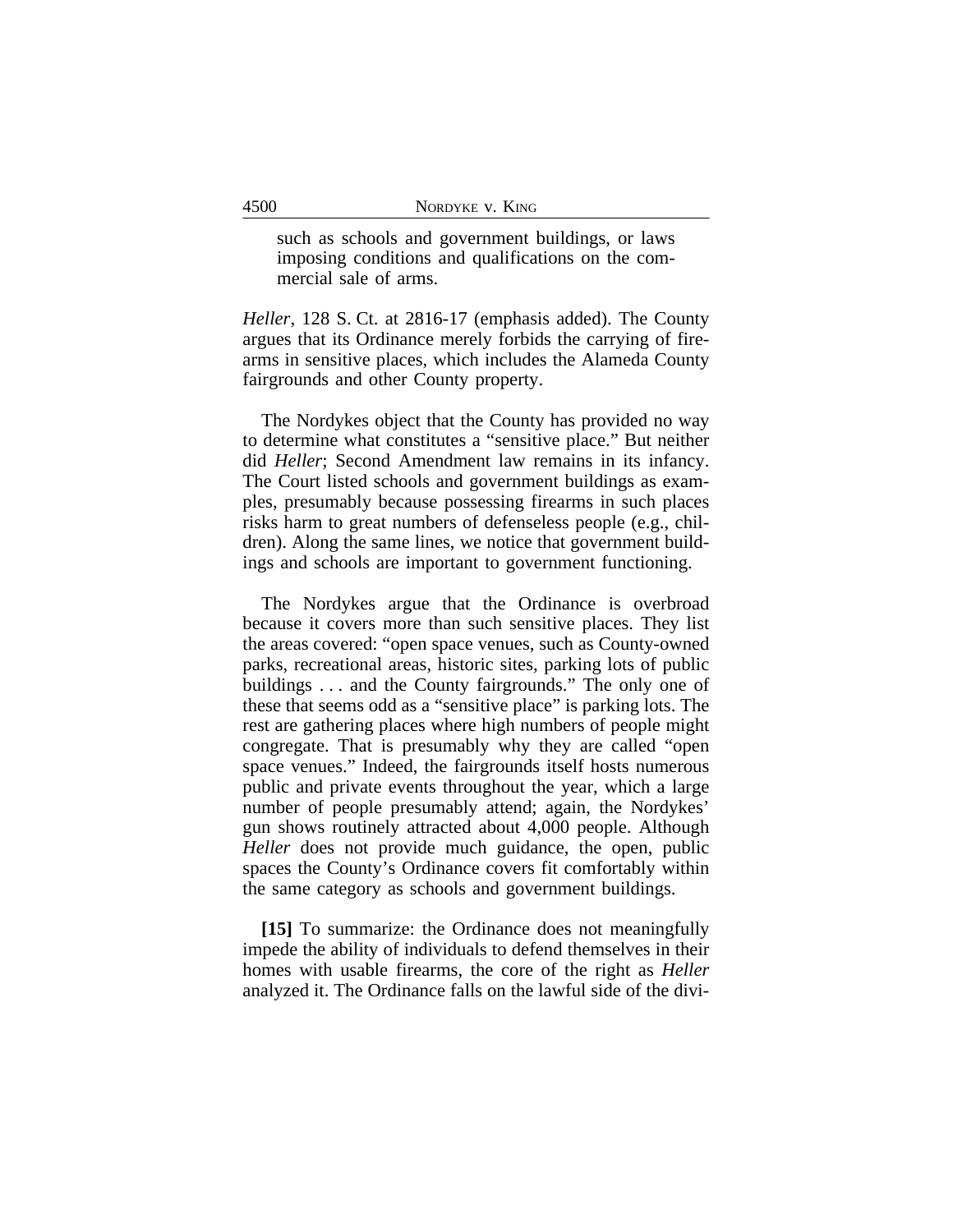sion, familiar from other areas of substantive due process doctrine, between unconstitutional interference with individual rights and permissible government nonfacilitation of their exercise. Finally, prohibiting firearm possession on municipal property fits within the exception from the Second Amendment for "sensitive places" that *Heller* recognized. These considerations compel us to conclude that the Second Amendment does not invalidate the specific Ordinance before us. Therefore, the district court did not abuse its discretion in denying the Nordykes leave to amend their complaint to add a Second Amendment claim that would have been futile.

### III

The Nordykes also appeal from the district court's grant of summary judgment on their claim under the First Amendment.

We have already laid out the template for analyzing the First Amendment claim, albeit in the context of a facial challenge:

In evaluating [the Nordykes'] claim, we must ask whether "[a]n intent to convey a particularized message [is] present, and [whether] the likelihood [is] great that the message would be understood by those who viewed it." *Spence v. Washington*, 418 U.S. 405, 410-11 (1974). If the possession of firearms is expressive conduct, the question becomes whether the County's "regulation is related to the suppression of free expression." *Texas v. Johnson*, 491 U.S. 397, 403 (1989). If so, strict scrutiny applies. If not, we must apply the less stringent standard announced in *United States v. O'Brien*, 391 U.S. 367, 377 (1968).

*Nordyke III*, 319 F.3d at 1189 (alterations in original)*.* Because the County "does not contest that gun possession in the context of a gun show may involve certain elements of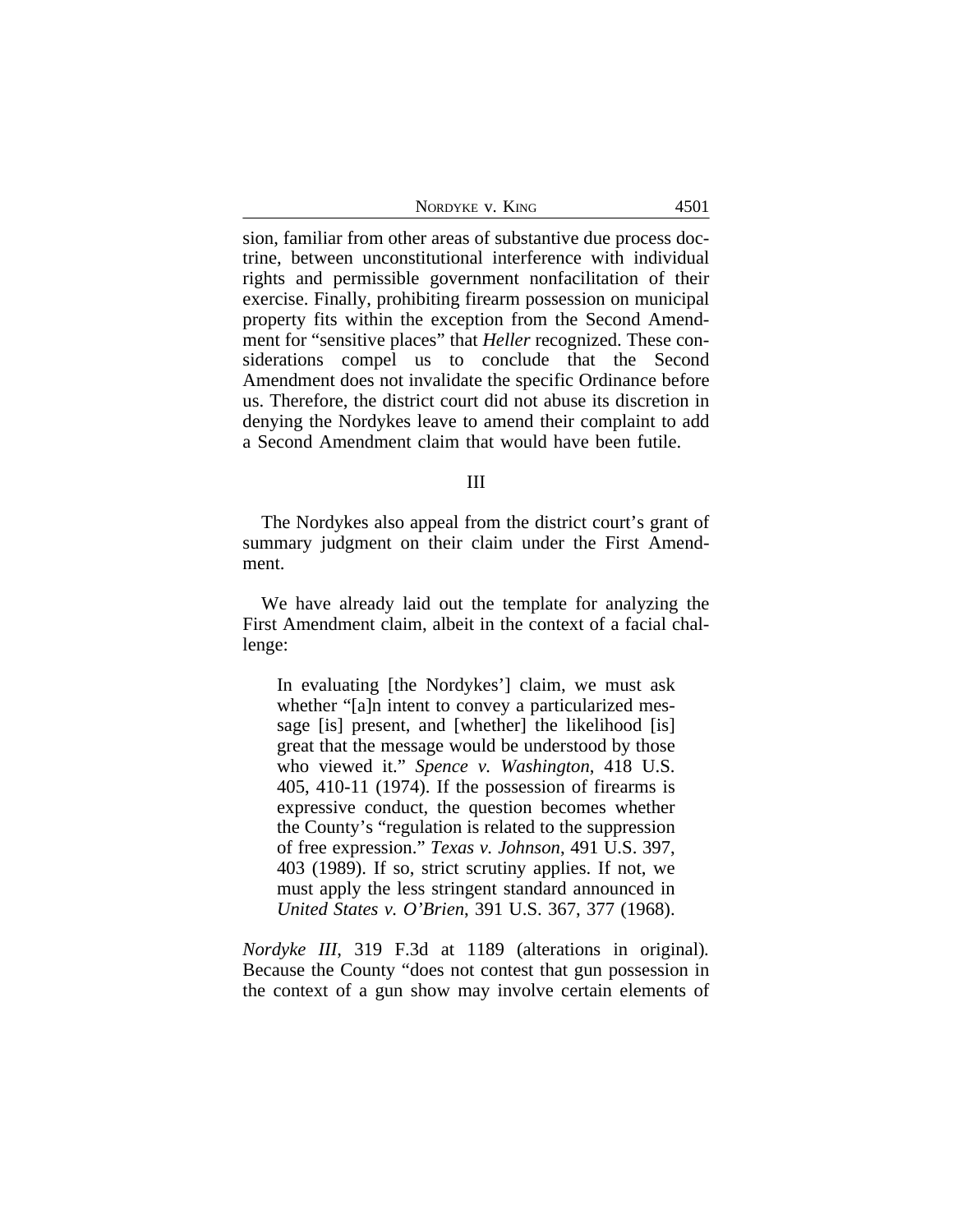protected speech," we assume, without deciding, that the Nordykes' possession of guns amounts to speech under the *Spence* test.

# A

## 1

Next, the question is whether to apply strict scrutiny to the Ordinance under *Johnson* or "the less stringent standard" of *O'Brien*.

**[16]** The level of scrutiny depends on whether the Ordinance is "unrelated to the suppression of free expression," *Johnson*, 491 U.S. at 407 (internal quotation marks and citation omitted), which in turn hinges on the aim of the law. The government may not "proscribe particular conduct *because* it has expressive elements. . . . A law *directed* at the communicative nature of conduct must, like a law directed at speech itself, be justified by the substantial showing of need that the First Amendment requires." *Id.* at 406 (internal quotation marks and citation omitted). In other words, courts determine the aim of a law by evaluating "the governmental interest at stake." *Id.* at 406-07. If a law hits speech because it aimed at it, then a court must apply strict scrutiny; but if it hits speech without having aimed at it, then a court must apply the *O'Brien* intermediate scrutiny standard.

2

**[17]** The Nordykes argue that the County adopted the Ordinance in order to silence members of the so-called "gun culture" from expressing their political and social views about firearms and the Second Amendment. However, the language of the statute suggests that gun violence, not gun culture, motivated its passage. Section 9.12.120(a) recites several statistics about gunshot deaths and injuries in Alameda County and then concludes that "[p]rohibiting the possession of fire-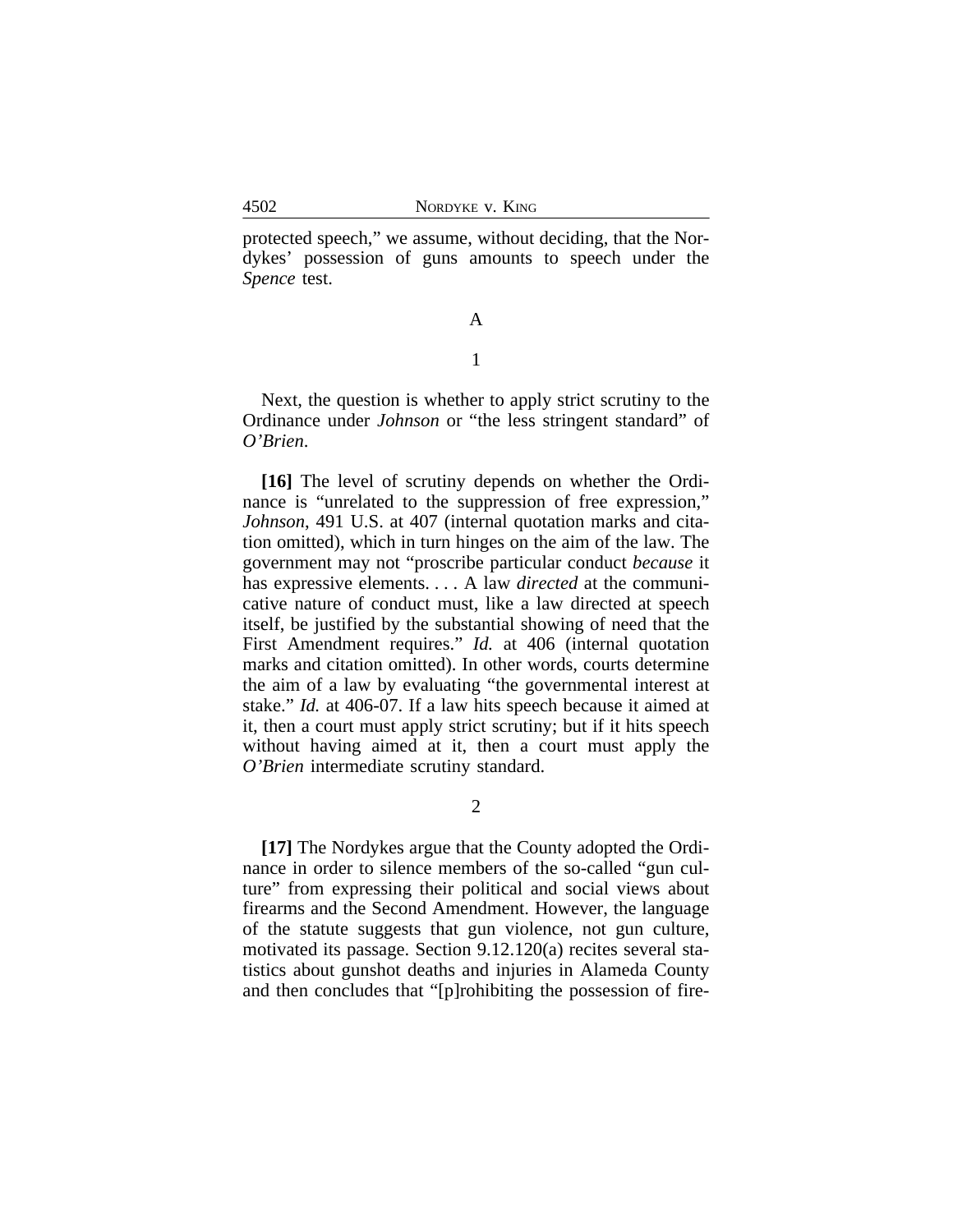| NORDYKE V. KING | $450^{\circ}$ |
|-----------------|---------------|
|-----------------|---------------|

arms on County property will promote the public health and safety by contributing to the reduction of gunshot fatalities and injuries in the County." *Id.* 

Nevertheless, the Nordykes point to alternative evidence of the statute's purpose: the comments of Supervisor King and the section 9.12.120(f)(4) exception for authorized firearm use at certain artistic events.

As we have quoted them above, *supra* pp. 4471-72, King's private and public remarks could be read to suggest that she harbored a motive to exclude people of a certain view from the fairgrounds. But the feelings of one County official do not necessarily bear any relation to the aims and interests of the County. Indeed, the Supreme Court has admonished litigants against attributing the motivations of legislators to legislatures:

*What motivates one legislator to make a speech about a statute is not necessarily what motivates scores of others to enact it, and the stakes are sufficiently high for us to eschew guesswork*. We decline to void essentially on the ground that it is unwise legislation . . . which could be reenacted in its exact form if the same or another legislator made a 'wiser' speech about it.

*O'Brien*, 391 U.S. at 384 (emphasis added).

In *Johnson*, too, the Court determined whether the law at issue was related to the suppression of speech without psychoanalyzing its authors. The opinion never even mentioned legislative history or the stated motives of any legislator. Instead, it analyzed the statute in terms of the interests the State declared, not the personal likes or dislikes of the law's backers. Other First Amendment cases are of a piece. *See, e.g.*, *City of Renton v. Playtime Theatres, Inc.*, 475 U.S. 41, 48 (1986) ("The ordinance *by its terms* is designed to prevent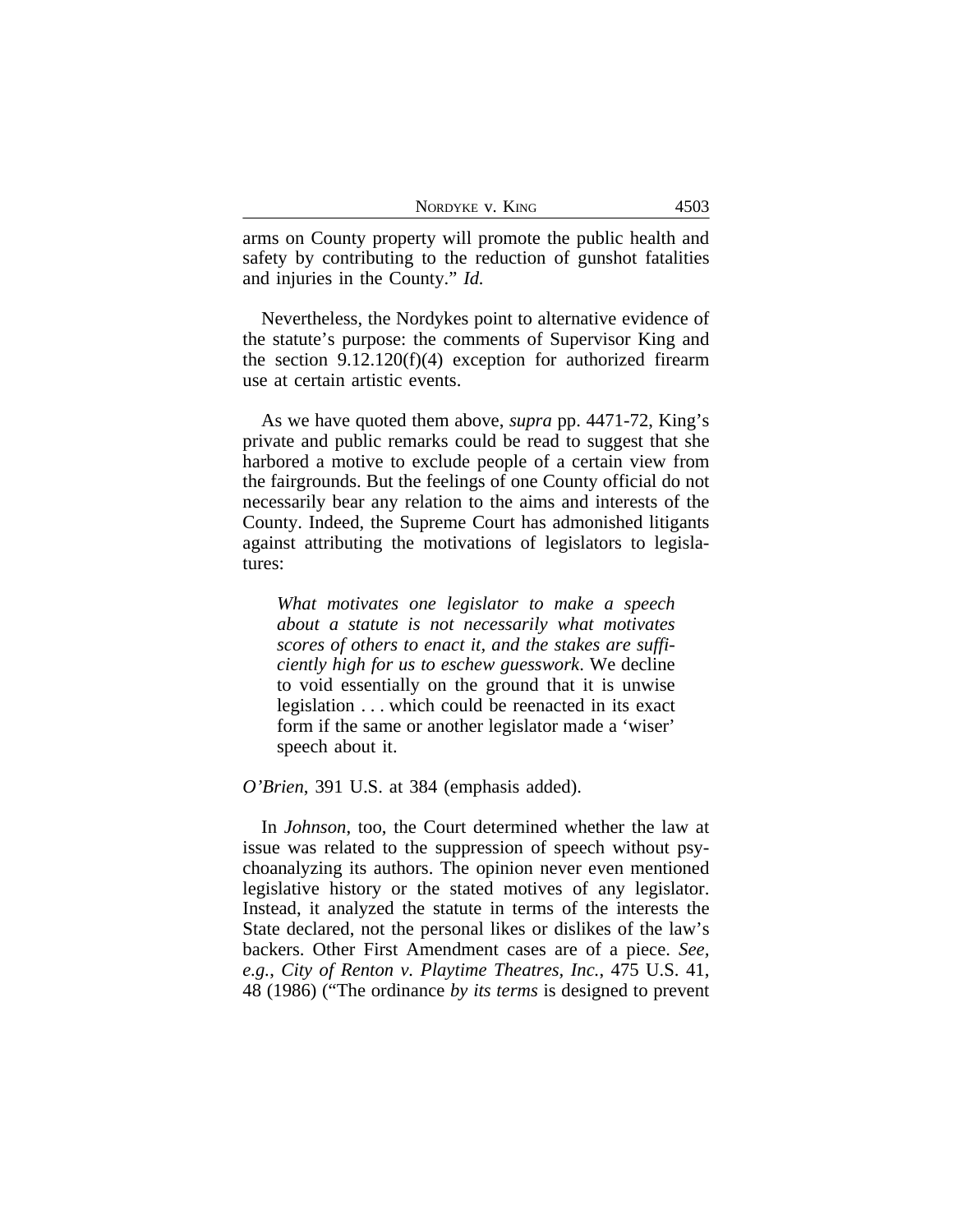| NORDYKE V. KING |  |
|-----------------|--|
|-----------------|--|

crime, protect the city's retail trade, maintain property values, and generally protect and preserve the quality of the city's neighborhoods, commercial districts, and the quality of urban life, not to suppress the expression of unpopular views." (emphasis added) (internal quotation marks and alterations omitted)); *Boos v. Barry*, 485 U.S. 312, 320-21 (1988) (opinion of O'Connor, J.).

This approach is particularly appropriate here, because the County has offered a perfectly plausible purpose for the Ordinance: the reduction of gun violence on County property. The Ordinance itself proclaims that purpose; even Supervisor King expressed it during her press conference.

Undeterred, the Nordykes also argue that the statute's exception for certain artistic productions or events indicates its constitutionally suspect relation to the suppression of speech. They cry foul because the Ordinance effectively bans gun shows at the fairgrounds by regulating gun possession there so strictly, while it goes out of its way to accommodate the Scottish Games. But most statutes have exceptions; they only suggest unconstitutional favoritism if what they allow generates the same problems as what they permit. *See, e.g.*, *Metromedia, Inc. v. City of San Diego*, 453 U.S. 490, 510-12 (1981) (plurality opinion). The Scottish Games reenact old battles; the Nordykes sponsor heavily attended gun shows. It is not difficult to see how 4,000 shoppers trading in modern firearms pose more danger than a crowd of history buffs in traditional garb playing with blank ammunition. In any event, only if the Scottish Games ensure that "authorized participants" possess the firearms or that the firearms are secure can they get the benefit of the exception. If the Nordykes could meet one of those criteria, they could get the benefit of the exception as well.

**[18]** We reject the Nordykes' invitation to apply strict scrutiny because we conclude that the Ordinance is "unrelated to the suppression of free expression." *Johnson*, 491 U.S. at 407

4504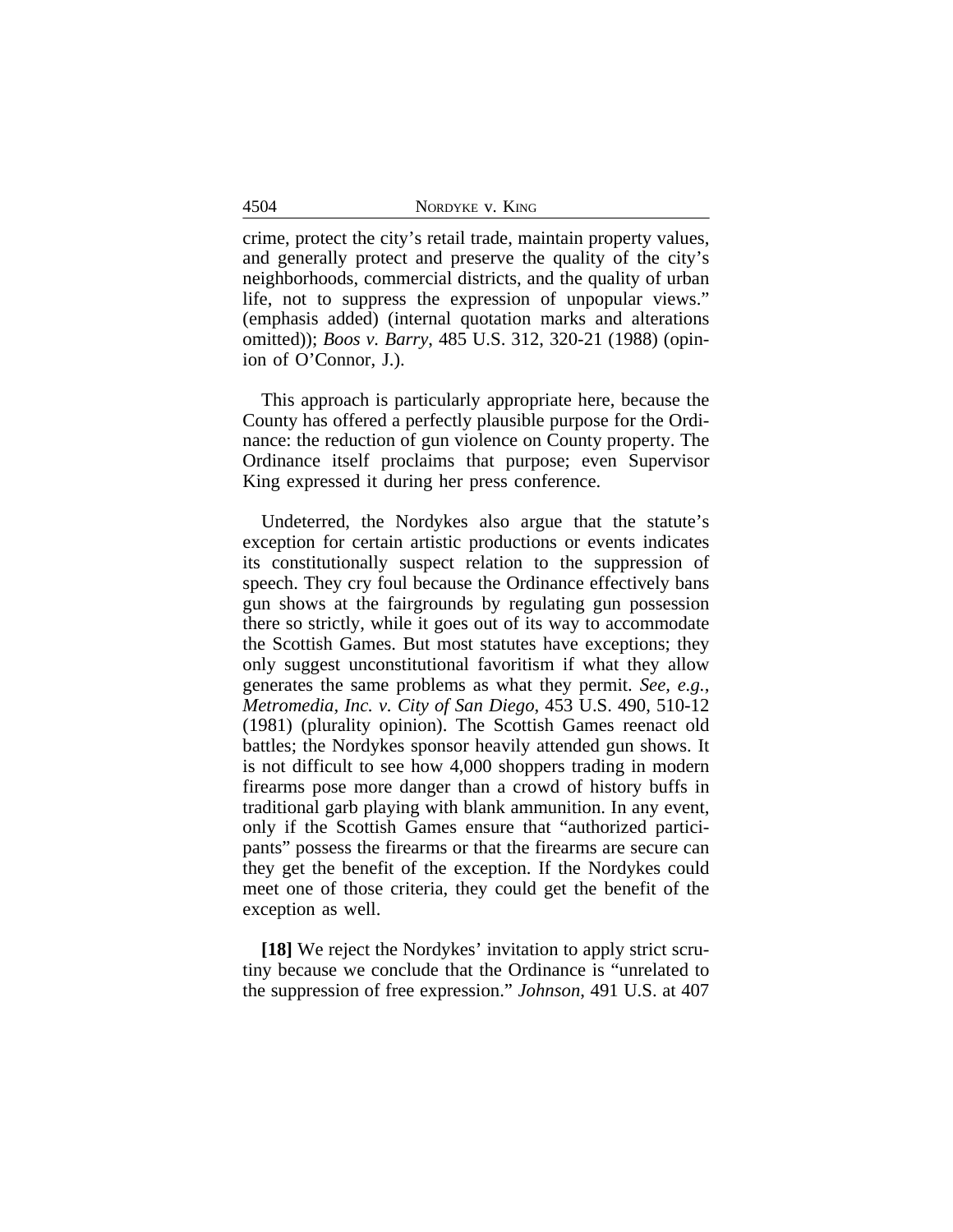| NORDYKE V. KING |
|-----------------|
|-----------------|

(internal quotation marks and citation omitted). Instead, *O'Brien*'s heightened scrutiny standard applies.

B

"[W]hen 'speech' and 'nonspeech' elements are combined in the same course of conduct, a sufficiently important governmental interest in regulating the nonspeech element can justify incidental limitations on First Amendment freedoms." *O'Brien*, 391 U.S. at 376. More specifically, "a government regulation is sufficiently justified if it is within the constitutional power of the Government; if it furthers an important or substantial governmental interest; if the governmental interest is unrelated to the suppression of free expression; and if the incidental restriction on alleged First Amendment freedoms is no greater than is essential to the furtherance of that interest." *Id.* at 377.

The first prong has more relevance to the federal government, for it exercises only enumerated powers. The reverse, of course, is the case with state and local governments. Unless the Constitution specifically removes a power from the states, they have the authority to use it.**<sup>22</sup>** U.S. Const. amend. X ("The powers not delegated to the United States by the Constitution, nor prohibited by it to the States, are reserved to the States respectively, or to the people."); *see also Cruikshank*, 92 U.S. at 551 ("The government of the United States is one of delegated powers alone. Its authority is defined and limited by the Constitution. All powers not granted to it by that instrument are reserved to the States or the people."). We pass over the first prong because the Nordykes make no argument that municipalities lack the power to regulate firearms possession on their own property.

**<sup>22</sup>**A power of the State to do something, of course, is separate from the rights of individuals, which may preclude states from doing things they have the power to do.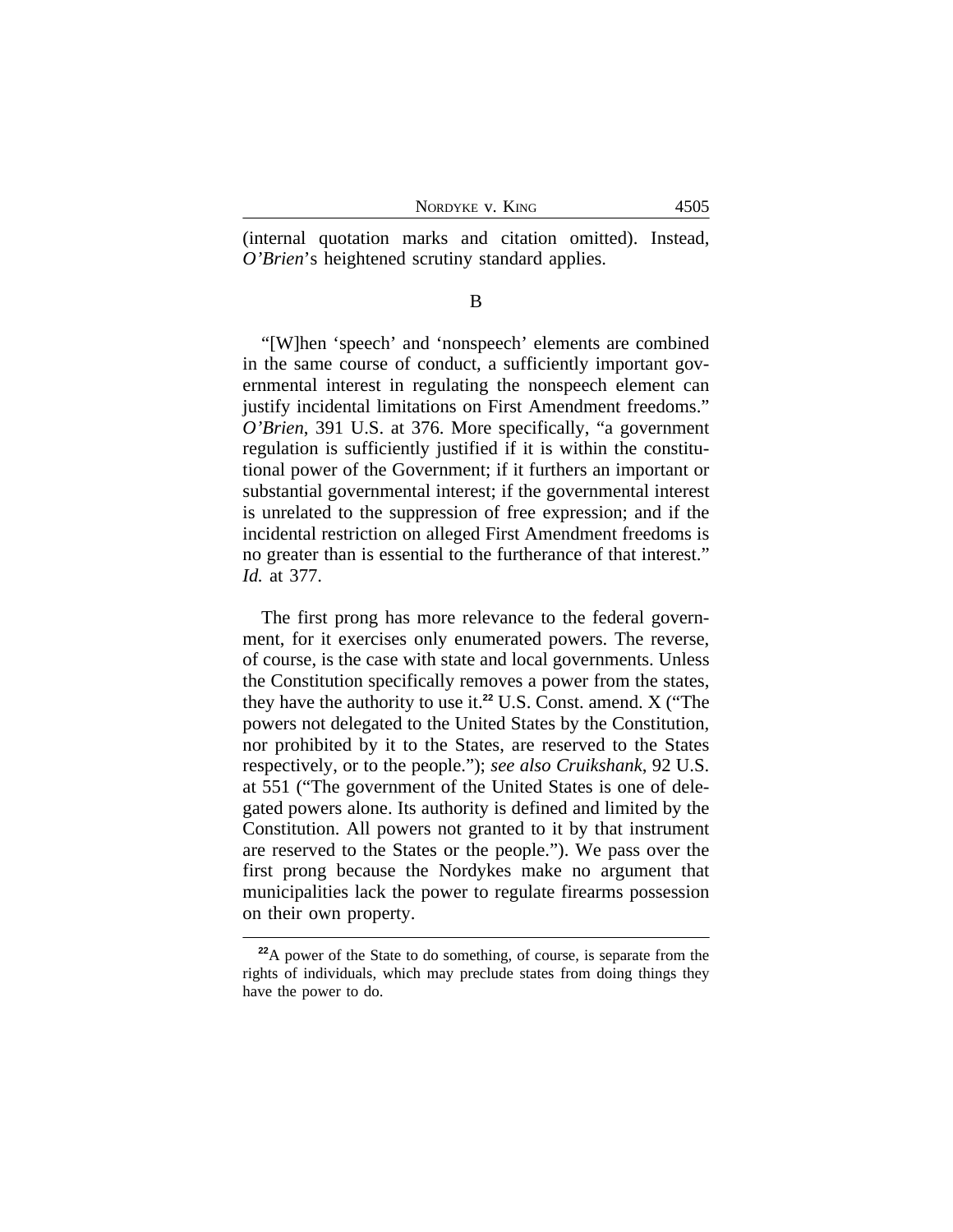### 4506 NORDYKE v. KING

**[19]** The second prong requires us to evaluate whether the Ordinance furthers the County's interest in promoting safety and discouraging violence. The Nordykes argue that, given their as-applied, as opposed to a facial, challenge, the Ordinance is unconstitutional because the County cannot show that any violence ever occurred at their gun shows. But courts analyze the constitutionality of statutes as applied to a litigant in the abstract, regardless of whether or not he has himself actually created the problem that motivates the law he challenges. *See, e.g.*, *Clark v. Cmty. for Creative Non-Violence*, 468 U.S. 288, 296-97 (1984) ("[T]he validity of this regulation need not be judged solely by reference to the demonstration at hand."); *One World One Family Now v. City & County of Honolulu*, 76 F.3d 1009, 1013 n.6 (9th Cir. 1996) (noting, in the context of an as-applied challenge, that the government need not "offer any concrete evidence demonstrating that [the plaintiff's activities] actually" caused the harm the government sought to prevent). The County could reasonably believe that guns are as dangerous at the Nordykes' gun shows as they are at other events on County property.

**[20]** The third prong of the *O'Brien* test simply repeats the threshold inquiry of whether the statute is unrelated to the suppression of free expression, which we addressed above. We therefore move on to the final, fourth prong: that the restriction be no greater than necessary. The Nordykes argue that there are other, less restrictive ways the County could reduce gun violence, such as by using metal detectors. But how would metal detectors prevent gun violence on County property unless County officials could confiscate the guns that those devices discovered? And County officials could not confiscate the weapons or turn away armed visitors unless it were illegal to bring firearms on County property. The County thought it dangerous for people to wander around its property armed. To ban or strictly to regulate gun possession on County land is the only straightforward response to such a danger.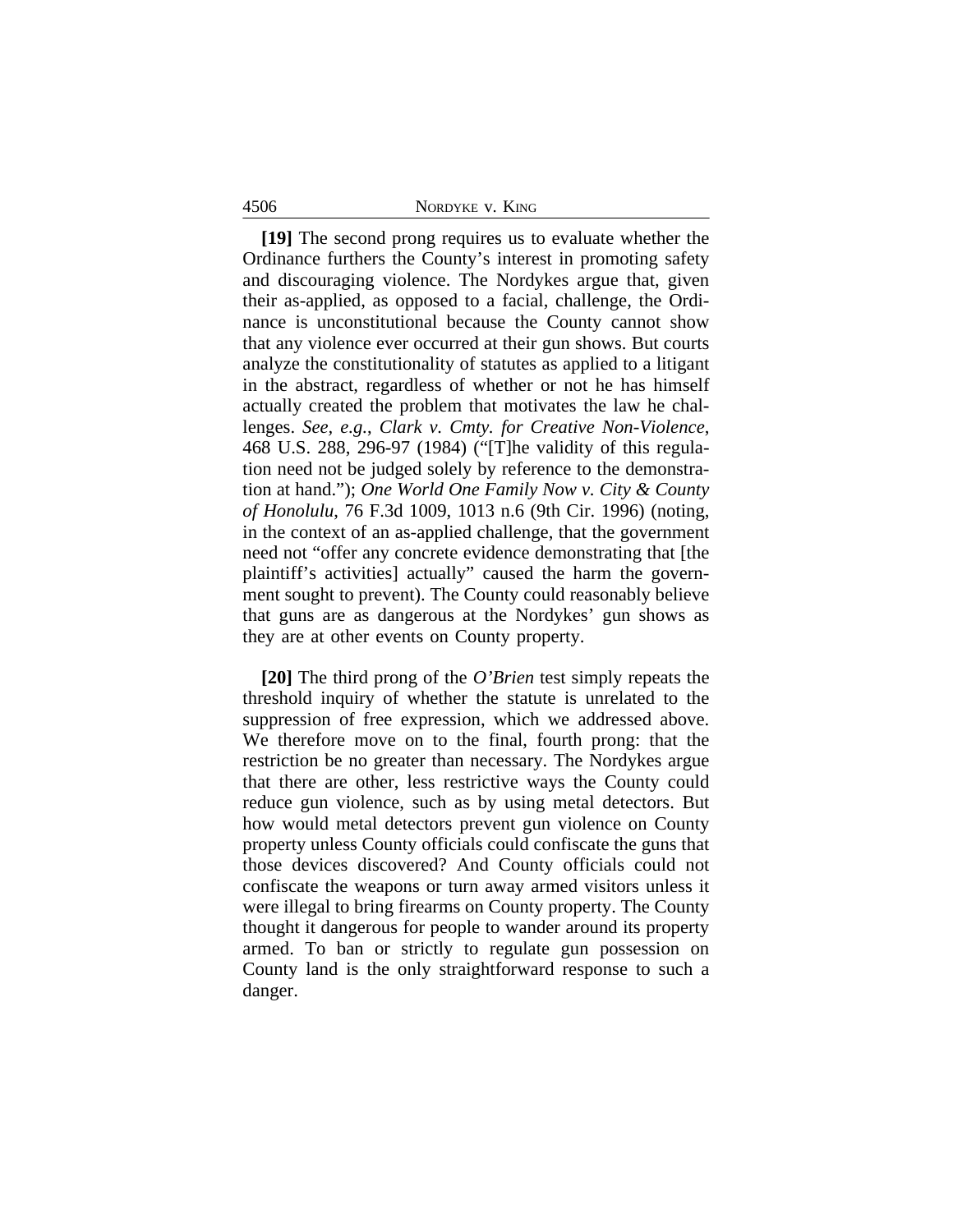NORDYKE V. KING 4507

**[21]** We conclude that the Ordinance passes the *O'Brien* test as applied to the Nordykes' gun shows. The district court properly granted summary judgment to the County on this claim.

## IV

The Nordykes' final claim alleges a violation of the Equal Protection Clause. It revolves around their suspicion that the exception in the Ordinance for certain artistic events, Alameda Code  $\S 9.12.120(f)(4)$ , was designed to favor groups like the Scottish Games over gun show participants, a favoritism resting on the County's disdain for the "gun culture."

The first part of equal protection analysis is to determine whether the government has classified people. *See Christy v. Hodel*, 857 F.2d 1324, 1331 (9th Cir. 1988). "Once the plaintiff establishes governmental classification, it is necessary to identify a 'similarly situated' class against which the plaintiff's class can be compared. The goal of identifying a similarly situated class . . . is to isolate the factor allegedly subject to impermissible discrimination. The similarly situated group is the control group." *Freeman v. City of Santa Ana*, 68 F.3d 1180, 1187 (9th Cir. 1995) (internal quotation marks and citations omitted).

Section 9.12.120(f)(4) exempts from the Ordinance's reach "[t]he possession of a firearm by an authorized participant in a motion picture, television, video, dance, or theatrical production or event," as long as the participant secures the gun when he is not actually using it. Alameda Code  $§ 9.12.120(f)(4)$ . In other words, the statute distinguishes between those who are authorized participants in the specified productions or events and those who are not. Though this might amount to a classification, the Nordykes cannot point to a similarly situated "control group." The Scottish Games, with their historical reenactments, are a very different kettle of fish from the Nordykes and their gun shows. Crucially, the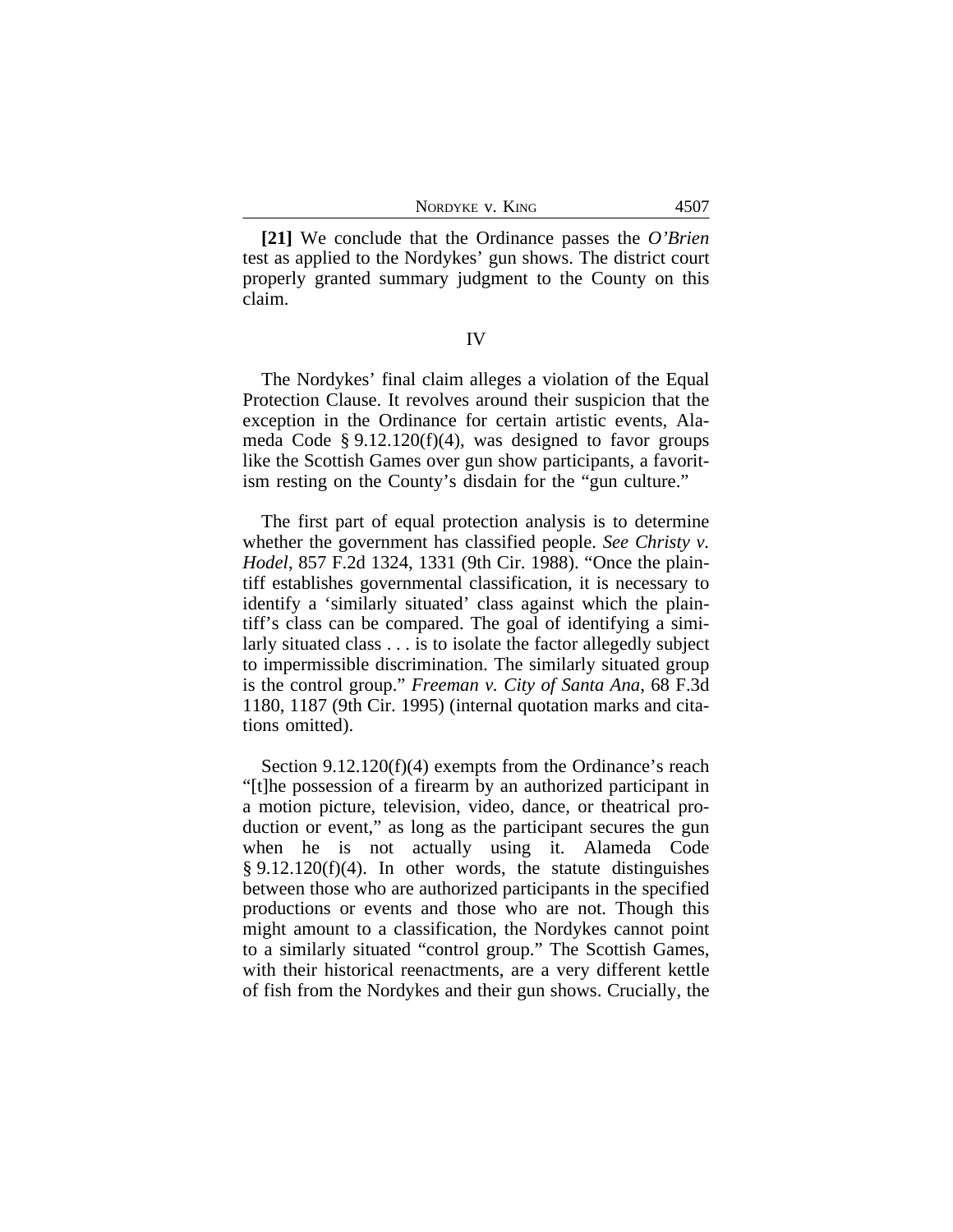Nordykes have not argued that they could meet the exception's requirement that firearms be secured whenever an authorized participant is not actually using them. No wonder. They have admitted that the very nature of gun shows, in which vendors show weapons to prospective buyers and admirers, makes it impossible.

**[22]** We conclude that the Nordykes are not situated similarly to the Scottish Games in that they cannot meet the safety requirements of the exception. The district court was therefore correct to award the County summary judgment on this claim as well.

#### V

For the foregoing reasons, we AFFIRM the district court's grant of summary judgment to the County on the Nordykes' First Amendment and equal protection claims and, although we conclude that the Second Amendment is indeed incorporated against the states, we AFFIRM the district court's refusal to grant the Nordykes leave to amend their complaint to add a Second Amendment claim in this case.

## **AFFIRMED.**

4508

GOULD, Circuit Judge, concurring:

I concur in Judge O'Scannlain's opinion but write to elaborate my view of the policies underlying the selective incorporation decision. First, as Judge O'Scannlain has aptly explained, the rights secured by the Second Amendment are "deeply rooted in this Nation's history and tradition," and "necessary to the Anglo-American regime of ordered liberty." The salient policies underlying the protection of the right to bear arms are of inestimable importance. The right to bear arms is a bulwark against external invasion. We should not be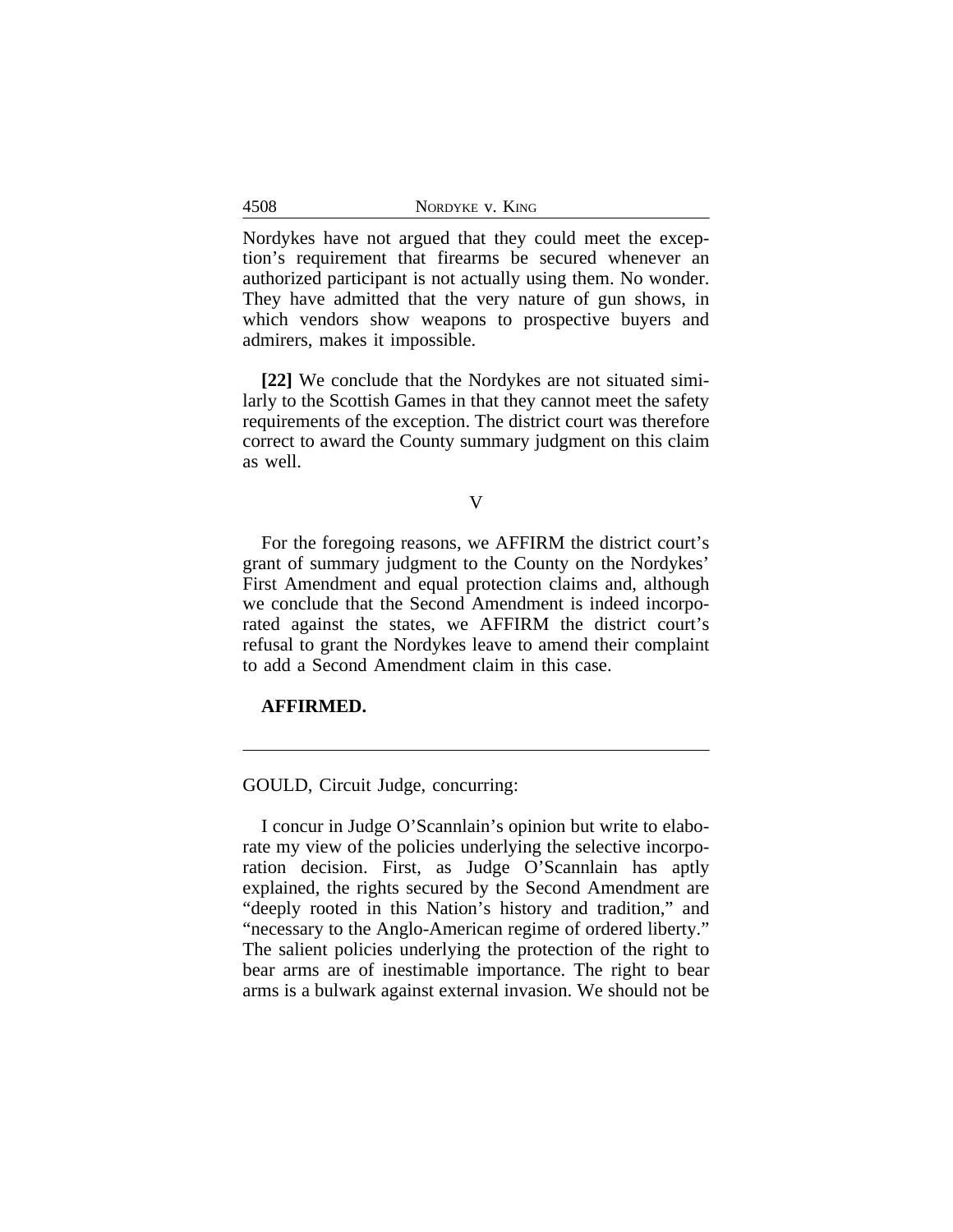NORDYKE V. KING 4509

overconfident that oceans on our east and west coasts alone can preserve security. We recently saw in the case of the terrorist attack on Mumbai that terrorists may enter a country covertly by ocean routes, landing in small craft and then assembling to wreak havoc. That we have a lawfully armed populace adds a measure of security for all of us and makes it less likely that a band of terrorists could make headway in an attack on any community before more professional forces arrived.**<sup>1</sup>** Second, the right to bear arms is a protection against the possibility that even our own government could degenerate into tyranny, and though this may seem unlikely, this possibility should be guarded against with individual diligence. Third, while the Second Amendment thus stands as a protection against both external threat and internal tyranny, the recognition of the individual's right in the Second Amendment, and its incorporation by the Due Process Clause against the states, is not inconsistent with the reasonable regulation of weaponry. All weapons are not "arms" within the meaning of the Second Amendment, so, for example, no individual could sensibly argue that the Second Amendment gives them a right to have nuclear weapons or chemical weapons in their home for self-defense. Also, important governmental interests will justify reasonable regulation of rifles and handguns, and the problem for our courts will be to define, in the context of particular regulation by the states and municipalities, what is rea-

**<sup>1</sup>**English history as summarized by Winston Churchill shows constant recourse to militia to withstand invading forces that arrived not rarely from England's neighboring lands. *See generally* 2 Winston S. Churchill, History of the English Speaking Peoples: The New World (Dodd, Mead, & Co. 1966); 3 Winston S. Churchill, History of the English Speaking Peoples: The Age of Revolution (Dodd, Mead, & Co. 1967). Also, during World War II, when England feared for its survival and anticipated the possibility of a Nazi invasion, its homeland security policy took into account that its Home Guard might slow or retard an offensive, which could come at any point on the coastline, until trained military forces could be brought to bear to repel an invader—because "England was to be defended by its people, not destroyed." *See generally* 1 Winston Churchill, Their Finest Hour 161-76, esp. 174-76 (Houghton Mifflin Co. 1949).